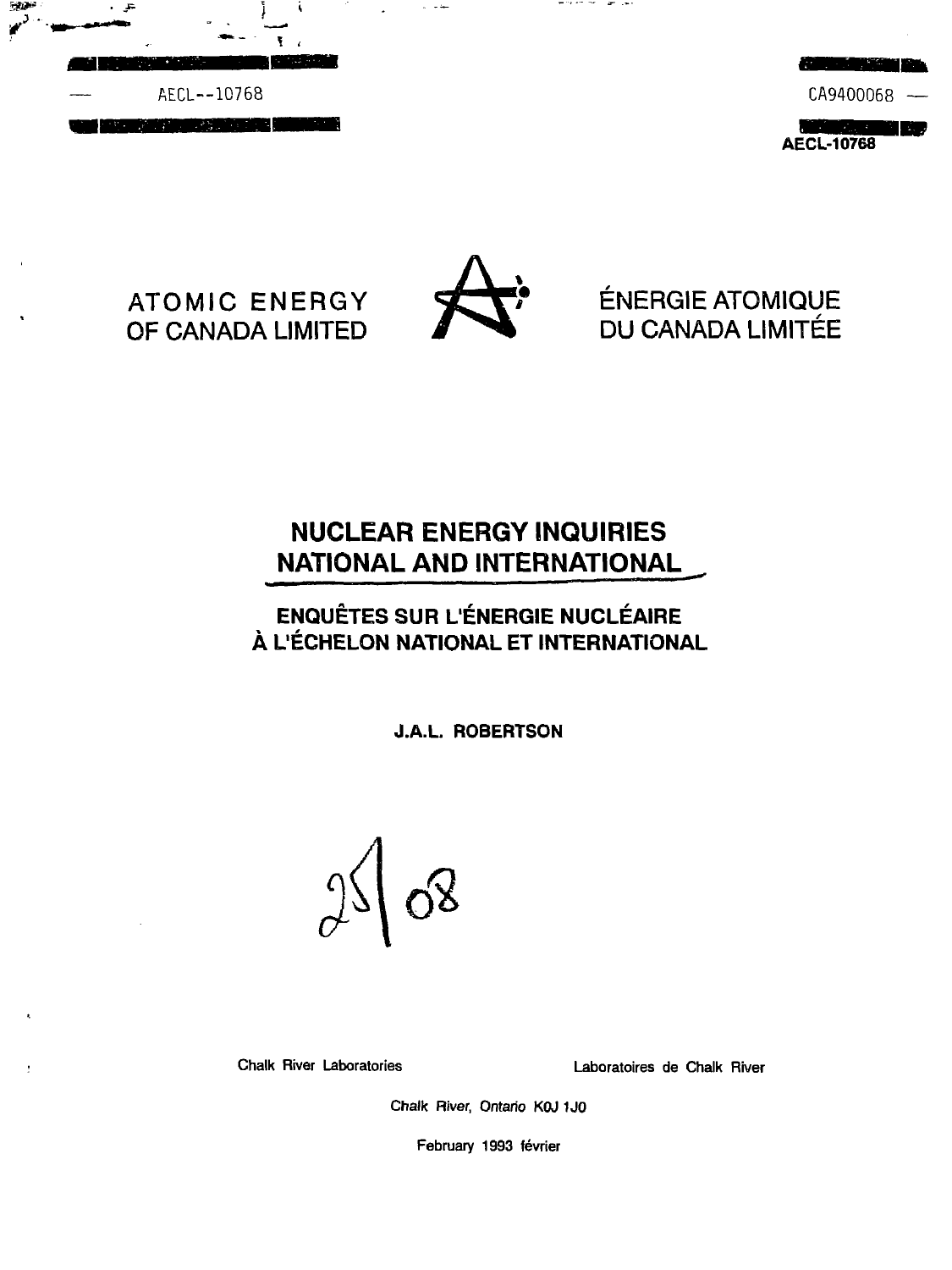AECL Research

nnes i gi

 $\ddot{\phantom{0}}$ 

 $\overline{a}$ 

# *NUCLEAR ENERGY INQUIRIES NATIONAL Aim INTERNATIONAL*

by

J.A.L. Robertson

Regulatory and QA Services Division Chalk River Laboratories Chalk River, Ontario KOJ 1J0

1993 February

AECL-10768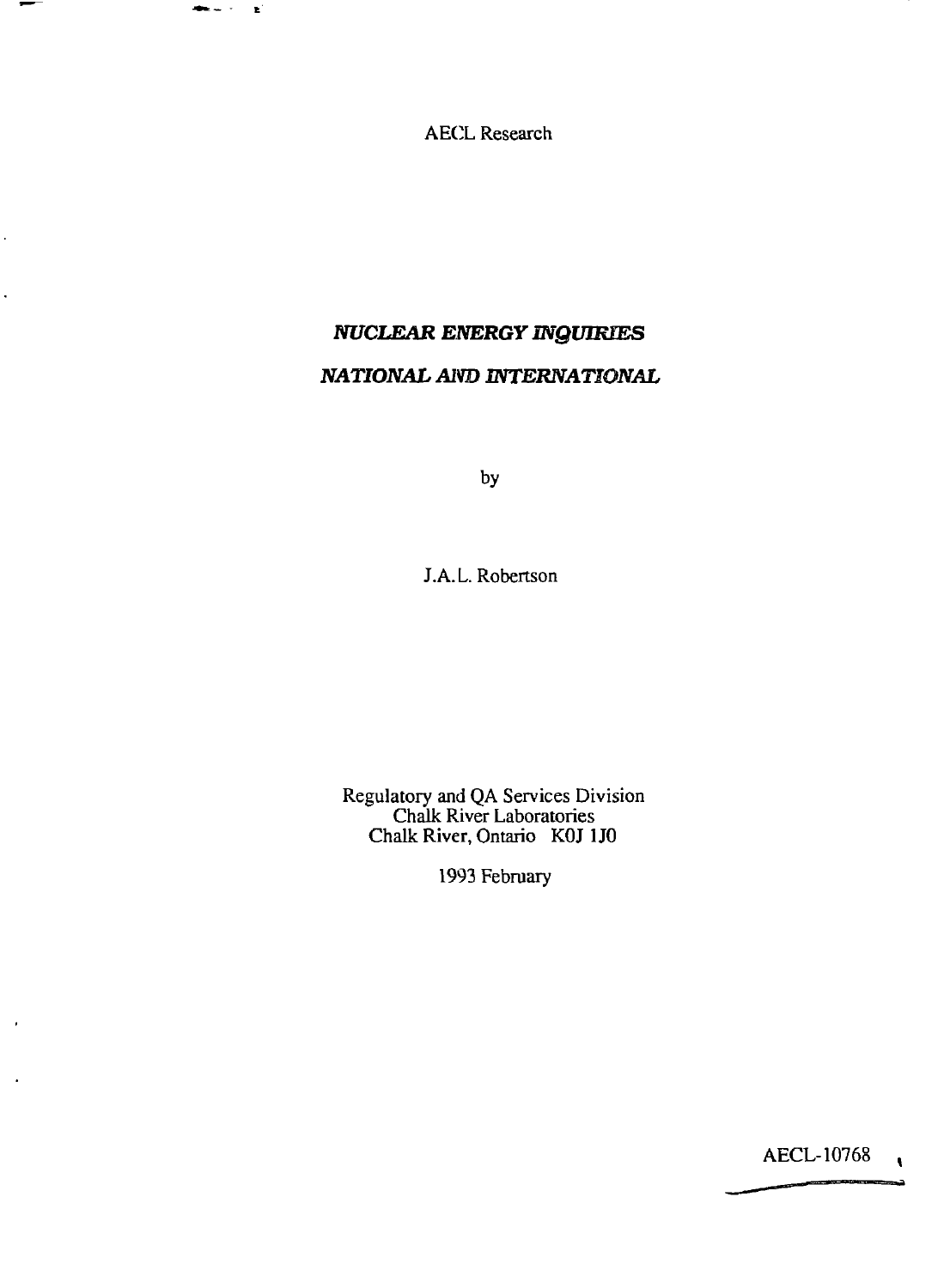EACL Recherche

# *ENQUETES SUR L'ENERGIE NUCLEAIRE A UECHELON NATIONAL ET INTERNATIONAL*

par

J.A.L. Robertson

# **RESUME**

Notre choix de sources d'energie a des consequences importantes pour l'economie et pour l'environnement. L'energie nucleaire est une source d'energie sujet a controverse et a Iongues discussions publiques. La plupart des gens ont du mal a se decider entre les affirmations et allegations contradictories sur divers sujets techniques. Dans ces circonstances, il peut etre utile de connaître les résultats de diverses enquêtes pertinentes. On résume dans ce rapport l'ensemble et les principales conclusions de plus de trente enquetes sur l'energie nucleaire. La plupart de ces enquetes sont canadiennes mais d'autres y sont indues lorsqu'elles sont appropriees. L'etude montre que, contrairement a certaines affirmations, on a soumis pratiquement tous les aspects de l'énergie nucléaire à un examen minutieux. Les rapports d'enquêtes comportent de nombreuses recommandations quant à la *façon dont* on peut exploiter l'énergie nucléaire sans danger, mais aucun ne la rejette comme source d'energie convenable si besoin est.

> Division des Services de soutien pour le respect des reglements et d'AQ Laboratoires de Chalk River Chalk River (Ontario) KOJ 1J0

> > 1993 fevrier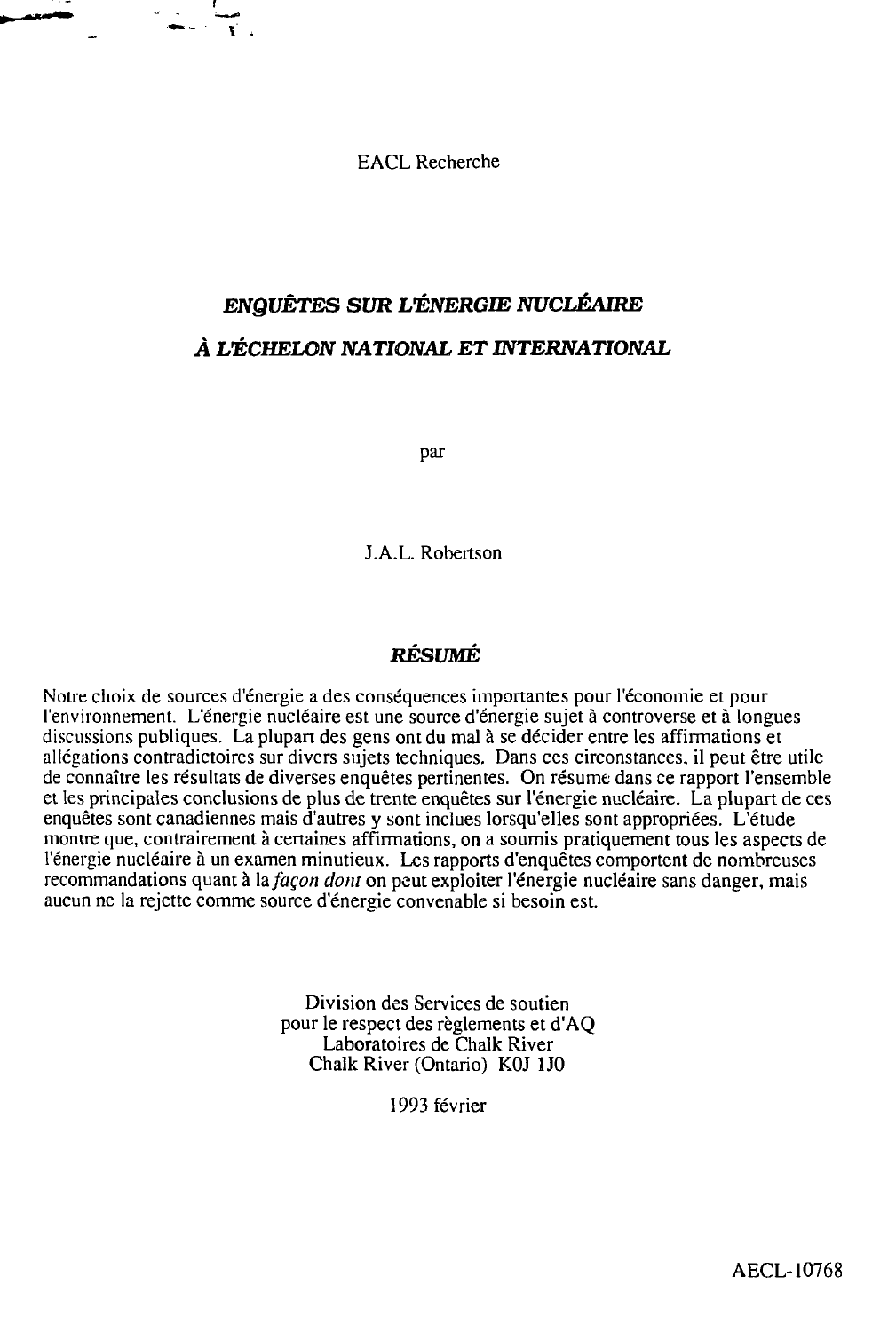AECL Research

# *NUCLEAR ENERGY INQUIRIES NATIONAL AND INTERNATIONAL*

by

J.A.L. Robertson

#### *ABSTRACT*

Our choice of energy sources has important consequences, for the economy and the environment. Nuclear energy is a controversial energy source, subject to much public debate. Most individuals find it difficult to decide between conflicting claims and allegations in a variety of technical subjects. Under these circumstances, knowledge of various relevant inquiries can be helpful. This publication summarizes the composition and major findings of more than thirty nuclear energy inquiries. Most of these are Canadian, but others are included where they have relevance. The survey shows that, contrary to some claims, virtually every aspect of nuclear energy has been subject to detailed scrutiny. The inquiries' reports include many recommendations on *how* nuclear energy can be exploited safely, but none rejects it as an acceptable energy source when needed.

> Regulatory and QA Services Division Chalk River Laboratories Chalk River, Ontario KOJ 1J0

> > 1993 February

AECL-10768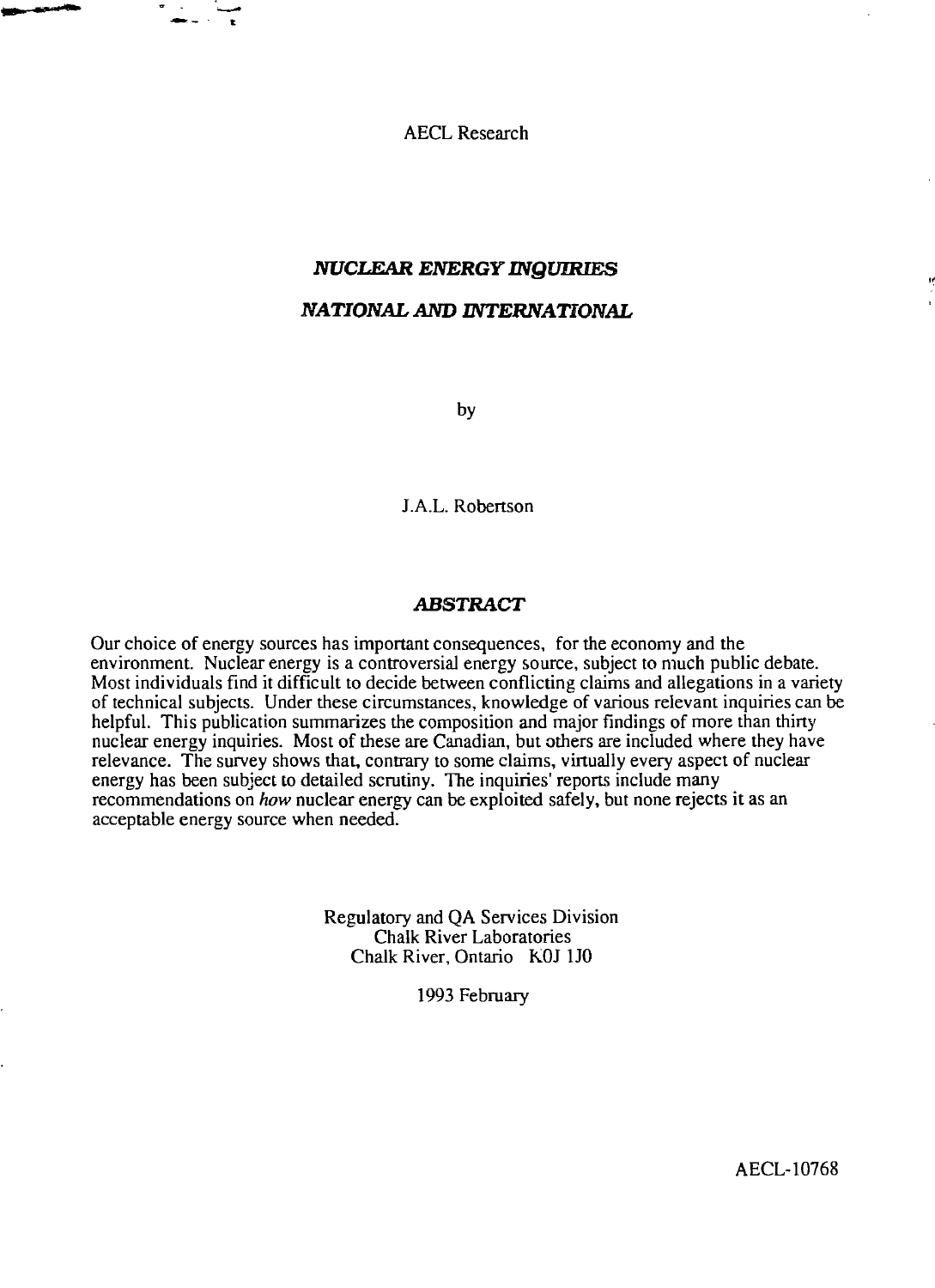# *ABOUT THE AUTHOR*

J.A.L. Robertson, a consulting scientist with more than 40 years' experience in nuclear energy, is the author of articles on Nuclear Energy and Nuclear Power Plants in *The Canadian Encyclopedia.* He retired from AECL in 1985 and was appointed to the Atomic Energy Control Board's Advisory Committee on Nuclear Safety in 1988. He represented AECL at the Ontario Royal Commission on Electric Power Planning (1976), participated as a private individual in the Interfaith Program for Public Awareness of Nuclear Issues (1984), and was a senior consultant to the Ontario Nuclear Safety Review (1987). He is a Fellow of the Royal Society of Canada and was awarded the W.B. Lewis Medal by the Canadian Nuclear Association in 1987.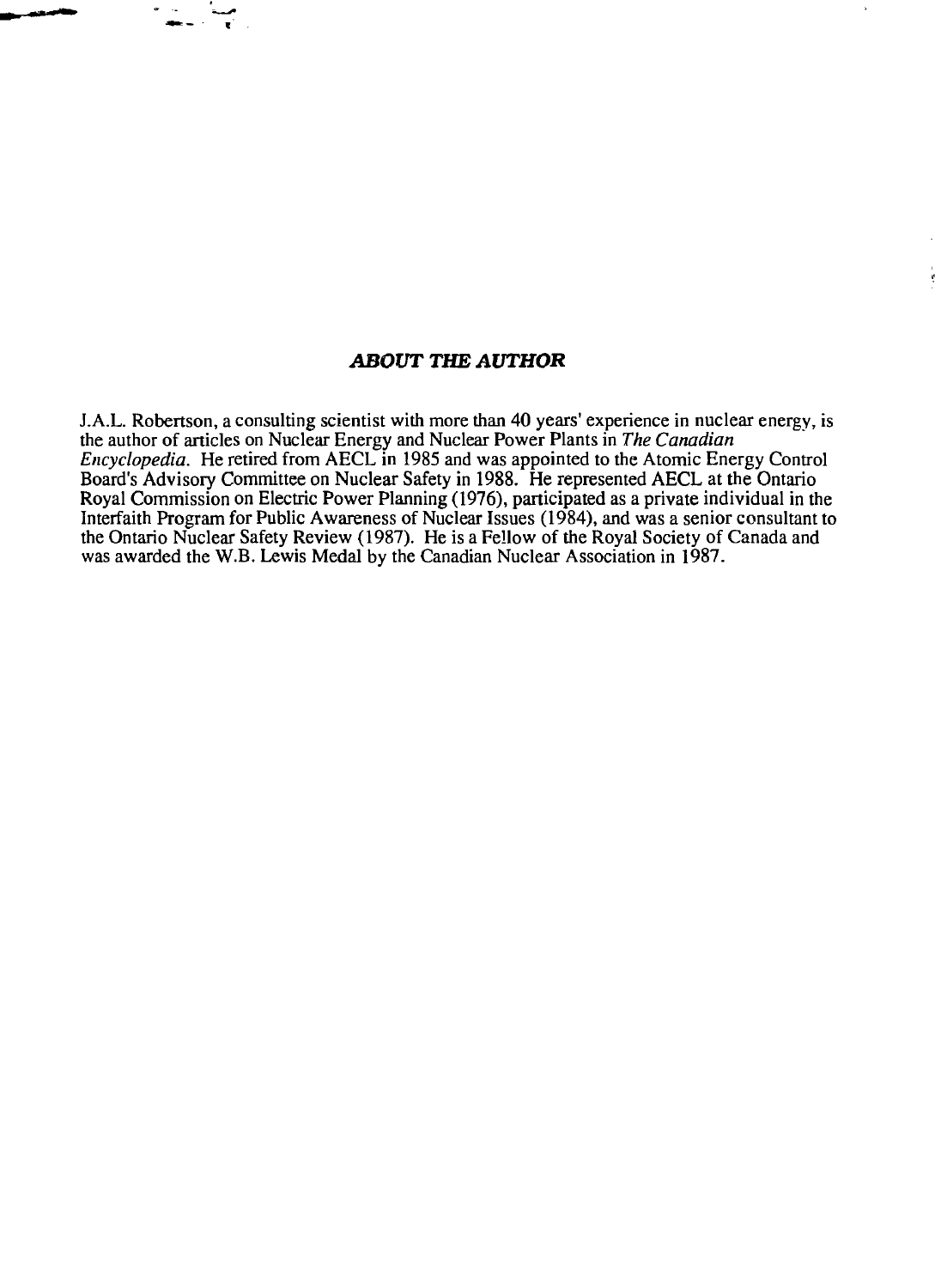# *CONTENTS*

 $\epsilon$ 

计算

 $\bar{t}$ 

 $\frac{1}{\sqrt{2}}\left( \frac{1}{\sqrt{2}}\right) =\frac{1}{\sqrt{2}}\left( \frac{1}{\sqrt{2}}\right)$ 

œ يسجون

|                  |                                   |                                                                                                                                                                                                                                                                                                              | Page |  |
|------------------|-----------------------------------|--------------------------------------------------------------------------------------------------------------------------------------------------------------------------------------------------------------------------------------------------------------------------------------------------------------|------|--|
| 1.               |                                   |                                                                                                                                                                                                                                                                                                              |      |  |
| 2.               |                                   |                                                                                                                                                                                                                                                                                                              |      |  |
|                  | 2.1<br>2.2<br>2.3                 | Royal Commission on Environmental Pollution, 1976 (Sir Brian Flowers) 1                                                                                                                                                                                                                                      |      |  |
| 3.               |                                   |                                                                                                                                                                                                                                                                                                              |      |  |
|                  | 3.1<br>3.2<br>3.3                 | Committee on Nuclear and Alternative Energy Systems, 1979                                                                                                                                                                                                                                                    |      |  |
| $\overline{4}$ . |                                   |                                                                                                                                                                                                                                                                                                              |      |  |
|                  | 4.1<br>4.2                        | The Ranger Uranium Mining Environmental Inquiry, 1976 (Mr. Justice Fox)11<br>Australia's Role in the Nuclear Fuel Cycle, 1984 (Professor R.O. Slayter) 12                                                                                                                                                    |      |  |
| 5.               |                                   |                                                                                                                                                                                                                                                                                                              |      |  |
|                  | 5.1                               | Nuclear Power Generation in New Zealand, 1978 (Sir Thaddeus McCarthy) 14                                                                                                                                                                                                                                     |      |  |
| 6.               |                                   |                                                                                                                                                                                                                                                                                                              |      |  |
|                  | 6.1<br>6.2                        |                                                                                                                                                                                                                                                                                                              |      |  |
| 7.               |                                   |                                                                                                                                                                                                                                                                                                              |      |  |
|                  | 7.1                               | Parliamentary Committee on Operations of the Atomic Energy Control Board,                                                                                                                                                                                                                                    |      |  |
|                  | 7.2                               | Parliamentary Committee on the Operations of the Government in the Field of                                                                                                                                                                                                                                  |      |  |
|                  | 7.3<br>7.4<br>7.5                 | Parliamentary Committee on Research, 1956 (Mr. G.J. McIlraith, M.P.) 20<br>Parliamentary Committee on Research, 1960 (Mr. J.W. Murphy, M.P.) 21<br>Parliamentary Committee on Research, 1961 (Mr. J.W. Murphy, M.P.) 21                                                                                      |      |  |
|                  | 7.6                               | Ontario Royal Commission on the Health and Safety of Workers in the Mines,                                                                                                                                                                                                                                   |      |  |
|                  | 7.7<br>7.8<br>7.9<br>7.10<br>7.11 | The Management of Canada's Nuclear Wastes, 1977 (Dr. F.K. Hare) 22<br>Parliamentary Inquiry into Radioactive Waste, 1978 (Mr. F. Leblanc, M.P.)26<br>Royal Commission on Electric Power Planning, 1978/80 (Dr. A. Porter) 26<br>Quebec Legislature Hearings into Les Politiques Energetiques du Quebec, 1978 |      |  |
|                  | 7.12                              | Ontario Select Committee on Ontario Hydro Affairs, 1980                                                                                                                                                                                                                                                      |      |  |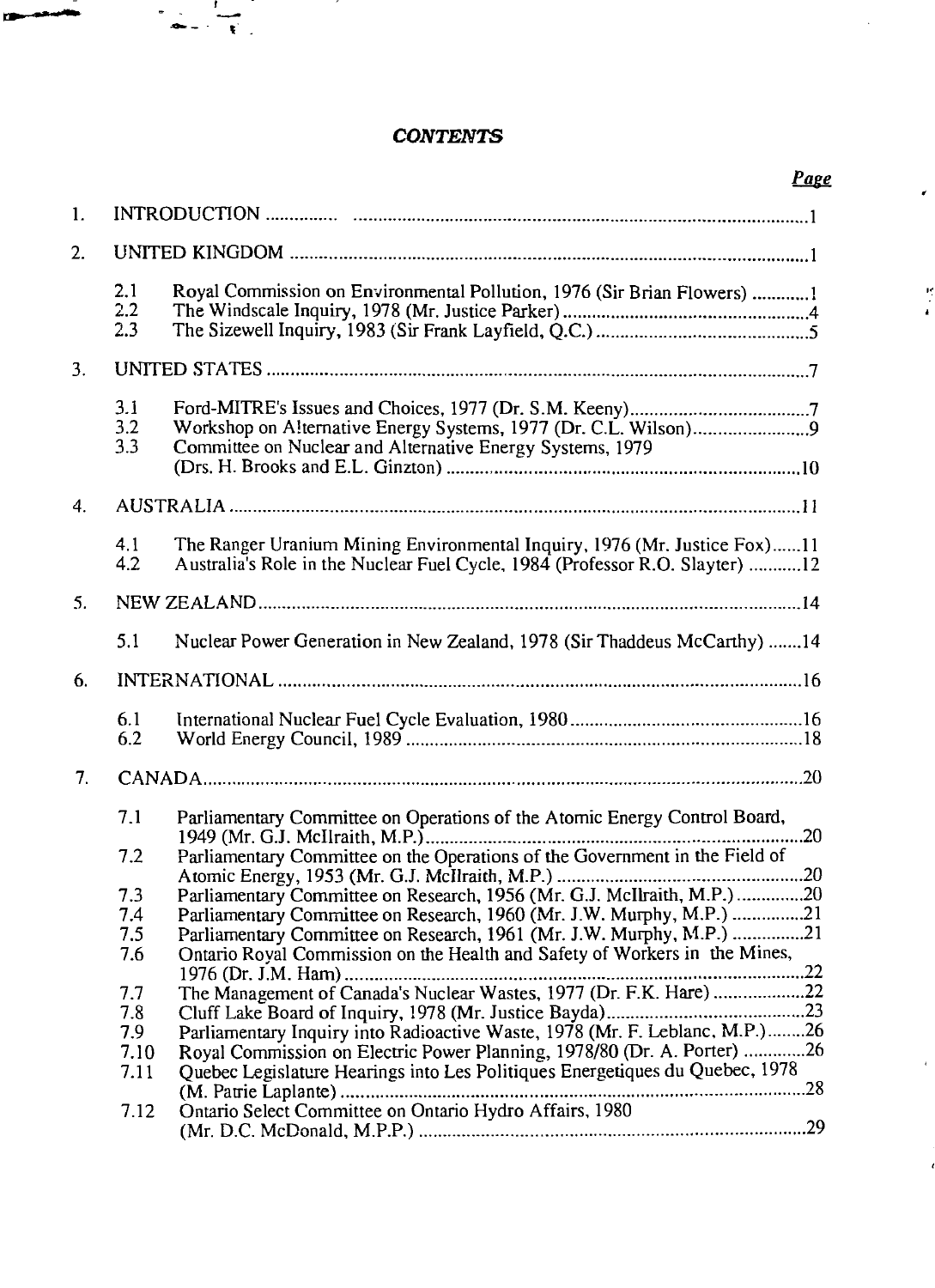| 7.13 | Royal Commission of Inquiry into Health and Environmental Protection in |  |  |
|------|-------------------------------------------------------------------------|--|--|
|      |                                                                         |  |  |
| 7.14 | Nova Scotia Uranium Inquiry, 1985 (Mr. Justice McLeave) 31              |  |  |
| 7.15 | Interfaith Program for Public Awareness of Nuclear Issues, 1985         |  |  |
|      |                                                                         |  |  |
| 7.16 | Ontario Select Committee on Energy (Darlington), 1985                   |  |  |
|      |                                                                         |  |  |
| 7.17 |                                                                         |  |  |
| 7.18 | High-Level Radioactive Waste in Canada: The Eleventh Hour, 1988         |  |  |
|      |                                                                         |  |  |
| 7.19 | Nuclear Energy: Unmasking the Mystery, 1988 (Ms. B. Sparrow, M.P.) 36   |  |  |
| 7.20 | Energy and Canadians into the 21st Century, 1988 (Mr. T.E. Kierans) 36  |  |  |
| 7.21 |                                                                         |  |  |
|      |                                                                         |  |  |
|      |                                                                         |  |  |
|      |                                                                         |  |  |
|      |                                                                         |  |  |
|      |                                                                         |  |  |
|      |                                                                         |  |  |
|      |                                                                         |  |  |
|      |                                                                         |  |  |
| .42  |                                                                         |  |  |
|      |                                                                         |  |  |

 $\sim$ 

 $\vec{v}$  .

 $\bar{\nu}$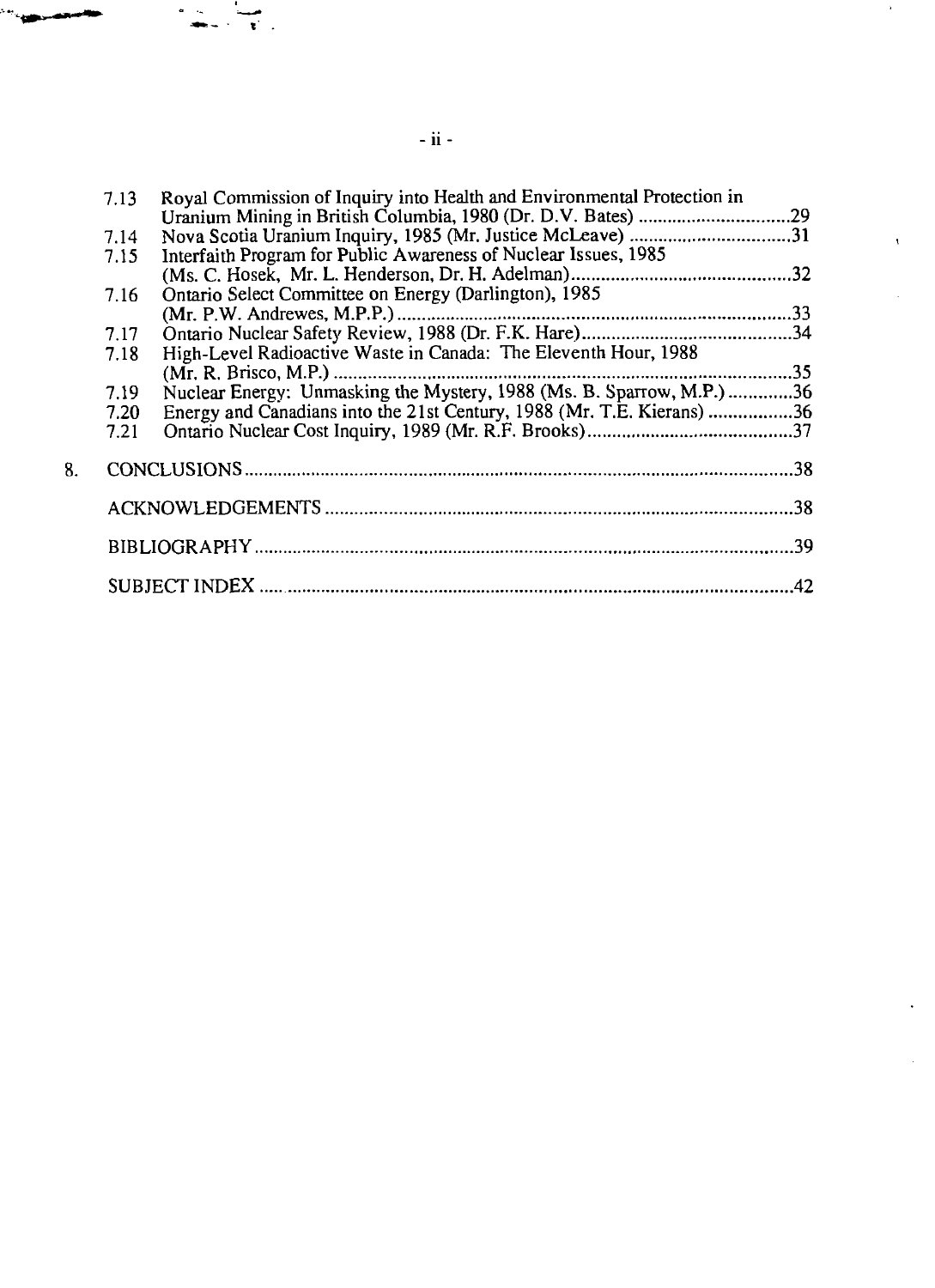*Those who do not study history are doomed to repeat it.* - George Santayana

*It's not that people know too little* — *It's that they know too many things that just ain't so. -* Mark Twain

# *1. INTRODUCTION*

 $\mathbf{r}$ 

Our choice of energy sources has important consequences, for the economy and the environment. Nuclear energy is a controversial energy source, subject to much public debate. However, modern technologies are sufficiently technical and complex that members of the general public are often unable to assess the risks to which they are exposed. They have to rely on regulatory bodies staffed by specialists. This reliance is not unconditional, however: many of these technologies have been the subject of scrutiny by independent international councils, among others. And, in a democracy, they are all eventually subject to approval by elected representatives.

Most individuals find it difficult to decide between conflicting claims and allegations in a variety of technical topics. Under these circumstances, knowledge of various relevant inquiries can be helpful.

This publication summarizes the composition and major findings of more than thirty nuclear energy inquiries. It is intended to provide a survey of all relevant Canadian inquiries, but envirornnenial assessments and hearings of the National Energy Board are too narrow in scope. Other inquiries are included where they have relevance. Within each national, or international, grouping the presentation is chronological. The Canadian inquiries, however, are postponed till after some major and general topics have been covered in the national presentations. Documentation for the inquiries and a brief subject index are provided at the end.

# *2. UNITED KINGDOM*

# *2.1 Royal Commission on Environmental Pollution. 1976 (Sir Brian Flowers)*

"The Flowers Report" was the first of a series of major reviews of nuclear energy around the world. Because it was the first, and because of the high quality of the introductory chapters that are universally applicable, it has been widely quoted. However, its conclusions have to be considered in the context of ihe U.K.'s situation in the mid-1970s.

At that time, the U.K.'s nuclear program was still based on gas-cooled graphite-moderated thermal reactors, and was planning for the commercial introduction of liquid-metal-cooled fast reactors by the end of the century. There was still no intention to introduce the U.S. design of a light-water reactor, and uranium shortages within a few decades were foreseen. The Royal Commission on Environmental Pollution, a prestigious standing commission, decided in 1974 to investigate the environmental risks that might be associated with the projected growth in nuclear energy, with emphasis on the long term. The Chairman appointed for this commission was Professor Sir Brian Flowers, then Rector of Imperial College of Science and Technology in London.

The extreme diversity of interests and expertise represented in the 16 members of the commission resulted in a report containing many two-handed statements ("on the one hand this, but on the other hand that"). Thus both proponents and opponents of nuclear energy have attacked some of its conclusions, and then proceeded to quote others. This should not obscure the real achievement of the commission in arriving at a consensus on so many points.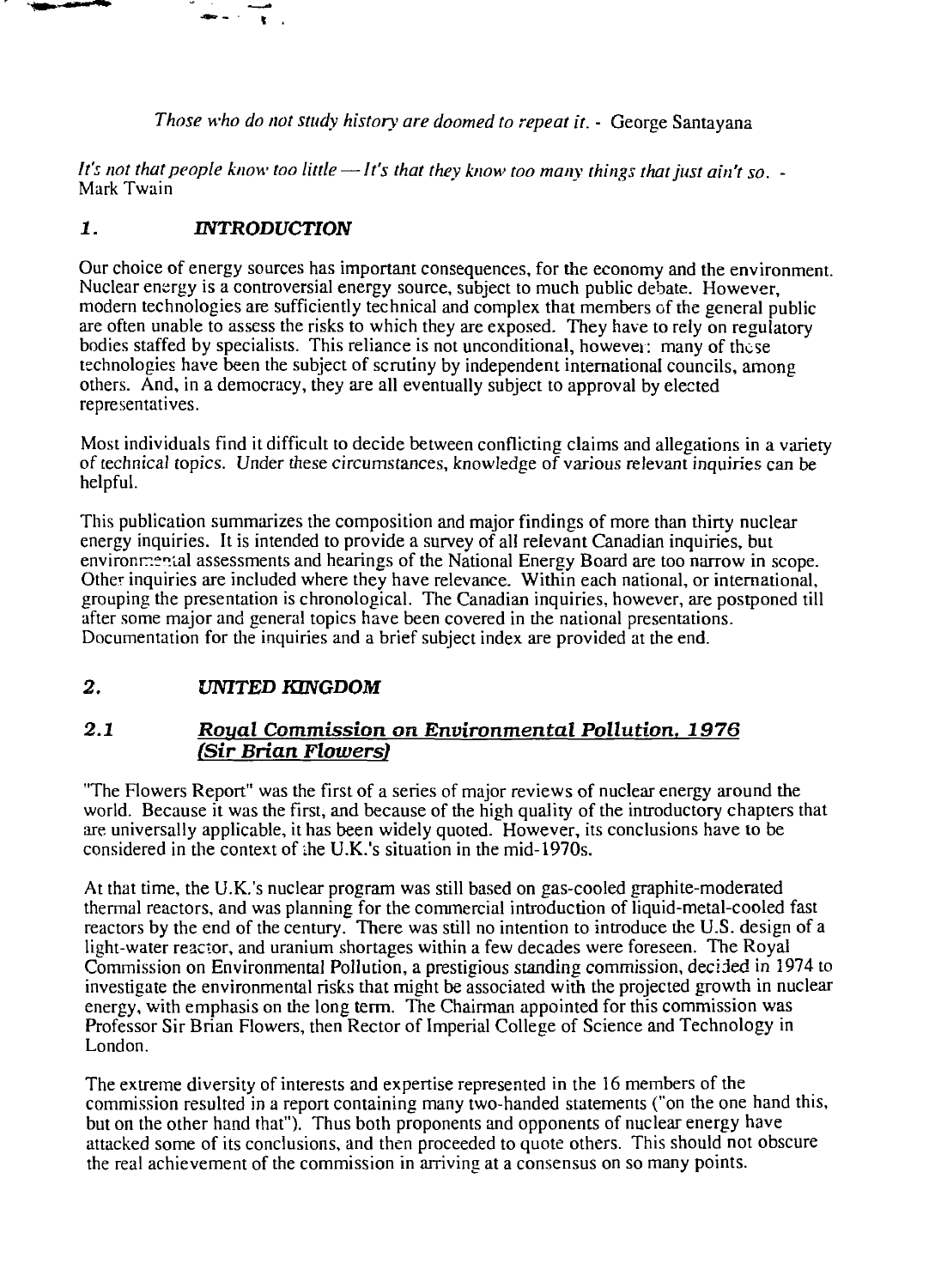In the matter of health effects of radiation, it concluded that:

No-one who surveys the field of radiological protection can fail to be aware that the hazards of ionising radiation are well appreciated, and that there is, as has been for a long time, an elaborate system of national and international bodies which work together to minimise the potential dangers.... We have been impressed by the relatively much stricter regime that prevails with respect to ionising radiation than in the field of toxic chemicals. The result has been an exemplary record in the nuclear industry world-wide of protection of the health of both radiation workers and the general public. Indeed, we are strongly of the view that many of the practices for the protection of human health that are common in the radiation field could and should be adapted for application in other areas....

**- 2-**

. . . there is no better way of deriving basic standards than on ICRP [International Commission on Radiological Protection] recommendations, given that the scientific standing and independence of its members is maintained. . . .

It is difficult to think of any other form of pollution that has had its effects on man so well examined as has ionising radiation.... There does appear to be more agreement over what can be tolerated than there is for most other pollutants.

It dismissed as unfounded the claim by John Gofman, then receiving widespread publicity, that small particles of plutonium presented a special carcinogenicity (the "hot particle" theory).

The commission endorsed the safety and value of the U.K.'s program for existing and planned thermal reactors:

The risk of serious accident in any single reactor is extremely small; the hazards posed by reactor accidents are not unique in scale nor of such a kind as to suggest that nuclear power should be abandoned for this reason alone.... The abandonment of nuclear fission would .. . be neither wise nor justified. . .. We accept the need to retain a nuclear option.

However, concerns were expressed over the long-term program, and it was on these that the critics focussed their attention. Statements such as:

The dangers of the creation of plutonium ii. large quantities in conditions of increasing world unrest are genuine and serious. We should not rely for energy supply on a process that produces such a hazardous substance as plutonium unless there is no reasonable alternative....

and

A major commitment to fission power and a plutonium economy should be postponed as long as possible.

have been widely misinterpreted as a warning against further commitments to nuclear energy anywhere. Study of the report shows that the warning was intended to apply to the U.K.'s proposed large-scale introduction of fast reactors, e.g.,

Our concern here is not with the position at present or even in the next decade, but with what it might become within the next fifty years.

The U.K.'s proposed program for fast reactors involved the separation of relatively large amounts of plutonium from used fuel at one location, then its transportation some hundreds of kilometres for fabrication into new fuel assemblies at another location. The technology would be exploited commercially by offering the separation and fabrication services to foreign countries, with the separated plutonium product being shipped around the world. The perceived vulnerability to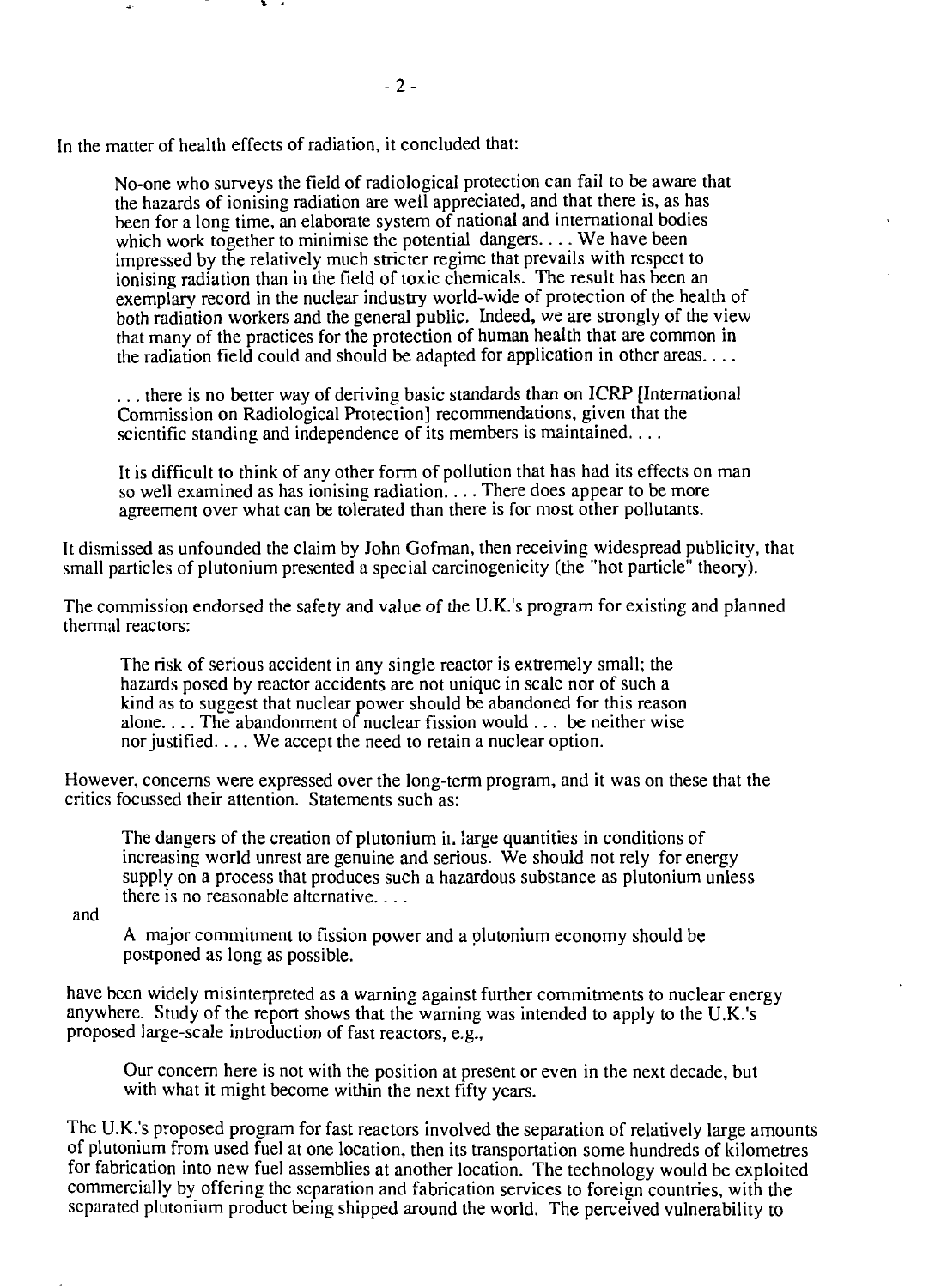accidents and accessibility to illegal diversion of a very hazardous material caused many people to oppose introduction of "the plutonium economy".

In Canada, critics illogically equated "the plutonium economy" to recycling fuel from CANDU reactors, then being discussed as a research project. For this, however, it is not essential to separate the plutonium and, even if this were done, it would probably be done in an integrated separation/fabrication plant, obviating the need for transportation of the separated product.

This distinction is important in understanding the Canadian debate over the Flowers Report's attitude to nuclear wastes. The critics cited:

[There should] be no commitment to a large programme of nuclear fission power until it has been demonstrated beyond reasonable doubt that a method exists to ensure the safe containment of long-lived, highly radioactive waste for the indefinite future.

The proponents responded with:

We are confident that an acceptable solution will be found and we attach great importance to the search.... There are two reasonable options for the permanent disposal of vitrified high level wastes: to geological formations on land and below the ocean bed.... The costs of sound waste management practices are unlikely to add appreciably to the costs of electricity generated from nuclear power.

But the critics came back with:

But neither of these [disposal options] has been sufficiently studied nor demonstrated as a feasible option.... In view of the long lead times that will almost certainly be involved in the development of appropriate disposal facilties, we are convinced that a much more urgent approach is needed.

A Canadian academic. Professor Robert Uffen, conducted a study of the significance of the report for Ontario Hydro. He simply prorated the installed nuclear capacity in the two countries to arrive at the conclusion that, for Canada, 20 GWe would constitute the "large programme" beyond which Flowers recommended no further commitment without a waste-disposal demonstration. He apparently ignored the fact that the Flowers Commission was warning against the consequences of a step-change in the nature of the U.K.'s program, not just a quantitative change in an existing program that it considered acceptable.

Finally, the commissioners exhibited remarkable insight into the causes of opposition to nuclear energy:

Nuclear power has in some ways become the whipping boy for technological development as a whole.... Nuclear power provides a dramatic focus for opposition in some countries to technological development and we have no doubt that some who attack it are primarily motivated by antipathy to the basic nature of industrial society, and see in nuclear power an opportunity to attack that society where it seems likely to be most vulnerable, in energy supply.

Unfortunately, the same antipathy and the same opposition are apparent today, in Canada and elsewhere.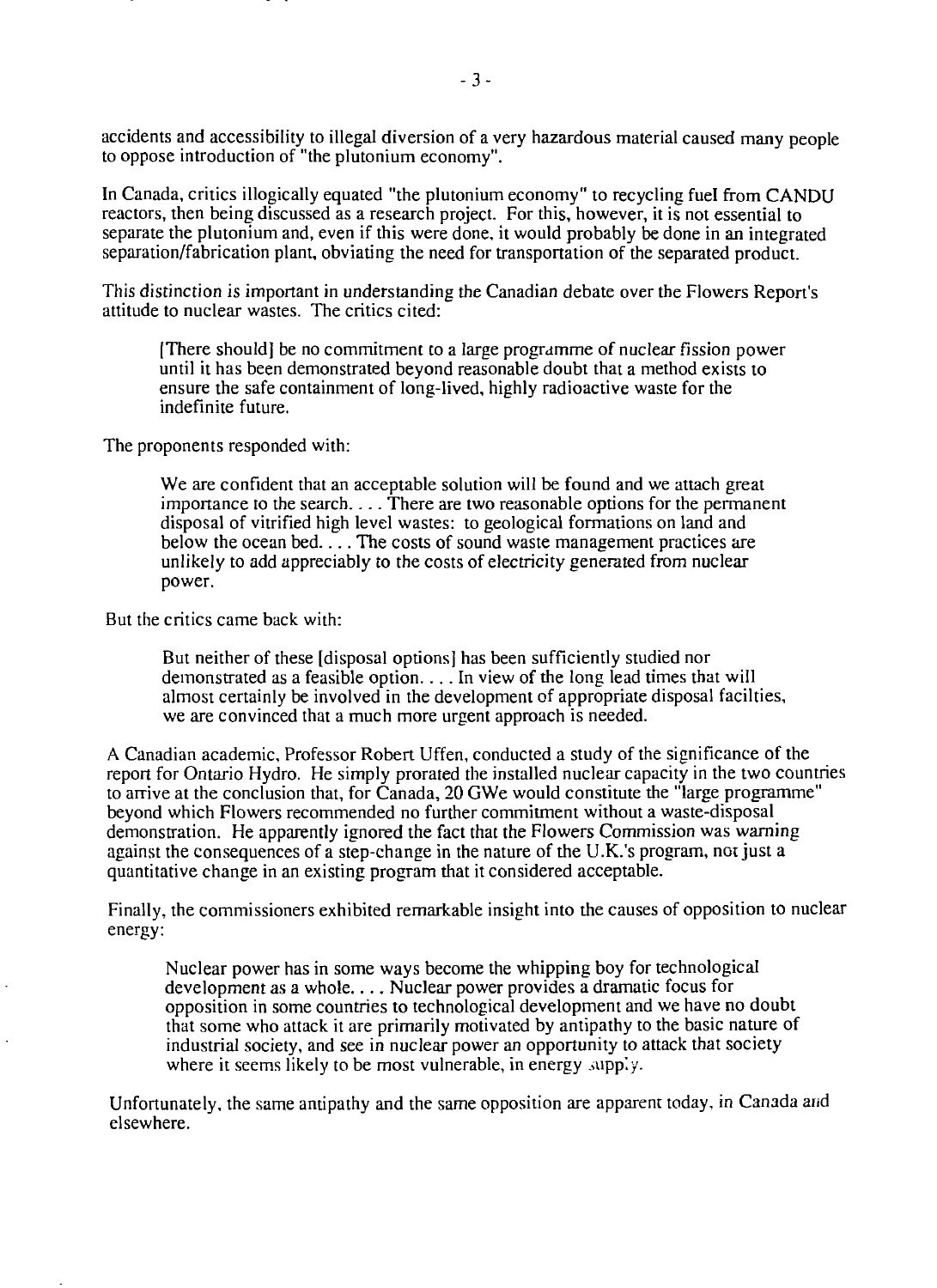# **2.2** *The Windscale Inquiru. 1978 (Mr. Justice Parker)*

The next U.K. inquiry was much more restricted in scope, viz., to determine whether a new plant to separate plutonium from used fuel, mostly for use in fast reactors, should be built at Windscale. A High Court Judge, Mr. Justice Parker, was appointed "Inspector" and he was assisted by two "Assessors" with outstanding technical qualifications.

 $\ddot{\phantom{0}}$ 

In public hearings, opposition focused on claims that approval of the plant would increase the risk of nuclear weapons proliferation, would increase vulnerability to terrorism, and would result in losses of civil liberties. Underlying all these was the assumption that plutonium constitutes a unique hazard.

The report distinguished facts about plutonium from some myths surrounding it. Plutonium can be the raw material for nuclear explosives; if breathed, it can be harmful even in very small amounts; and it is very long lasting. However, it is not exclusively man-made. Plutonium was created in the prehistoric natural reactors at Oklo. It is not "the most toxic substance known to man and significant amounts could be eaten without appreciable harm". The transportation risk from a tanker of chlorine, regularly moved by road and rail, is greater than that from a container of used fuel with its plutonium content. Parker specifically rejected the use of the phrase the plutonium economy as being both emotive and inaccurate.

The report recommended, with explicit reasons, that construction of the Windscale plant should be allowed. Some of the reasons were specific to U.K. conditions. Used fuel with steel sheaths could not be stored confidently under water for more than a few years, so that reprocessing is preferable to indefinite storage. The U.K., with no indigenous uranium, should not allow itself to become dependent on foreign supplies and so should recycle used fuel. Since the U.K.'s longterm program for nuclear energy was based on fast reactors that require recovered plutonium, reprocessing plants are necessary. Getting on with the job would permit disposal of the true wastes, which were being stored in ever-increasing amounts.

Reasons with more universal relevance include:

It is necessary tc keep the nuclear industry alive and able to expand should expansion be required. Such expansion might be required, either to meet additional energy demands, or to preserve a 'mix' and to avoid over-dependence on a particular energy source, or to reduce the number of fossil fuelled stations .. . more harmful than nuclear stations.

If reprocessing is going to take place at some time it is preferable to start without delay since the techniques can then be developed at a reasonable rate, and greater experience can be gained, both of the process itself and of the behaviour and effects of the emissions involved, whilst spent fuel stocks and arisings are comparatively small. This is to the benefits of workers, public and future generations alike.

In recommending that the Windscale plant should accept foreign fuel, the report put great weight on the nuclear Non-Proliferation Treaty, stressing that it constituted a bargain: "I do not accept that the best way to achieve a new bargain is to break an existing one". Any state denying reprocessing technology and services to another state would be in breach of the treaty. Such denial could encourage the client state to develop its own capacity to produce separated plutonium. The advantages of providing the service would outweigh the disadvantages.

Although the Windscale Inquiry was apparently narrow in scope, the report remains relevant, if only because it shows how someone trained and experienced in making judgements from the evidence available assessed opposing arguments that are still current.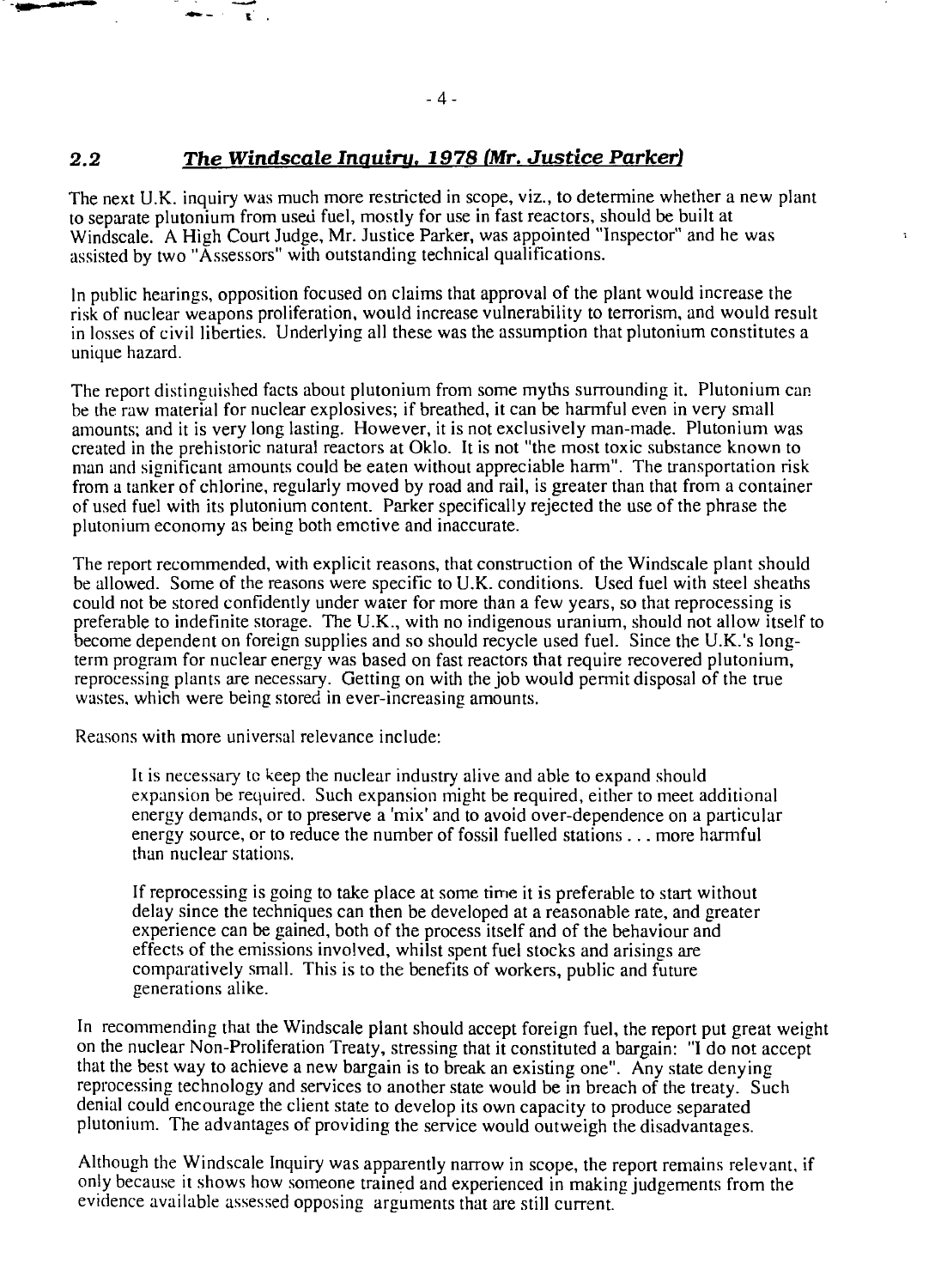Parker rejected the classical argument, presented by Dr. Alice Stewart, that there should be no decision as long as the experts fail to agree. Acceptance would mean that decisions could be made only in the rare pauses in scientific debate. He went into considerable detail to explain why he found Stewart unconvincing in her claims for the effects of low-level radiation. He considered that bodies such as the ICRP are the proper ones to evaluate her claims, while appropriate national authorities should be the ones to take any action that may be necessary.

Members of the public are sometimes unnecessarily worried when permissible limits are inadvertently exceeded. "In this connection", Parker advised, "it is as well to mention that the dose limits are not intended to set some absolute standard, the exceeding of which will at once result in a dangerous situation".

Parker rejected the suggestion that the U.K.'s regulatory body should be more involved in design. In the first place it may lead to the designers seeking to shed what is properly their responsibility. In the second place an Inspectorate which is too intimately involved can be robbed to an extent of the independent objective judgement which is its function to exercise.

Parker concluded that approval of the plant should not be refused "either on security grounds or on civil liberty grounds". The existence of terrrorism and of other "people with evil purposes" might require some restriction of civil liberties, but this would not be the fault of the Windscale plant or be significantly worsened by it.

In a section on "Public Hostility", Parker criticized, with examples, some proponents for overstating the safety case and some of the opponents for their emotive and inaccurate films and books. He stressed that both sides have valid moral arguments. "It was, moreover, abundantly clear on the evidence that some who pursued the moral line had done so without investigating the consequences of pursuing alternatives".

# 2.3 The Sizewell Inquiry, 1987 [Sir Frank Layfield, Q.C.]

This inquiry was charged with reporting on an application by the U.K. Central Electricity Generating Board (CEGB) to construct the first pressurized-water reactor (PWR) of U.S. design in the U.K., at an existing number station at Sizewell. The inquiry was conducted by an eminent jurist. Sir Frank Layfield, Q.C, as "Inspector", assisted by four "Assessors", or technical experts.

The hearings occupied 340 days over a period of more than two years, with the evidence presented being subject to cross-examination by counsels for the inquiry and for participants on both sides. Transcripts of the hearings ran to 16 million words. The Inquiry's report, published in 1986, consisted of more than one hundred chapters.

The report starts by stating explicitly the CEGB's four major reasons for wishing to construct the Sizewell B station, then the twenty-three main contentions of objectors, grouped under the headings of safety, economics, environment and general policy. The bulk of the report provides the basis for the Inspector's conclusions on these claims and contentions. His primary conclusion was that consent should be granted to the CEGB's proposal, subject to certain conditions, undertakings and recommendations.

Much of the report is specific to U.K. circumstances, particularly those parts concerned with the economic assessment and environmental factors. For the U.K., Sizewell B would probably be cost-saving compared with available alternatives, and the environmental detriment resulting from siting the station in an Area of Outstanding Natural Beauty would probably be justified by the national benefits. The Inspector rejected the claim that electricity-conservation measures would represent a better use of public funds, arsuing that both could proceed in parallel, provided that both are cost-effective.

 $\mathbf{Y}$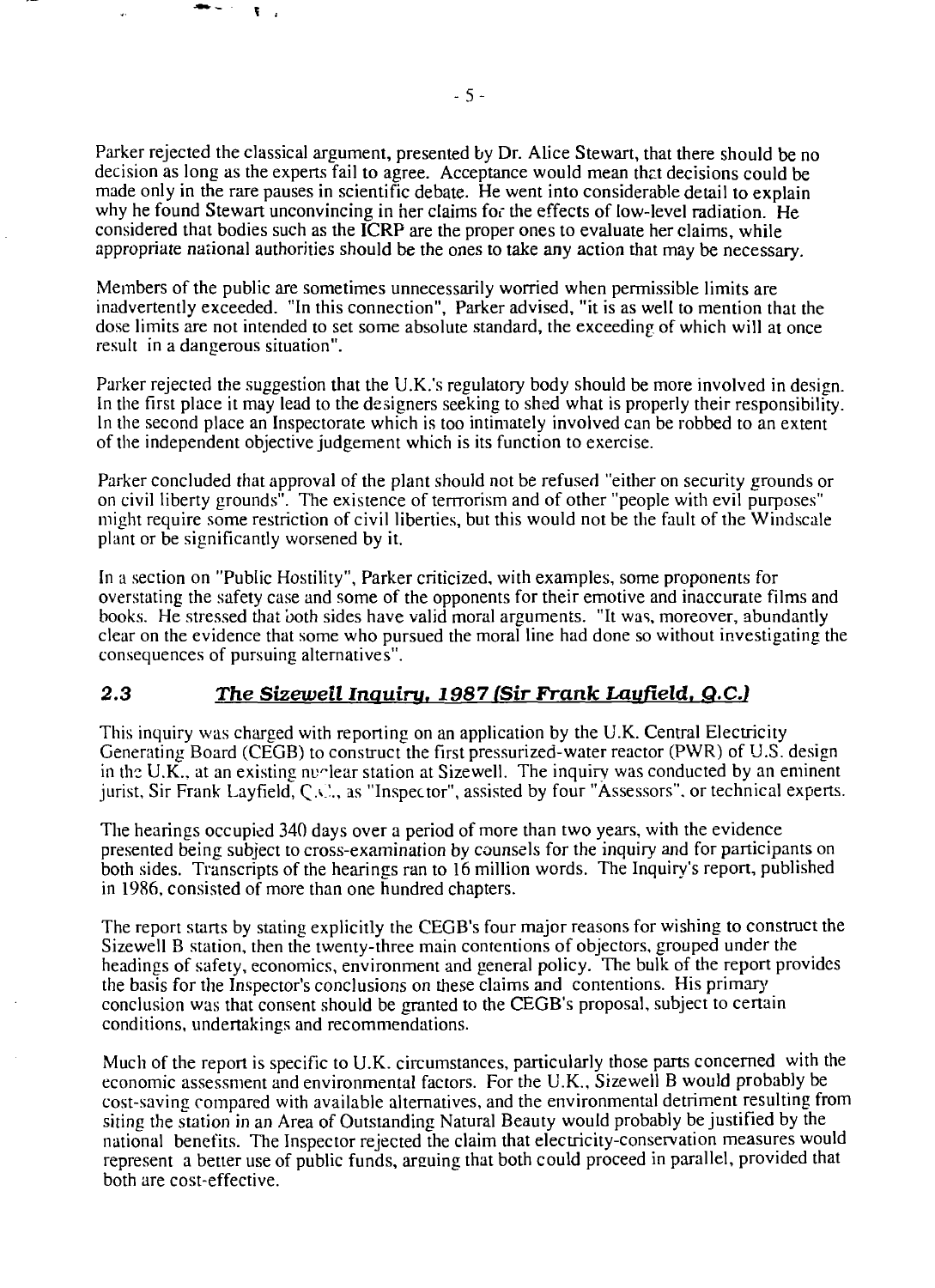Even the part of the report on reactor safety is not directly relevant to countries, like Canada, that have no reactors of the PWR design. However, there are many findings of general relevance to the programs.

Foremost among these is the emphasis placed on a satisfactory quality assurance program at all stages of the enterprise, and on the importance to safety of human factors. The report endorses the CEGB's reliance on sound engineering judgement, with accident probability analysis used in a supporting role. The Inspector, in his turn, placed "a great deal of reliance on the CEGB and Nil [the U.K.'s regulatory agency] to provide continuing assurance of safety," basing his confidence on these bodies' past performance, "the quality of [their] evidence, and the way in which it withstood searching and extensive examination".

A major difficulty for the Inquiry in assessing whether the station would be adequately safe was that "there was no authoritative guidance from the [U.K.] Government or Parliament on what a level of tolerable risk from a new nuclear power station might be, nor on how it should be determined". In this vacuum, the Inspector concluded "that a level of individual risk of death of the order of once in a million years is likely to be broadly tolerable if justified by associated benefits". He estimated that "the social (or collective) risk to members of the public from Sizewell B would result in an average of one death every five hundred years in the UK, and up to one death every eighty years worldwide", and he concluded that "this can be regarded as tolerable."

The report points out that for nuclear energy, as for virtually all other activities, tne technical possibilities for increasing safety are almost limitless. Thus judgement must be exercised in determining the expenditures to be devoted to safety. To arrive at this judgement, the report recommends the ALARP (As Low As Reasonably Practicable) principle, incorporating, but not relying exclusively upon, a cost-benefit analysis. In the absence of this proviso, there is a danger of an inexorable increase in safety standards, resulting in a misallocation of national resources between nuclear safety and other worthy causes.

The Inspector did, however, express concern over the occupational risk:

The risks to workers at the station may be higher than risks to workers in most other industries considered to have high standards of safety

and urged application of the ALARP principle to minimize these risks. Doing so, however, he estimated that it would be difficult to justify spending more than, say, \$6 million per life saved to reduce the occupational risk further.

Risk estimates in the report are based on recommendations of the ICRP, which the Inquiry endorsed subject to the warning that an ICRP review would probably increase the numerical value of the risk per unit dose. (This has since occurred, by a factor of about four.) Some objectors, notably Dr. Rosalie Bertell, criticized the composition and recommendations of the ICRP, but these objections were rejected, thus:

Bertell's recommendations for changes to safety criteria for normal operation of nuclear power stations were based on a misunderstanding of the existing criteria, as well as an estimate of the risk of fatal cancer from radiation that was not supported by evidence.

The Inspector considered that concerns expressed over risks associated with the used fuel did not justify his refusing consent to the proposal. Specifically:

The CEGB's conclusion that the safe disposal of all types of radioactive waste was technically feasible was not disputed....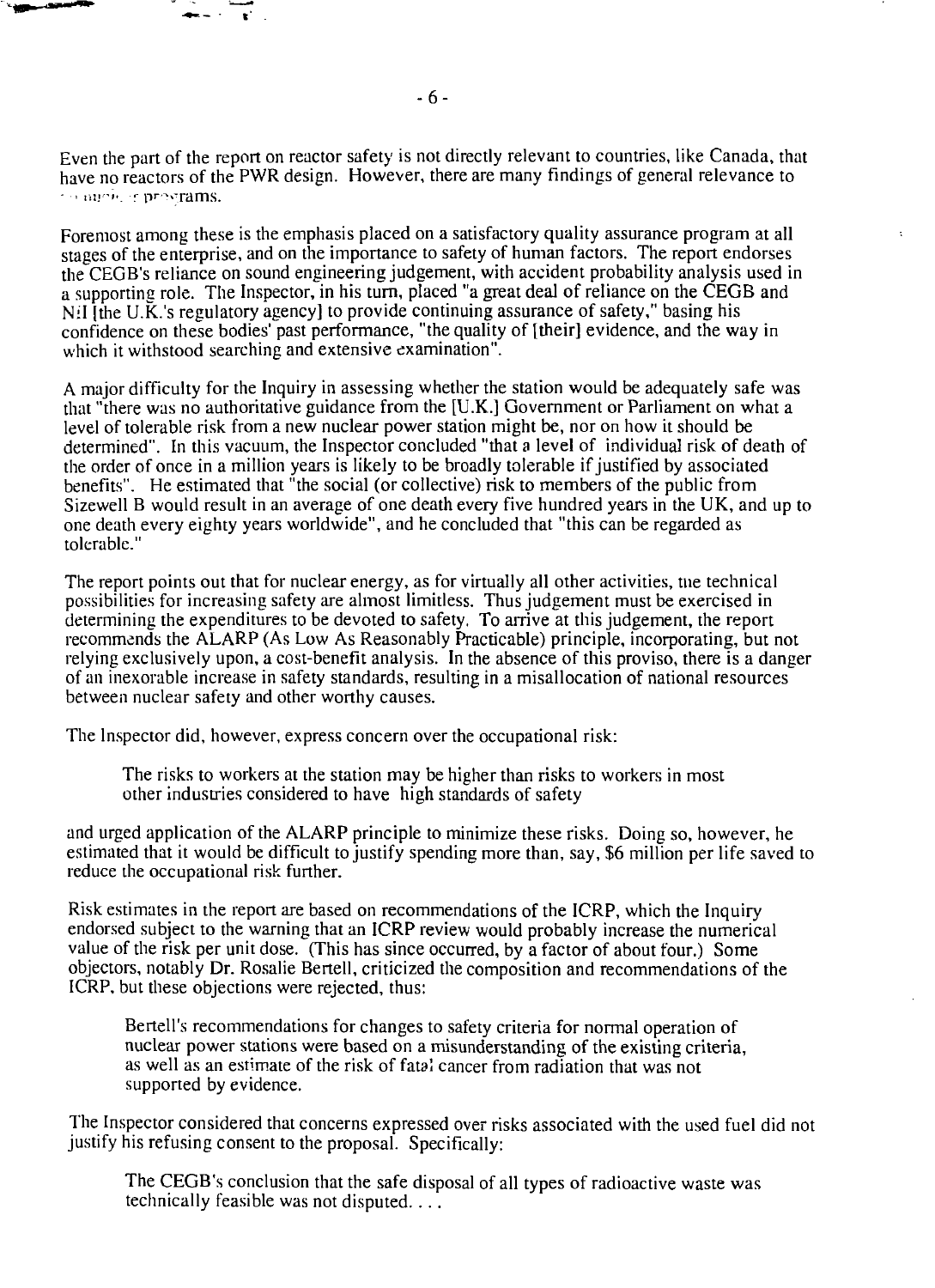There are no reasons connected with the management of radioactive waste why consent for Sizewell B should be refused....

In comparison with most other safety issues considered in the Report, the safety of spent fuel transport gives extremely little justification for anxiety....

Grant of consent for Sizewell B would not, in my opinion, lead inevitably to a great expansion in the production of plutonium with an attendant need for increased security and potential restriction of civil liberties.

# **3 .** *UNITED STATES*

#### *3.1 Ford-MTTRE's Issues & Choices. 1977 (Dr. S.M. Keenyl*

The Ford Foundation commissioned the MITRE Corporation to undertake a study "to provide... some clarification and perspective on the full range of technological, economic, and public policy issues relating to the domestic and international use of civilian nuclear energy." A study panel of 21 senior individuals, most from universities, was assembled according to the criteria that, individually, they had to be recognized experts in their fields and, collectively, be and be seen to be open-minded on the subject of nuclear energy. The Chairman, Dr. Spurgeon M. Keeny, was Director of Policy and Program Development for the MITRE Corporation.

The size, composition and diversity of the panel was reminiscent of the U.K.'s Royal Commission on Environmental Pollution. Also, the Ford-MITRE report steered a middle course that, at the same time, pleased and displeased both sides of the nuclear debate. It was, however, less ambivalent than the Flowers Report on individual findings. Its overall conclusion was well summarized in a headline of the day: "Nuclear Power Yes, Plutonium No". The panel endorsed nuclear energy in its current form, but recommended indefinite deferral in the introduction of fuel recycling or fast reactors.

On the need for nuclear energy, the panel favoured the low end of the range of estimates for electricity demand. However, it dismissed some of the near-theological arguments of the "soft path" advocates thus:

In our view, it is neither necessary nor wise to regard energy as something special, requiring novel intellectual approaches and analytical devices. In human affairs, we are not concerned with energy as a physicist's concept.... It is incorrect to argue that nuclear power is "needed" now to allow society to continue its development as it is misguided to hope (or fear) that society could be forced into some no-growth utopia if only the current nuclear program were abandoned.

Energy conservation was endorsed, but with the warning:

We believe that it is unwise, however, to base policy on the assumption that such [lifestyle] changes will occur, and we see no reason to argue that they should occur. Every energy supply system and conservation measure has its difficulties....

Alternative energy sources, such as solar or fusion, could not be expected to make an important contribution until at least well into the next century. A basic conclusion of the panel, therefore, was that the U.S. must depend on a mix of coal and nuclear plants for any major expansion in electrical capacity. Much of the report was concerned with comparisons between the two.

Comparisons of the health and environmental effects and of the economics showed little difference tetween them, but with nuclear energy slightly better: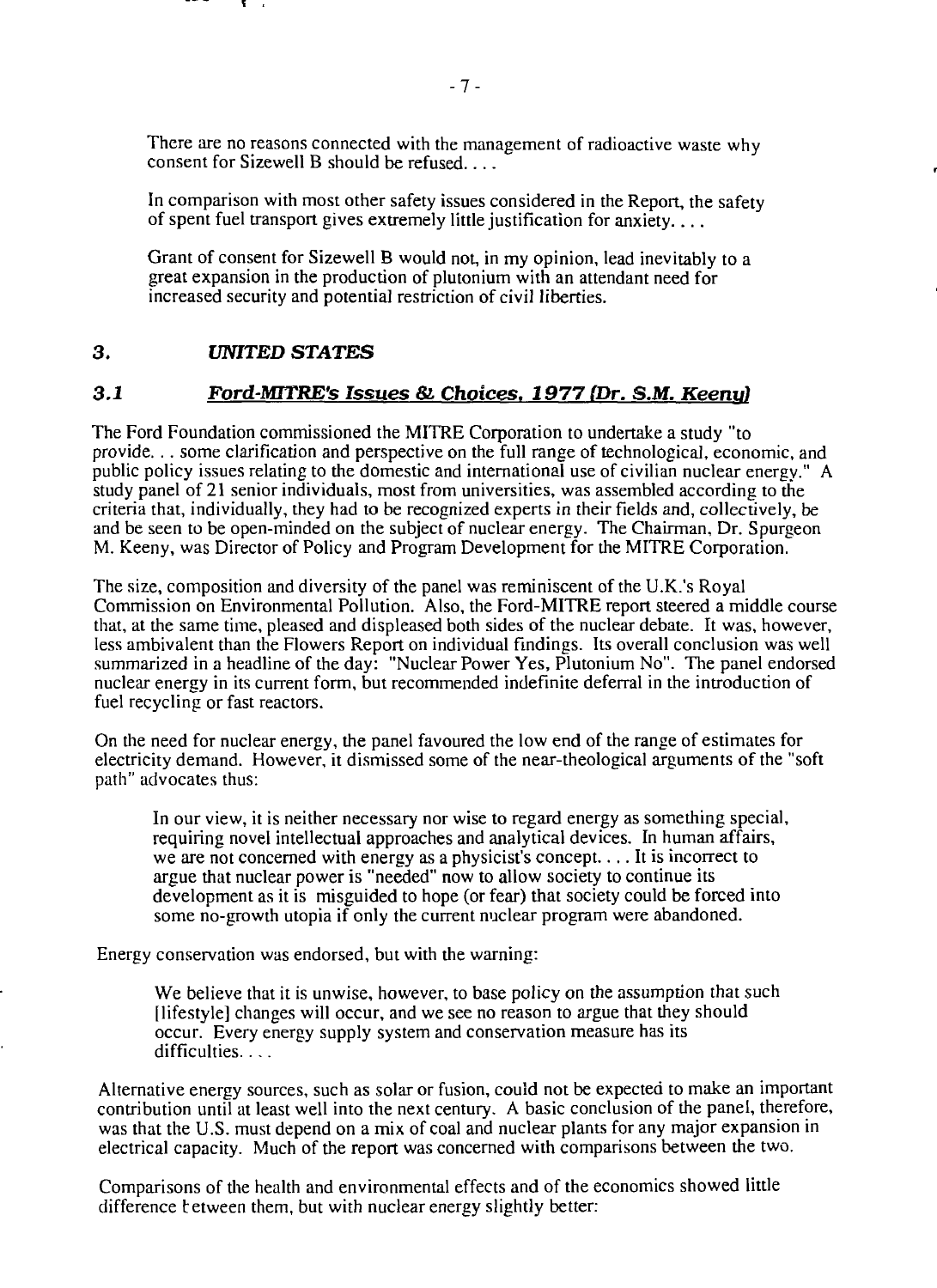The ranges of possible social costs, such as health and environmental impacts, associated with coal and nuclear power also overlap to such an extent that neither has a clear advantage.... Despite these large uncertainties, the general conclusion is that on the average new coal-fired power plants meeting new source standards will probably exact a considerably higher cost in life and health than new nuclear plants.... Except for local thermal pollution where nuclear power has a somewhat more serious effect, the coal cycle generally has more harmful environmental impacts than the nuclear power cycle.... The basic conclusion of this chapter is that, despite large uncertainties, nuclear power will on the average probably be somewhat less costly than coa! generated power in most of the United States, or to be more precise, in areas chat contain most of the country's population.

The conclusion concerning health impacts was reached after making an upper-limit allowance for the possible consequences of a serious nuclear accident.

The study group did not see waste disposal as a serious impediment to the expansion of nuclear capacity: "We are convinced that nuclear wastes and plutonium can be disposed of permanently in a safe manner."

Much of the report is concerned with the proliferation of nuclear weapons, understandable considering that nearly half the study group participants had had some affiliation with the U.S. Arms Control and Disarmament Agency. The group concluded that nuclear energy as currently practiced did not constitute a serious threat, but expressed concern over proposed plutonium recycling and the introduction of fast reactors:

We would be prepared to recommend stopping nuclear power in the United States if we thought this wuuld prevent further proliferation. However, there are direct routes to nuclear weapons in the absence of nuclear power, and the future of nuclear power is not under the unilateral control of the United States. Most advanced countries are now actively developing and utilizing nuclear power, while less developed countries count it among their expectations. In fact, abandonment of nuclear power by the United States could increase the likelihood of proliferation, since the United States would lose influence over the nature of nuclear power development abroad.... The advent of separated plutonium in the nuclear fuel cycle would greatly increase the available technical opportunities for proliferation of nuclear weapons and of theft of weapons materials. The risk arises not only in the existence of the technology, a technology easily developed in most countries, but also in the existence of mixed oxide [uranium and plutonium] fuels which may be stolen or misused. Reprocessing and recycle thus present dangers larger than those presently involved in the LWR uranium fuel cycle where the low-enriched uranium fuel cannot be used for weapons.

The study group did not regard terrorism as a reason for abandoning nuclear energy. In an era when:

weapons of increasing sophistication are available to terrorists, including automatic weapons, modern high explosives, and even rockets and antiaircraft missiles,

it would take great optimism to believe that terrorists would choose to expend their time, money and even their lives on nuclear means.

The report was widely perceived as being instrumental in terminating two major nuclear projects, the Barnwell reprocessing plant and the Clinch River demonstration fast reactor, because of proliferation concerns. While there is some truth in this, other factors were at least as important.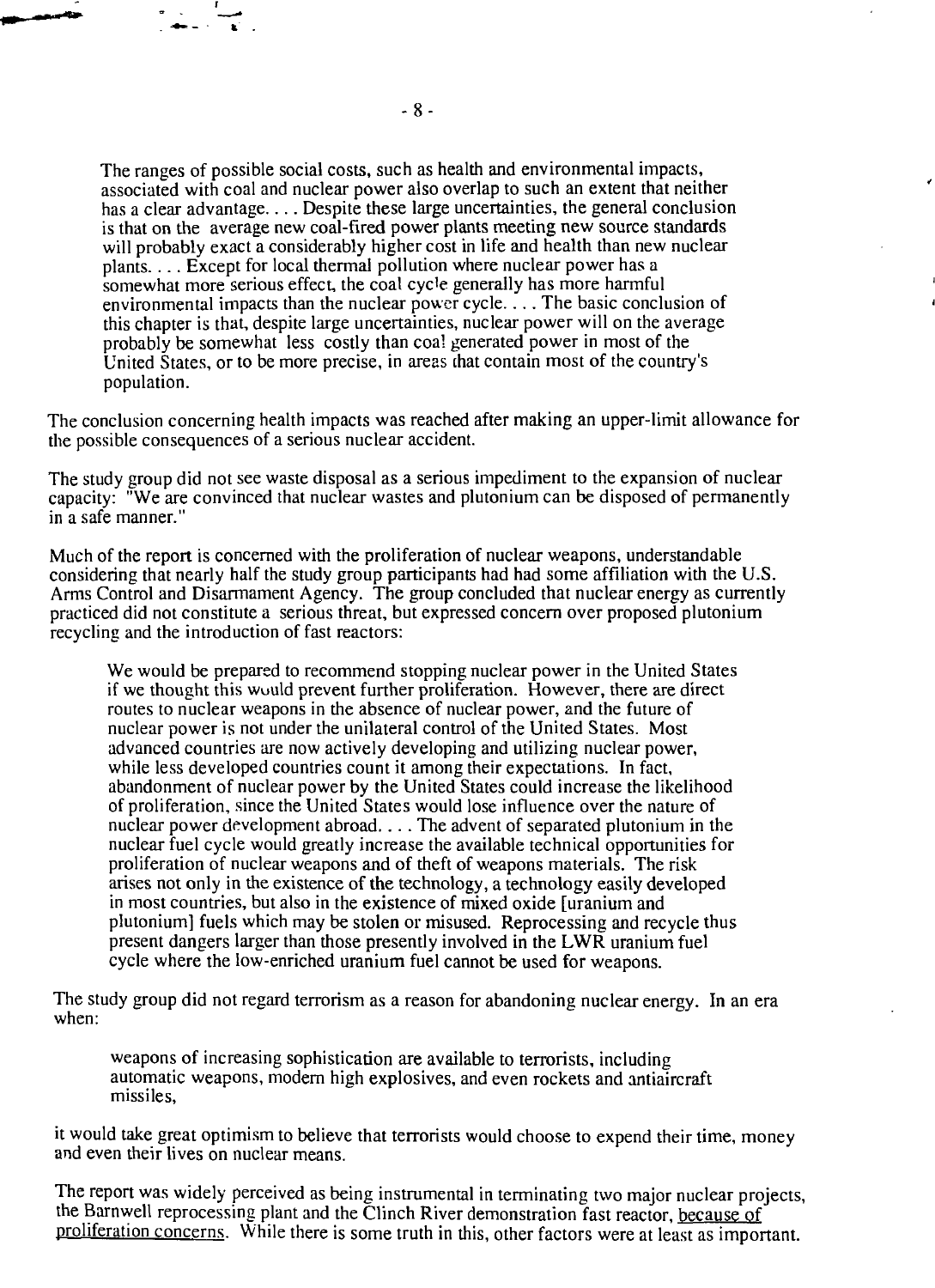Both projects had been losing support on purely technical grounds. Reprocessing in the U.S. had had a disastrous history. In the weapons industry, reprocessing had produced large volumes of liquid wastes without any plan for their solidification and disposal, and some of these wastes had leaked to the environment. An early civilian reprocessing plant at West Valley, New York, had performed very poorly, and another, at Morris, Illinois, had been built but never operated. The Barnwell plant, in South Carolina, was overtaken by escalating regulatory requirements as it was being built, so that its estimated costs had become uneconomic. Similarly, the design of the Clinch River fast reactor, frozen several years earlier, had been overtaken by technical developments, so that its operation as a demonstration would have had only marginal value.

The Ford-MITRE study recommended deferral, not rejection, of fast reactors and hence recycling:

The hard question concerns the timetable on which a breeder might have sufficient economic merit, compared with other sources, to outweigh the potentially large social costs associated with a plutonium fuel cycle.. . . Introduction of the breeder may be deferred for ten, twenty, or more years without seriously affecting the economic health or energy security of the United States.... It is important to continue work on the breeder, with a longer time horizon and an emphasis on its role as insurance. The goal should be tc provide a range of more attractive choices at a series of decision points extending into the early decades of the next century.

In this context, the study group probably intended "breeder" to be synonymous with "fast reactor". Earlier in the report, however, there had appeared:

Since the timetable for the breeder can be relaxed without large economic risks, it is natural to reopen the question of whether alternative convener reactors can still play a role. The present U.S. program does not pay much attention to new converters such as... natural uranium reactors like the Canadian CANDU.. . [which] can already obtain 20-40 percent more energy from unenriched uranium.... Use of a thorium cycle converter would also tap a new resource base.

The recommended deferral of recycling was based on the questionable assumption that:

More intensive and extensive exploration should produce enough uranium, both in the United States and abroad, to supply the domestic and foreign requirements of the lightwater reactors (LWRs) well into the next century.

One can also read into the report a neo-colonialist attitude that deferral of recycling would allow the U.S., with its near monopoly on uranium enrichment (the only other practical source of separated fissile material), to control the proliferation of nuclear weapons.

A few weeks after the Ford-MITRE report was published. President Carter issued a seven-point statement on nuclear power policy almost identical to seven recommendations in the report. This may have been partly due to the fact that two members of the study group, Harold Brown and Joseph Nye, had meanwhile been appointed to high positions in the Carter administration.

#### *3.2 Workshop on Alternative Energy Systems, 1977 (Dr. C.L. Wilson)*

In 1974, the Workshop on Alternative Energy Strategies (WAES) was established under the direction of Carroll L. Wilson of the Massachusetts Institute of Technology, as an experiment in international collaboration. The objective was to assess global energy supply and demand prospects to the end of the century.

 $\bullet$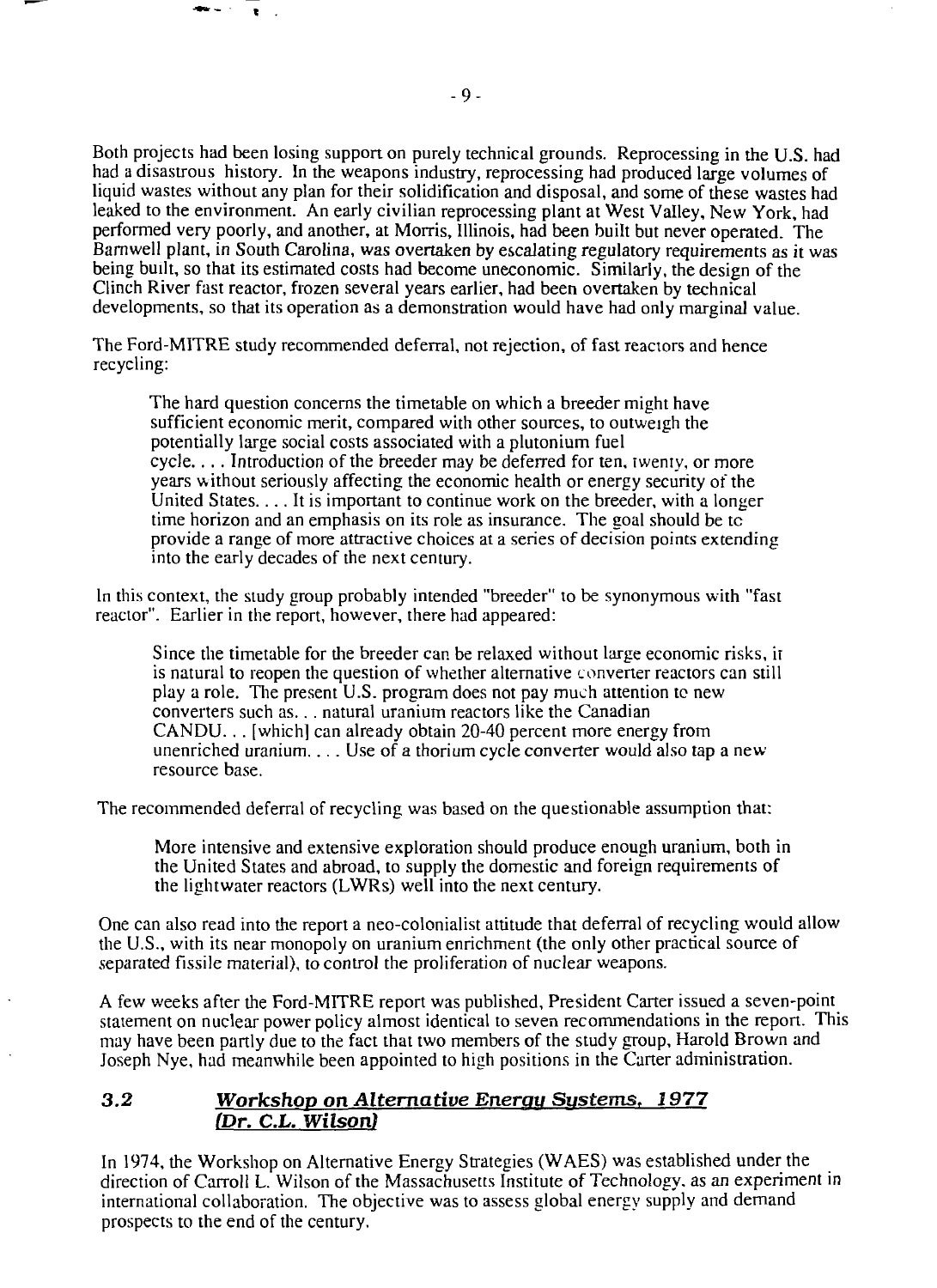The workshop consisted of 30 full participants (assisted by working associates) drawn from 15 industrialized countries that consumed 80% of the world's energy and three major oil-producing countries. However, "each person had to be free to represent his own views rather than those of his organization. Each should bring a wide range of personal experience and a network of national and international relationships that would allow him to communicate the Workshop's findings and their implications for energy policy in his own country and in international forums." Each national team estimated its own country's energy supply and demand. Estimates for non-WAES countries were made by associates familiar with these countries.

The Workshop's conclusions were summarized in "Energy: Global Prospects 1985-2000":

After two years of study we conclude the world oil production is likely to level off — perhaps as early as 1985 — and that alternative fuels will have to meet growing energy demands. Large investments and long lead times are required to produce these fuels on a scale large enough to fill the prospective shortage of oil, the fuel that now furnishes most of the world's energy. The task for the world will be to manage a transition from dependence on oil to greater reliance on other fossil fuels, nuclear energy, and, later, renewable energy systems.

The Workshop forecast that the demand for energy would continue to grow even if governments adopted vigorous conservation policies. Specific conclusions called for improved energy efficiency, increased exploitation of coal and natural gas, substitution of electricity for oil, and the use of nuclear energy as an important contributor to this electricity.

#### **3.3** *Committee on Nuclear and Alternative Enerau Sustems. 1979 (Drs. H. Brooks and E.L. Ginztonl*

In 1979, die U.S. National Academy of Sciences finally published the results of a study by the Committee on Nuclear and Alternative Energy Systems (CONAES) that had been requested four years earlier by the Government's Energy Research and Development Administration. The committee proper was dominated by academics, but it included five senior executives from industry. Reporting to the committee were four panels, each of which established working groups. These were assisted by a staff of 13 and 36 consultants or contributors. In all, some 350 individuals contributed to various aspects of the study.

The principal conclusions of the 783-page report, "Energy in Transition, 1985-2010", are clear and simple. The U.S.'s most critical energy problem is the availability of fluid fuels, and energy conservation is the most important response. However, the wide diversity of input to the study is reflected in the 100% overruns in the budget and schedule, in the ambidexterity of some of the conclusions ("on the one hand this, on the other hand that"), and in the many dissenting statements. As a result, both proponents and opponents of nuclear energy have found things to praise and to criticize in the report.

Nuclear opponents use the report's conclusion that it is technically feasible for the U.S. to provide a higher level of amenities in 2010 with no more energy than at present to argue that nuclear energy is unnecessary. Proponents counter that it was not the feasibility that was challenged, but the likelihood and desirability. Opponents claim that this can be achieved without serious social disruptions. Proponents point out that this scenario assumes low growth in the economy (3% per year decreasing to 1%), energy taxes, migration of populations to the "sunbelt" states, and "aggressive, coordinated long-term policy actions in the areas of land use, transportation and electric utility regulation". To obtain improved energy efficiency, the then current air-pollution standards would not be tightened.

The report concluded that solar energy, and other renewable energy sources except hydroelectricity, would make only a very small contribution.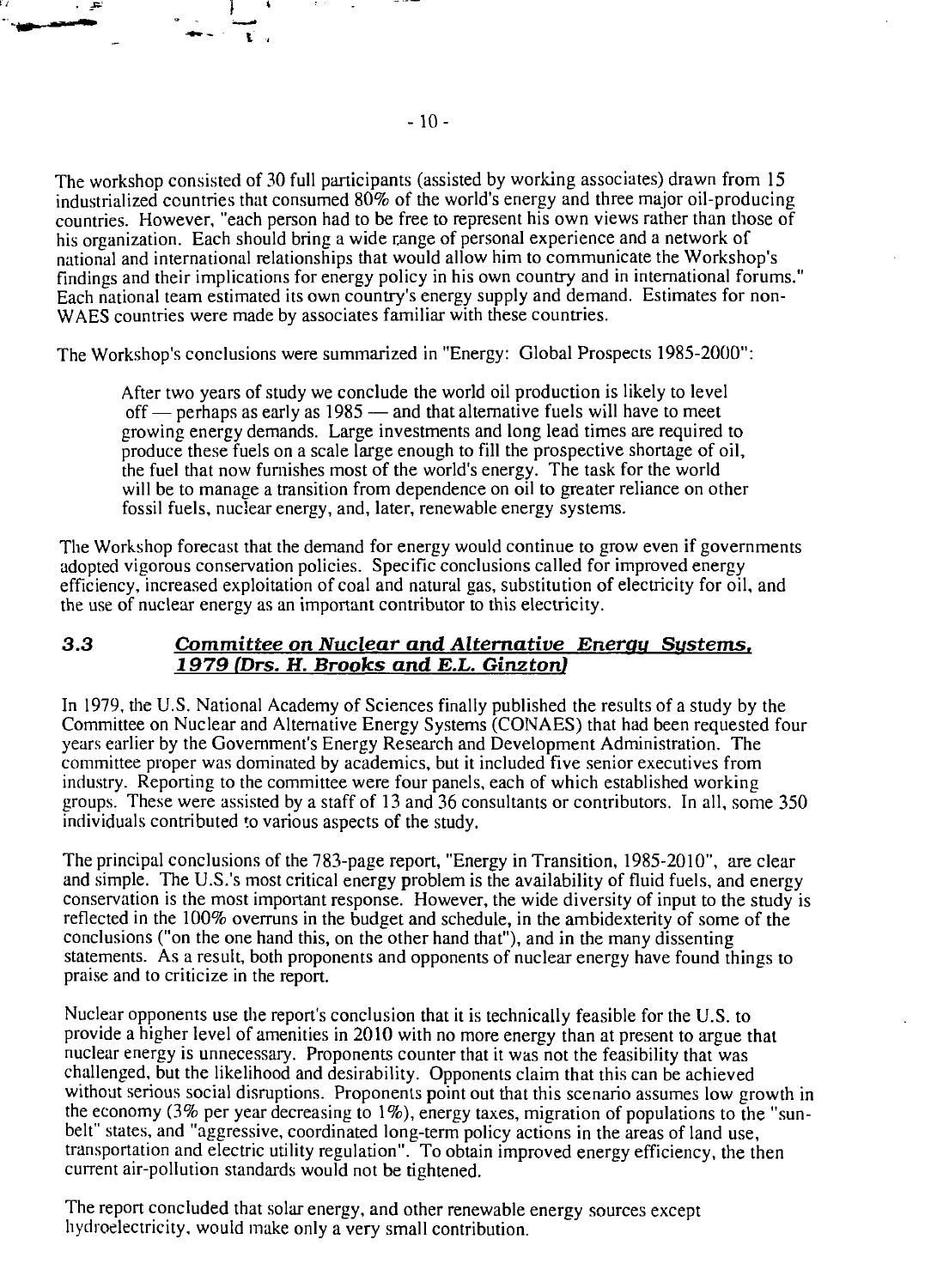The depletion of fluid fuels should be compensated by increased exploration and recovery of conventional oil, the production of synthetic fuels, particularly from coal, and by substituting electricity for oil. This study, like the earlier Ford-MITRE one, proposed that the increased electrical capacity should be roughly equally split between coal-fired and nuclear stations.

The committee was divided on nuclear energy between those who regarded it as highly attractive and those who viewed it as a "necessary evil<sup>"</sup> to be accepted only as a transitional source. Nuclear proponents were encouraged by the CONAES conclusions that national policy should support the continued use of nuclear energy for the next few decades; that "on safety grounds alone, the expansion of nuclear power would be acceptable; that the short-term health risks from routine operation of the... nuclear fuel cycle appear to be far below the risks from the coal fuel cycle, that no insurmountable technical obstacles are foreseen to preclude safe disposal of nuclear wastes in geological formations;" and that "nuclear power is not the most likely route countries with the will to acquire nuclear armaments might follow." Opponents noted that these conclusions were qualified, and subject to dissenting opinions, and that the committee had warned of a possible uranium shortage and had criticized some aspects of wastes management.

While the study was under way, a major issue was the future of the U.S.'s program for fastbreeder reactors, with associated fuel reprocessing. The CONAES Report pleased nuclear proponents by recommending continued research and development, and pleased opponents by recommending against immediate deployment. To complement the development of fast-breeder reactors, the report recommended development, to the point of evaluation, of advanced reactor types, including advanced versions of heavy-water reactors. It specifically noted that "the advanced converter [reactor] most widely used in the world is the natural-uranium, heavy water CANDU, developed in Canada."

# **4.** *AUSTRALIA*

-- $\sim$  $\mathbf{V}$ 

# *4.1 The Ranger Uranium. Mining Environmental Inquiry. 1976 (Mr. Justice Fox)*

This inquiry was charged to inquire into all environmental aspects of a proposal to mine uranium from major deposits of the Ranger Uranium Mines Pty. Ltd. in a remote area of northern Australia. The composition of the Commission was very similar to that for the Windscale Inquiry — a Presiding Commissioner, Mr. Justice Fox of the Supreme Court, assisted by two very experienced experts, one an engineer and the other a medical professor. In this case, however, these two were Commissioners and not Assessors only advising the Inspector.

The Commission reported its findings and recommendations in two separate reports. The first, published in 1976, dealt with generic issues related to the questions of whether Australia should exploit and export its uranium resources. Since the answers were affirmative, but conditional, the serond, published in 1977, spelled out the conditions in over a hundred detailed recommendations.

Mr. Justice Fox, like Mr. Justice Parker, made judgements from the evidence available. Many of these gave comfort to nuclear proponents, viz.:

The hazards of mining and milling uranium (and similarly for the operation of nuclear power reactors), if those activities are properly regulated and controlled, are not such as to justify a decision not to develop Australian uranium mines....

Although some studies have demonstrated the possibility that acceptable levels of economic activity may be achieved without substantial growth in electricity supplies, it appears that most countries expect their consumption of energy to increase in future, provided growth in economic activity also occurs. .. .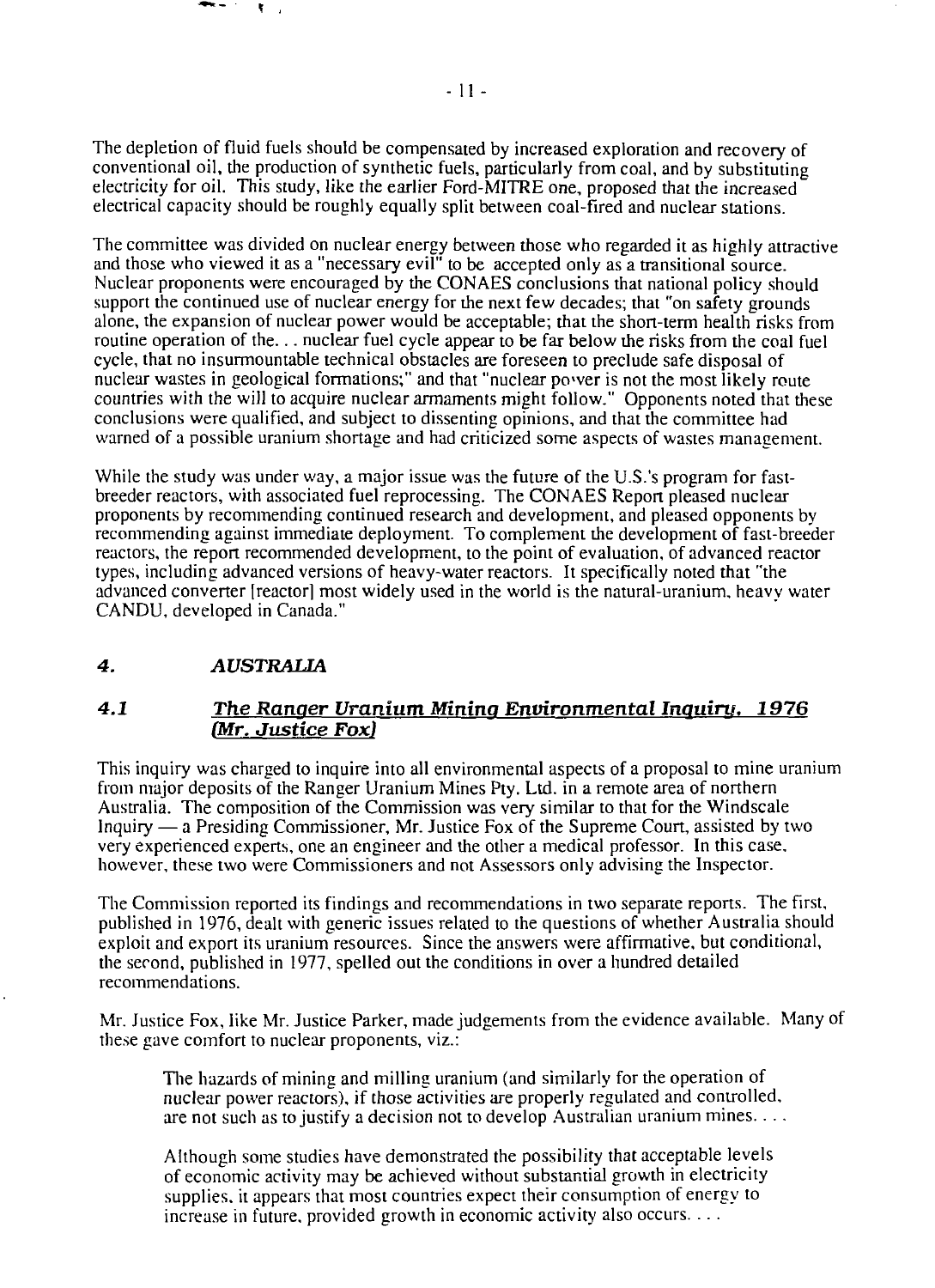While the operations of the nuclear power industry need close regulation and constant surveillance, they probably do noi entail risks greater in sum than those inherent in alternative energy industries.

Nuclear critics, exemplified by the Friends of the Earth, praised the Commissioners for being "magisterially fair in their collection of evidence and in their dealings with the multitude of participants in the hearings" and the report for being "level-hended. methodical and unhysterical". However, they stressed that the Commissioners did not recommend a go-ahead. They merely asserted that there was no reason not to go ahead. Furthermore, they would impose many conditions.

The judgements favoured by the critics reiate to concern over weapons proliferation, including:

The nuclear industry is unintentionally contributing to an increased risk of nuclear war. This is the most serious hazard associated with the industry.

However, the Commissioners did not, for this reason, recommend banning nuclear energy. Rather, they recommended strengthening the national and international arrangements to prevent proliferation, particularly the nuclear Non-Proliferation Treaty and associated safeguards, e.g.:

We believe it both essential and possible to make safeguards arrangements more effective. . . . Stringent safeguards provisions in sale agreements would also assist in minimising the risk that any uranium exported by us to them will be used for any military purpose. . . . It may be that by supplying some countries we would help to relieve those pressures which can lead to armed conflict, nuclear or non-nuclear.

A judgement receiving limited approval from both proponents and critics was:

While we do not think that the waste situation is at present such as to justify Australia wholly refusing to export uranium, it is plain that the situation demands careful watching, and, depending on developments, regular and frequent reassessment.

# *4.2 Australia's Role in the Nuclear Fuel Cycle, 1984 (Professor R.O. Slauter)*

In 1983, when the Australian Labour Party Government was faced with active opposition to its policy of mining and exporting uranium, particularly from its own left wing and unions, it requested the Australian Science and Technology Council (ASTEC) to examine the relevant issues. The 18-person Council, predominantly drawn from the upper ranks of the universities and industry, was chaired by Biology Professor R.O. Slayter. Thus the composition of this inquiry was more similar to that of the Flowers Commission than of the Parker or Fox Inquiries.

The report is similarly reminiscent of the Flowers Report. It constitutes an excellent source-book on the basics of nuclear energy, national nuclear programs and their reactor designs, all aspects of the nuclear fuel cycle (especially the management of wastes), and factors affecting the proliferation of nuclear weapons. The report, whose slated purpose "is to examine Australia's role in the nuclear fuel cycle", is summarized in 28 pages, with 30 succinctly worded and highlighted recommendations. However, there arc no summarized conclusions, and any explicit judgements are rare, so that many of the Council's judgements have to be inferred.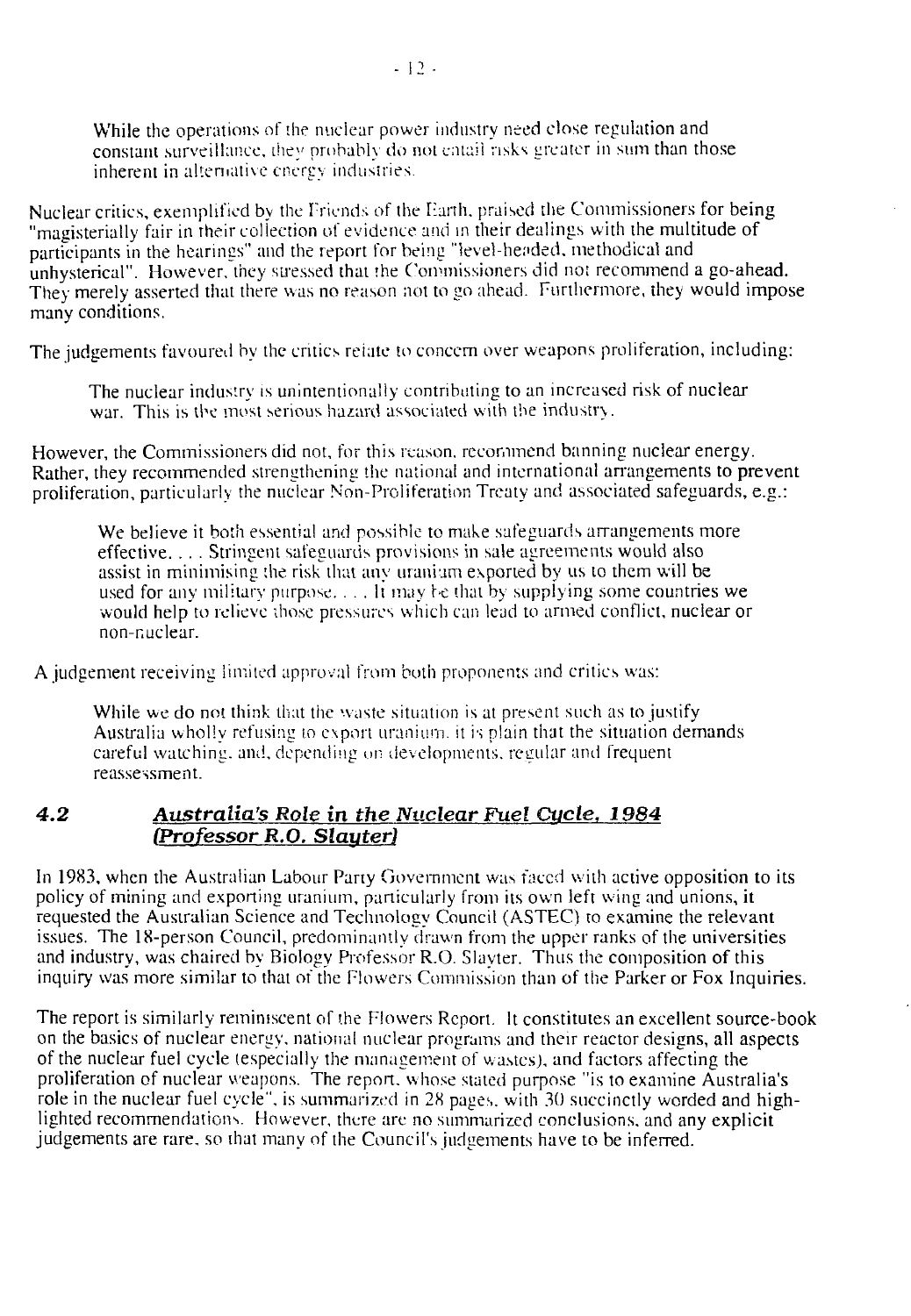The report's major recommendation, implying an overall endorsement of nuclear energy, states:

That exports of Australian uranium should not be limited as a matter of principle subject to stringent conditions of supply designed to strengthen the nonproliferation regime.

The ASTEC report reaffirms much of what was said in the Fox report. On global energy supply:

Reliable supplies of energy are vital for the economic development and social stability of modern societies. The more industrialised the society the greater is the dependence on energy. An increasing fraction of the total energy used is provided by electricity.... The fraction of electricity generated by nuclear energy is growing rapidly.... There have also been increasing concerns about the environmental effects of coal-fired power plants in particular and fossil-fuel fired plants in general. If international tensions are to be reduced and the prospects of a peaceful global environment enhanced, the importance of national and international energy security cannot be over-emphasised.... Through being a reliable long term supplier of uranium, Australia is in a position to contribute significantly to international energy security.

The report summarizes the situation on health protection thus:

A highly developed, systematic approach to limiting the exposures of people to radiation from nuclear activities has evolved over the last 30 years. Radiation protection standards are established which set limits on exposures which are not to be exceeded.. .The basic issues of radiation protection, its standards and their implementation are under constant review by expert international bodies.

The absence of any recommendation in this area implied satisfaction with the existing situation.

Similarly, the ASTEC report implied endorsement of the existing requirements for control and monitoring of uranium mining and milling wastes by recommending only that these requirements be reviewed regularly, incorporated in appropriate regulations and monitored for observance.

On the subject of the disposal of used-fuel wastes, the Council, some of whose members visited Canada among other countries, found:

Although a complete demonstration of all aspects of the multiple barrier system has not yet been carried out, there is a widespread consensus amongst scientists working in the field of radioactive waste management that the fundamental geological, chemical and physical principles are adequately understood. In consequence, there is general agreement that the multiple barrier approach is capable of preventing the release of radionuclides to the biosphere for sufficient time and restricting their release to such low levels that they do not present a significant health hazard either to the population at large or to the potentially most exposed individuals, far into the future.... Spent fuel encapsulation, vitrification and advanced waste forms all appear likely to be satisfactory methods to contain and immobilise high level radioactive waste.... We consider that there are no insurmountable technical problems in construction of a suitable mined repository in several different types of rock, although some appear preferable to others.... There appear to be no economic factors which would seriously constrain safe disposal methods for high level wastes.... We consider, moreover, that the technology required to achieve these objectives is available.

However, nuclear proponents would question the logic of ASTEC's resulting recommendation: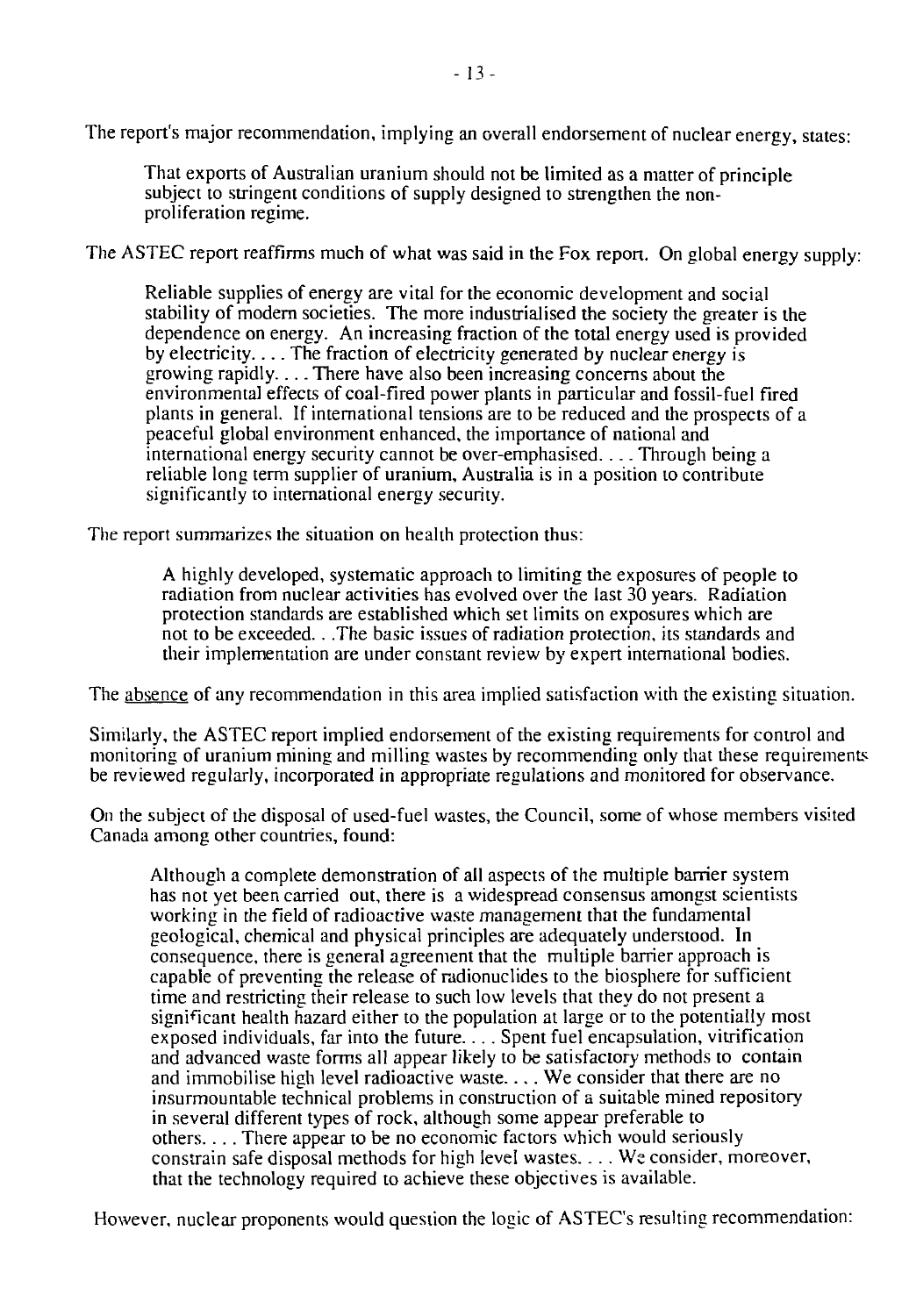That Australia not seek to impose particular strategies for radioactive waste management on countries using Australian uranium but rather encourage all countries to adopt the best practicable, rather than merely adequate, waste management strategies. [Emphasis added.]

Making any technology much safer than others, by using limited resources, can only decrease overall safety for society.

Most of the ASTEC report is concerned with preventing the spread of nuclear weapons, a matter on which the Fox report sounded a warning. The ASTEC recommendations implicitly reaffirm Fox's support for the nuclear Non-Proliferation Treaty and the International Atomic Energy Agency, by suggesting how Australia could contribute to their strengthening and general improvement. Specifically, ASTEC identified the technology and equipment for enrichment and reprocessing as the key requirements for a weapons program, so that these deserved greatest attention. Thus:

An important objective is therefore to develop institutional systems to increase the control on enrichment and reprocessing plants so that their development in nonnuclear weapon states will not weaken the non-proliferation regime.

With respect to mining uranium for power reactors, it concluded:

There is no shortage of uranium in the world.... A country would therefore be able to develop a weapons program irrespective of whether or not there was an international trade in uranium for civil nuclear purposes.. .. Should a country decide to embark on a weapons program it is unlikely to use a civil power reactor to do so. This is because such a use would be inefficient both in terms of producing weapons usable material and in terms of electricity generation.... [Power reactors could be misused]... however, it is important not to impugn the motives of countries which have adopted nuclear power programs for well justified reasons of energy supply and energy security and which have accepted safeguards on their nuclear facilities.

## *5. NEW ZEALAND*

#### *5.1 Nuclear Power Generation in New Zealand. 1978 (Sir Thaddeus McCarthy)*

In 1976, the New Zealand government established a five-person Commission, chaired by the Right Honourable Sir Thaddeus McCarthy, to inquire into the prospects of nuclear energy for New Zealand. The Commission invited both official and public submissions, and visited many nuclear-related facilities around the world, including some in Canada.

The Commission's principal conclusion was:

There is no satisfactory case for New Zealand to immediately commit itself to a nuclear power programme. On present evidence it appears to have sufficient indigenous resources to enable it to meet its reasonably projected needs for electricity into the next century.. .. Hydro, geothermal and indigenous coal are estimated to be more economic than nuclear for New Zealand conditions.... New Zealand should aim to rely on its own resources for electricity as long as it is economically and environmentally sensible to do so... .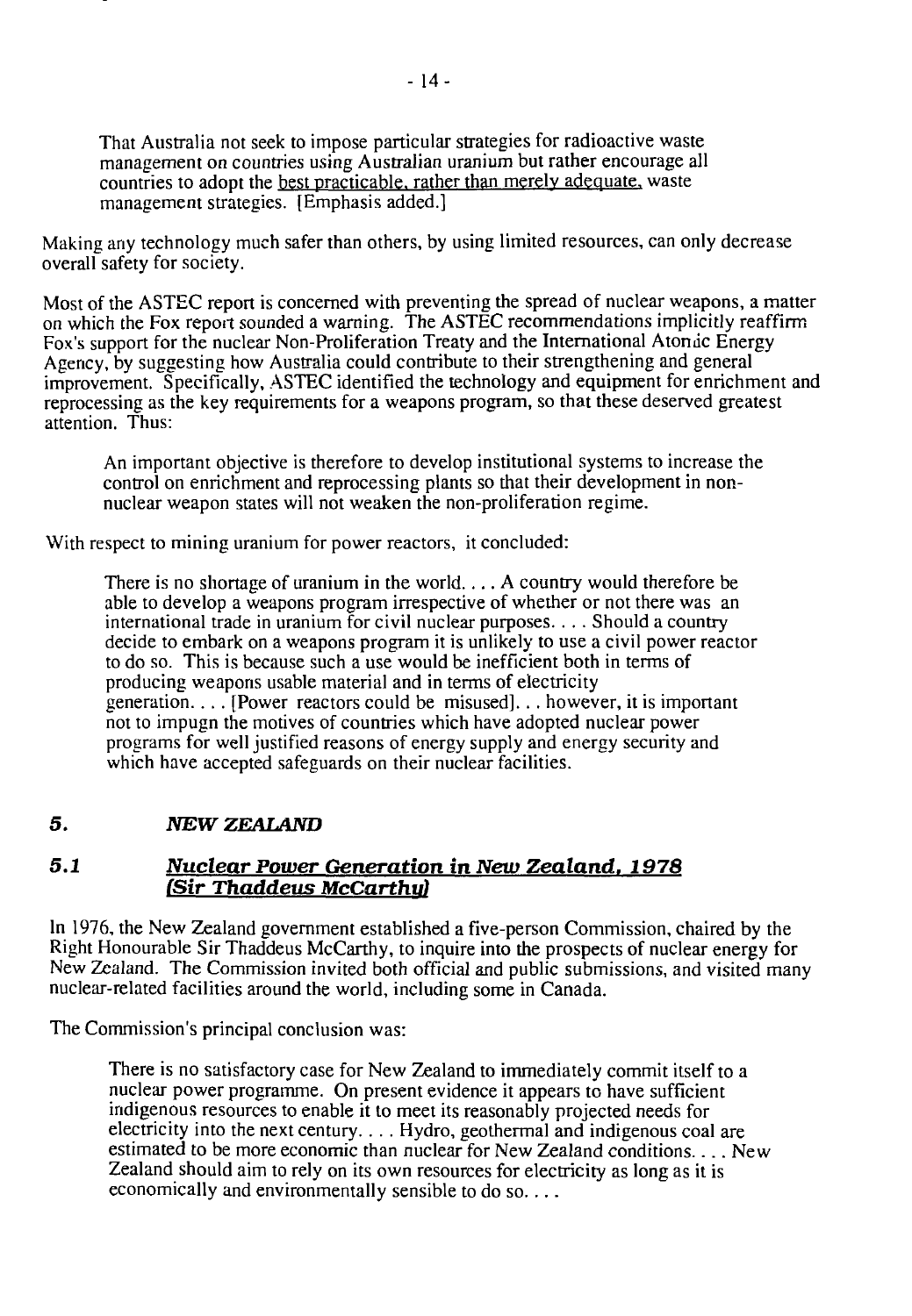The development and use of indigenous resources to postpone a decision on nuclear power will call for resolution, for substantial allocations of money and manpower, and for the acceptance of some environmental impacts.... [To] do without nuclear power... the people of this country will have to accept the environmental consequences of enlarged programmes of hydro, geothermal, and coal development.

The Commission therefore proceeded to examine the conditions under which nuclear energy might be needed, and whether it would be acceptable.

On the need for nuclear energy, the commission reported:

The officials and engineers responsible for delivering electricity to the nations we visited were almost unanimous that nuclear power was a necessary and irreplaceable source of the future energy for mankind in the short and in the longer term.

For New Zealand, it considered that nuclear energy would be required sometime in the future, along with conservation and other energy resources, both renewable and non-renewable, and dismissed as unrealistic the "soft path" advocated by some nuclear critics. It concluded:

The chances of New Zealand needing nuclear power for electricity generation early in the next century are real indeed, and a significant nuclear programme should then be economically possible, if a similar relationship to that which in the past has existed between economic and electricity growths is maintained.

The Commission recommended one serious proviso on the acceptability of nuclear energy:

New Zealand should not embark on a nuclear power programme until suitable arrangements for the disposal of all high-level radioactive wastes from any proposed nuclear stations have been convincingly demonstrated.

However, it considered that waste-disposal problems would be solved. Furthermore, it examined and rejected arguments that nuclear energy would be unacceptable because of considerations of the health effects of routine emissions from generating stations, of reactor accidents, weapons proliferation, terrorism, and social measures to prevent terrorism.

On ethical aspects of the debate, the Commission considered:

There is a moral duty to posterity to hand on as many developed energy producing technologies as possible.... Some critics have seen nuclear power as a focal point for discussing the wider issues of energy production and consumption and their effects on society.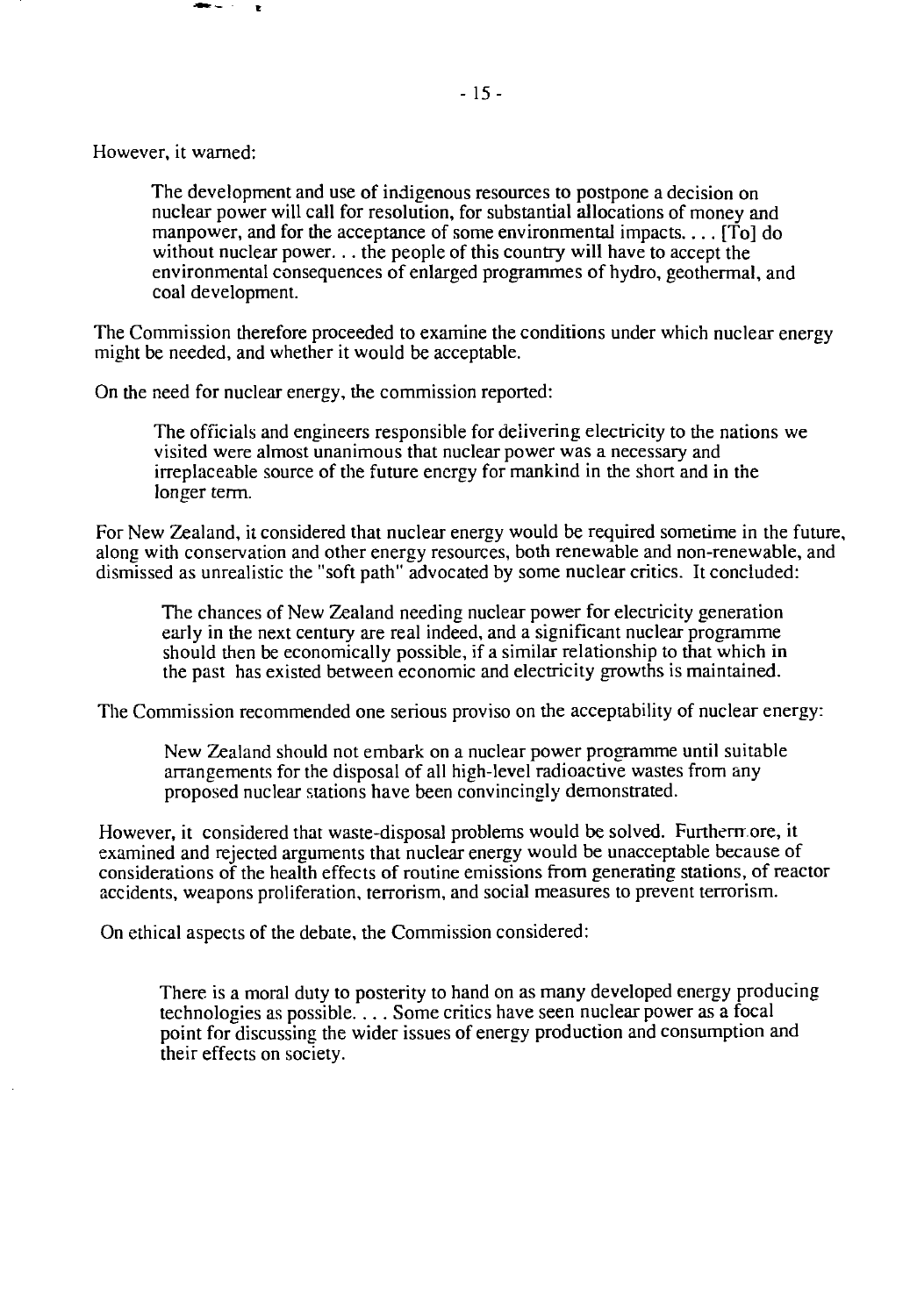#### **6.** *INTERNATIONAL*

**t .**

# *6.1 International Nuclear Fuel Cucle Evaluation (INFCEl 1980*

U.S. President Carter, shortly after his election towards the end of 1976, issued a statement c n nuclear power policy. (For background, see Section 3.1 on the Ford-MITRE study.) In it he identified the problem as one of preventing the proliferation of a nuclear-weapons capability without foregoing the "tangible benefits of nuclear power". He proposed seven measures to achieve this objective.

Four measures concerned U.S. domestic policy — deferring indefinitely commercial reprocessing and the commercial use of fast-breeder reactors, restructuring the research program to seek, fuel cycles more resistant to proliferation, and increasing the capacity for uranium enrichment. However, two measures affected other countries and in some instances involved the abrogation of existing agreements — ensuring a virtual U.S. monopoly on the international supply of enriched uranium and embargoing the export of technologies for uranium enrichment and fuel reprocessing.

Understandably, there was considerable international resentment to Carter's proposals. The U.S., with its abundant energy resources, could afford a uranium-wasteful fuel cycle and deferral of fuel recycling, but most countries were not so fortunate. The continuing monopoly on enriched uranium would allow the U.S. to threaten a country with the shutdown of its electricity supply in furtherance of U.S. policies far beyond nuclear non-proliferation. The denial of exports was seen as a unilateral contravention of the U.N.'s nuclear Non-Proliferation Treaty, whereby the U.S. and other nuclear-advanced countries promised to help less advanced countries enjoy the benefits of nuclear energy in exchange for a promise not to make or acquire nuclear weapons.

The international opposition was anticipated in Carter's seventh measure: a proposal to establish "an international nuclear fuel cycle evaluation program aimed at developing alternative fuel cycles and a variety of international and U.S. measures to assure access to nuclear fuel supplies and spent fuel storage for nations sharing common nonproliferation objectives." Many saw this as little more than an expedient to postpone confrontation — the international equivalent of a Royal Commission — but the International Nuclear Fuel Cycle Evaluation (INFCE) was established at a conference of 40 countries and four international agencies in Washington in October of 1977.

Despite considerable political input at the coordinating level, INFCE was largely a technical study that occupied over two years and resulted in a final report consisting of a set of nine documents supported by a depository of hundreds of national reports. In summary, INFCE made some concessions to the U.S.'s concerns over weapons proliferation, but reasserted the world's need for nuclear energy with an assured fuel supply. Consensus was reached on the best compromise to achieve both objectives.

INFCE's detailed findings were:

- Nuclear energy is expected to increase its role in meeting the world's energy needs over the next half century.
- Nuclear energy can play a significant role in helping to supply energy at reasonable cost in many developing countries. Generally, these countries need arrangements of broad scope covering supply of equipment and materials, training of appropriate manpower, participation of domestic industry, research cooperation and financing, all with assurances of long-term stability.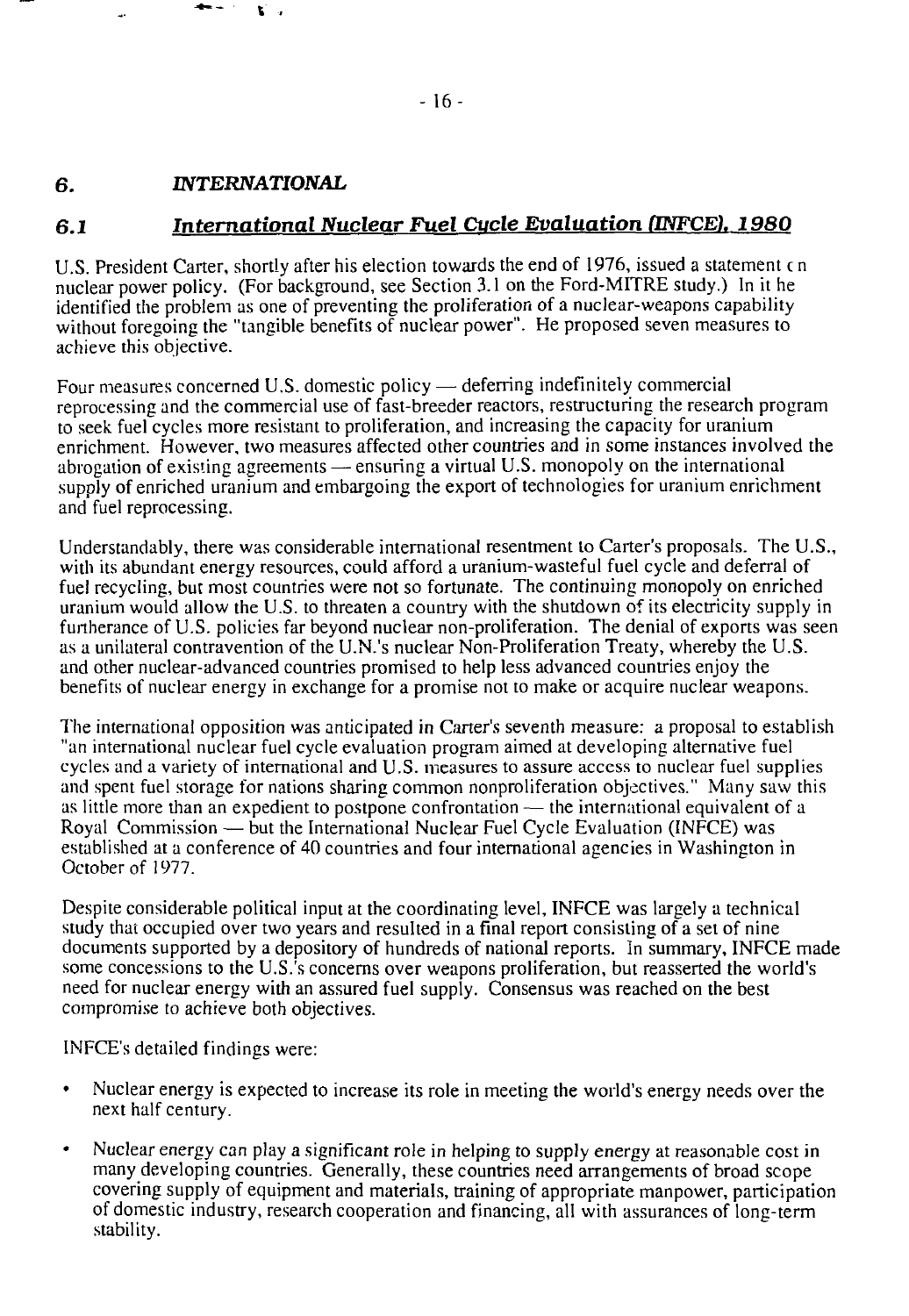- On a global scale, additional sources of uranium production supported by new discoveries will be needed before the end of the century.
- Uranium-conserving strategies will be needed. Potential improvements in once-through fuelling for currently commercial reactors could result in uranium savings up to 30 per cent, but substantially greater savings would require fuel recycling.
- Since considerations of economics and energy strategy vary from country to country, no one fuel cycle will be the economic choice everywhere.
- While the safety of the various fuel cycles can be assured by the strict application of regulations, sociological aspects will vary between countries, depending on their national requirements and priorities.
- Long-term assurances of supply of nuclear materials are very important. The commercial market is the major instrument for this, and possible improvements in it were identified.
- International agreement on the non-proliferation conditions imposed by supplier countries is desirable.
- Although technical measures can relieve proliferation concerns, proliferation is primarily a political matter.
- No single judgement about the risk of proliferation from the different fuel cycles can be made that would be valid for the foreseeable future.
- Phases of the fuel cycle that are sensitive to proliferation concerns are: fresh fuel containing enriched uranium or plutonium, uranium-enrichment plants, reactors, used-fuel storage, fuel reprocessing, plutonium storage, fabrication of plutonium-containing fuels, and used-fuel disposal.
- While it should prove possible to develop safeguards against proliferation through enrichment plants, limiting the number of such plants to that necessary to supply the market is desirable from the perspective of non-proliferation.
- In general, the phase during which the fuel elements are in an operating reactor is less important to proliferation than other phases of the fuel cycle.
- The most sensitive aspects of fuel recycling depend on the threat:
	- for subnational theft, transportation,
	- for overt diversion by government, plutonium storage, and
	- for covert diversion by government, reprocessing and fabrication plants.

Protection against the threats requires technical and institutional measures:

- The high radiation level inherent in used fuel is an important factor against diversion from used-fuel storage.
- Provided that the repository for final disposal of used fuel is designed for irretrievability, even cursory surveillance would ensure timely detection of attempts at diversion.
- Measures to minimize the danger of misuse of fuel-cycle facilities include, in order of increasing importance, technical measures, institutional arrangements and safeguards systems.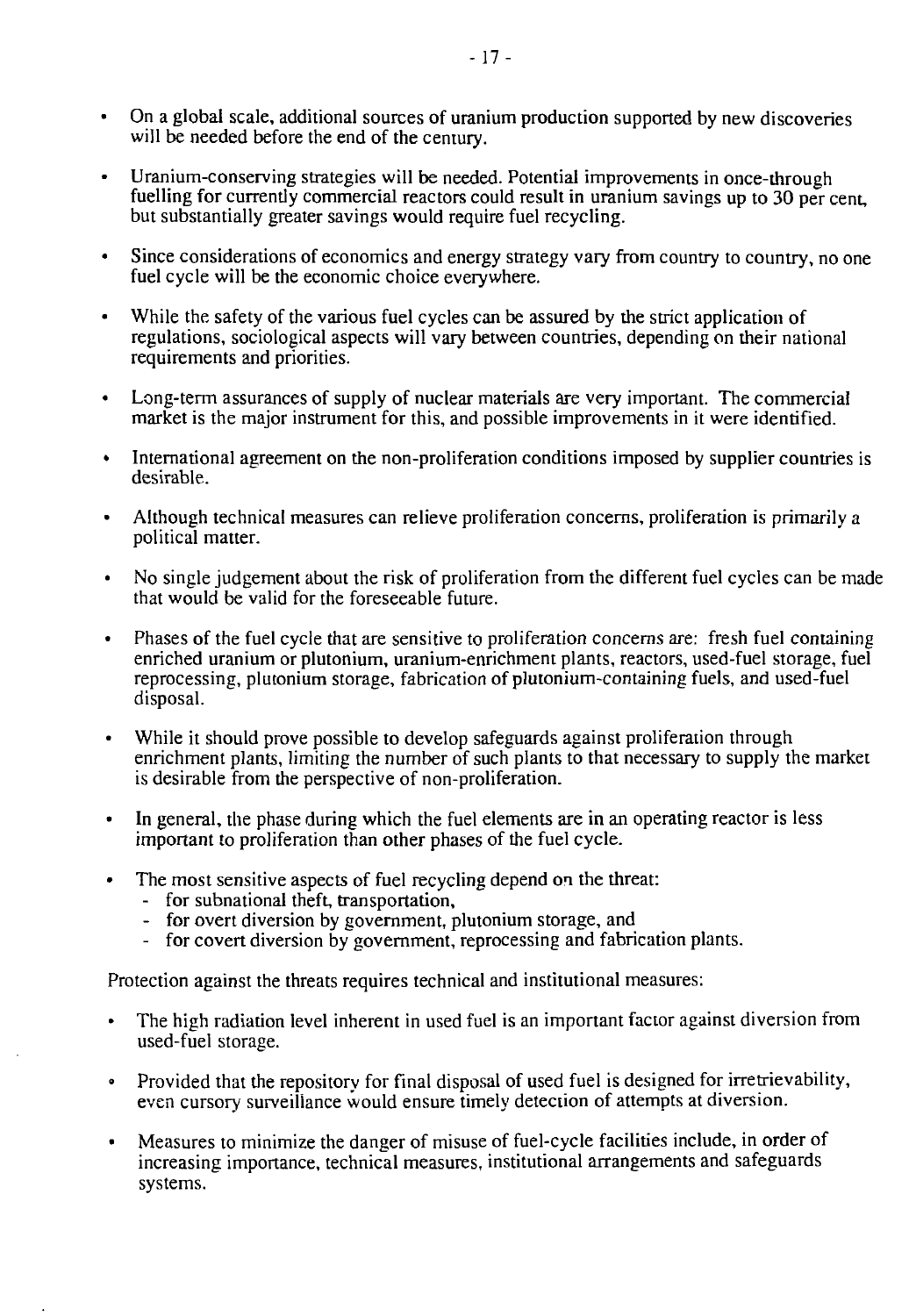• Most research reactors using highly enriched uranium could be converted to use lower fuel enrichments, with a consequent improvement in resistance to diversion.

# *6.2 World Enerau Council (formerlu World Energy Conference). 1989*

The World Energy Council (WEC) is a nongovernmental organization that carries out studies and convenes major congresses, normally every three years. The Fourteenth Congress, held in Montreal in 1989, concentrated on the interactions between energy ana society, the environment, the economy and technology. The WEC represents 87 countries, while representatives of approximately 100 countries attended the Montreal Congress.

The Montreal WEC Congress did not produce a consensus report, but the published proceedings include a paper "Conclusions of 14th World Energy Congress" by the Chairman of the Programme Committee, W. Kenneth Davis, former U.S. Deputy Secretary of Energy.

He considered that the information presented at the Congress had shown that "the energy resource base is not a basic problem in the foreseeable future" and that "oil will continue to be the dominant energy resource throughout the first half of the 21st century." There was confidence that supplies of oil, from both conventional and non-conventional sources, natural gas, uranium and coal would prove adequate. With respect to alternative and renewable energy resources:

It must be recognized from a realistic point of view that alternate [sic] and renewable energy sources are not likely to provide a major part of the world's future energy requirements in the foreseeable future except for hydroelectric power which is likely to play a major role in some areas although the potential has largely been exploited in others. It must also be recognized that not all alternate and renewable energy sources are environmentally benign either in the short or long term.

The hope for "magic solutions" from energy research and development is no longer regarded as a realistic prospect.

According to Davis, the Congress concluded that improved energy efficiency could not be relied on to make new energy supplies unnecessary.

Energy efficiency or "conservation" is an important issue. It is necessary to be realistic about it inasmuch as few subjects have been or are the object of as much wishful thinking. Energy efficiency/conservation is being widely promoted as the complete and obvious solution to the environmental and potential global warming problems as well as to the long-term availability of energy resources. While there is no doubt that there are substantial further improvements in energy efficiency which can be achieved on an economic basis, and that these can contribute to the alleviation of the environmental problems, these possibilities must be kept in a real world perspective. The potential impact on the economies of the world and the various countries, especially the developing countries must be taken into consideration.

Where conservation is achieved by increased real price — the principal proven means — it can result in a higher total cost with a consequent adverse effect on the economy.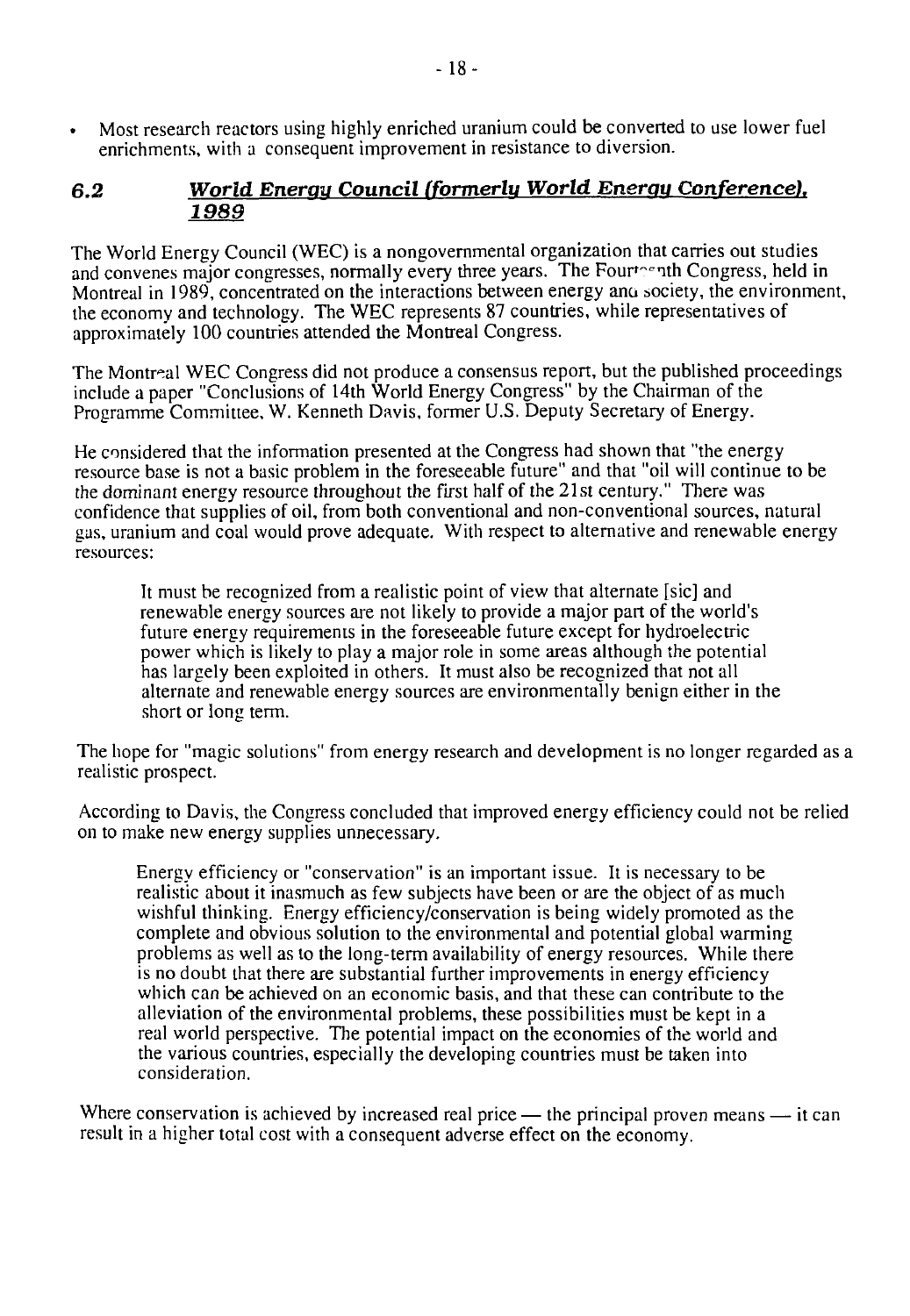The environmental effects of energy was the subject most discussed at the Congress, with global warming attracting most attention. There was substantial support for internalizing the environmental costs in the price of energy supplies, but only if the income from the fees or taxes is specifically devoted to meeting these costs. Many of the environmental laws and regulations are seen as both arbitrary and unrealistic. Rational assessments based on cost/benefit analyses are needed if adverse economic consequences are to be avoided.

The special role of electricity as an energy carrier was highlighted at the Congress:

While total energy use in the industrialized countries is growing slowly the use of electricity has increased steadily due to its convenience and efficiency for a variety of tasks. Electricity has become the lifeblood of both developing and industrialized societies.

One estimate suggested that "the developing world will need approximately one trillion dollars to meet their electric power needs over the next decade." The potential contribution to the electricity demand from nuclear energy was summarized:

It is anticipated by most, but not all, observers that as the electricity demand continues to grow in the industrialized countries nuclear power increasingly will be recognized as an essential means of producing economic and safe electric power. This view has received significant impetus from concern about the potential global warming because of the negligible emissions of  $CO<sub>2</sub>$  from the overall nuclear cycle.

However, Davis pointed out some of the difficulties of introducing nuclear power into developing countries and warned:

The worldwide problems with adverse public opinion on nuclear power need to be addressed by all. The lack of understanding of the available information as well as a feeling that there is no reason to take any additional risks, however small, unless there is a need to do so  $-$  a need now becoming evident in the U.S., the U.S.S.R. and elsewhere — remains an obstruction to its orderly development

On nuclear safety, Lord Marshall of Goring, former Chairman of the U.K.'s major electricity utility, said:

For the public at large the risk [from a reactor accident] is to all intents and purposes zero. The scientific and technical means of doing that exist. The technical task of doing that is not difficult. The overwhelming task to maintain that level of safety is the institutional task of maintaining the management of the nuclear power stations at the highest possible level. It is only good management that can eliminate human error and it is only constant attention to detail and the wish to improve that produces good management.

The major challenge identified by the WEC for the 1990s is resolving the triple-E problem: concurrently optimizing energy, the environment and the economy. There was a general consensus that the necessary technologies are in relatively good shape and that:

the many problems which face energy and society today will not be solved by technological gimmicks but by cooperative efforts to solve institutional problems.

These include: population growth; financing expensive projects; North/South disparities and debts; the role of public opinion and how media treatment affects it; and, above all, the need to make and implement decisions nationally, regionally and internationally.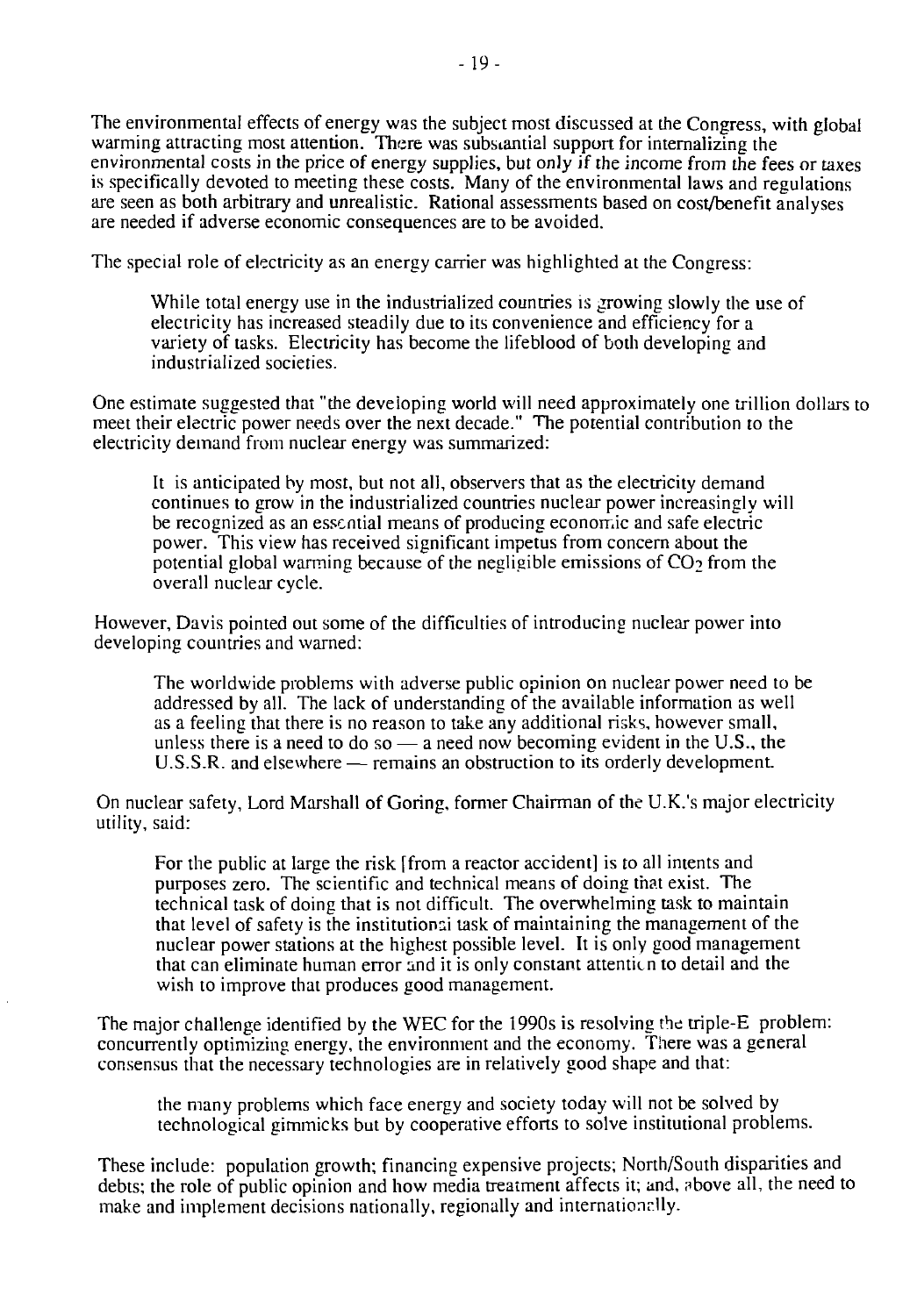# 7. **CANADA**

# **7.1** *Parliamentaru Committee on Operations of the Atomic Enerau Control Board. 1949 (Mr. G.J. Mcllraith. M.P.)*

An all-party Special Committee, chaired by Mr. G.J. Mcllraith, was appointed in 1949 to examine the Atomic Energy Control Board's activities, which then consisted largely of the atomic energy project at Chalk River. After six public sittings, several meetings in camera and a visit to Chalk River, over a six-week period, the Committee produced its report. It concluded that "the atomic energy project at Chalk River is well and efficiently run, and that the Canadian activity is in the forefront of atomic research.... For Canada to continue in the forefront in this field, it will be necessary to press forward the work with vigour. Your Committee recommends the expansion and development of the project as required from time to time... $"$ 

#### **7.2** *Parliamentary Committee on the Operations of the Government in the Field of Atomic Enerau, 1953 {Mr. G.J. Mcllraith. M.P.)*

As the result of one of the recommendations of the 1949 Parliamentary Committee, another Special Committee was appointed in 1953 to further study atomic energy in Canada. Mr. Mcllraith was again the Chairman. In 1952, Atomic Energy of Canada Limited (AECL), with a mandate to develop atomic energy for the benefit of Canadians, had been established as a separate Crown Corporation independent of the Atomic Energy Control Board (AECB). AECL was then responsible for the Chalk River Project and the sale of radioisotopes. The committee held ten public sittings and visited Chalk River and two other government establishments relevant to atomic energy.

The Committee's main finding was that "the program in the field of Atomic Energy is well integrated and |the Committee] finds that the various parts of the program are well managed and conducted." Among several detailed conclusions was one on Atomic Power:

From the evidence it is clear that the large-scale application of atomic power is closer at hand than had been expected when the previous Committee met. Your Committee notes with interest and approval that the Board of Directors of Atomic-Energy of Canada Limited has on it several persons with an intimate knowledge of development, distribution, and economics of industrial power. Your Committee recommends that any possible development of atomic energy for industrial power be pressed forward with vigour.

# **7.3** *Parliamentary Committee on Research. 1956 (Mr. G.J. Mcllraith. M.P.1*

In 1956, a Special Committee (Chairman Mr. Mcllraith) was appointed to examine non-military research in Canada, with specific reference to operations in the field of atomic energy and of the National Research Council.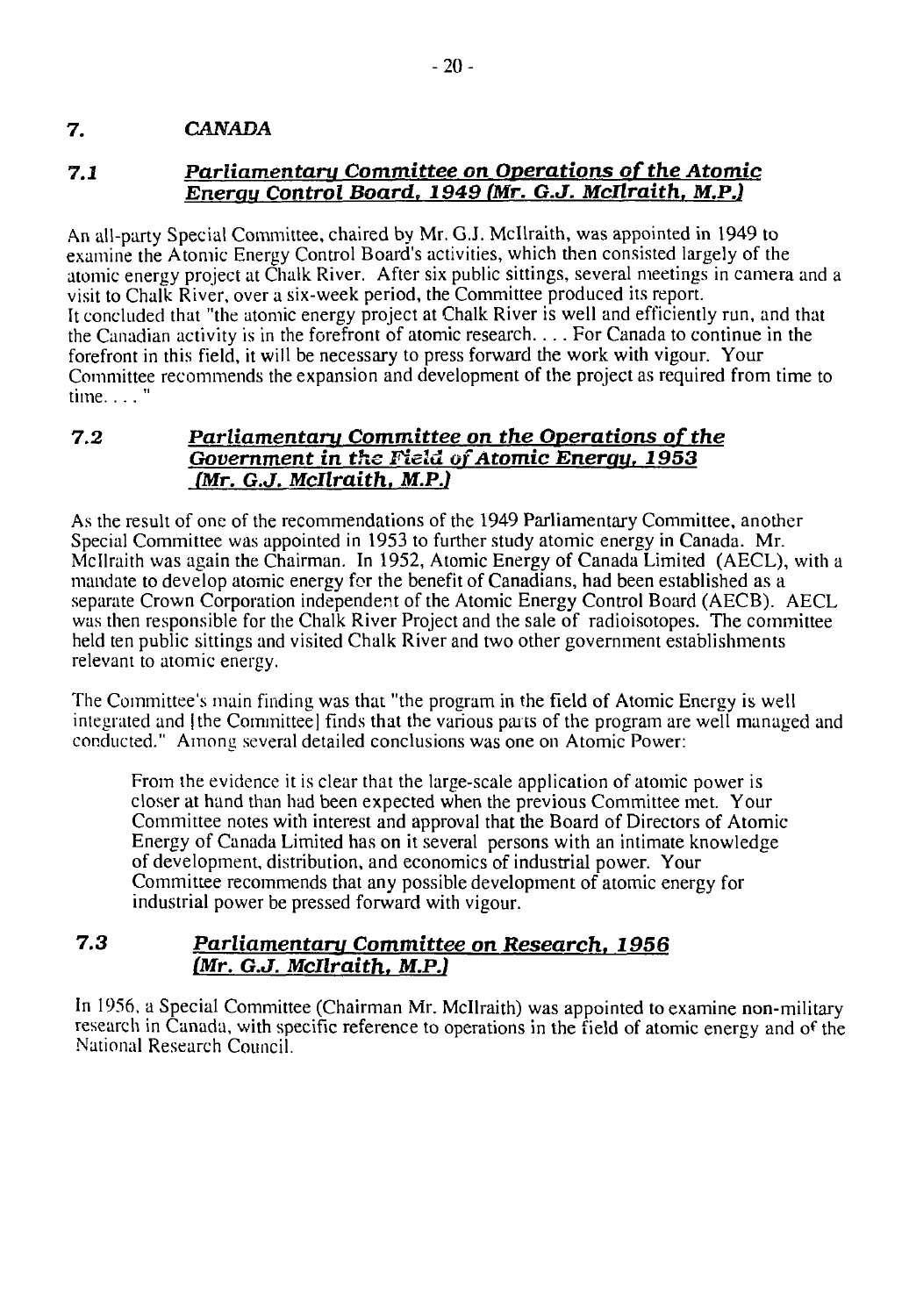With respect to atomic energy, the Committee concluded:

Your Committee is in accord with the policies being followed in the field of atomic energy research and commends the work being done by Atomic Energy of Canada Limited and by Eldorado Mining and Refining Limited. Your Committee expresses the hope that Atomic Energy of Canada Limited will press forward its work in the development of atomic energy as a source of power and that it will provide such co-operation as the circumstances warrant, for the purpose of adding to the power resources of Canada.

# **7.4** *Parliamentaru Committee on Research, 1960 (Mr. J.W. Murphy, M.P.)*

A Select Committee (Chairman Mr. J.W. Murphy) was appointed in 1960 to consider the activities of the National Research Council, Atomic Energy of Canada Limited and Eldorado Mining and Refining Limited. The Committee devoted only one day to AECL and deferred any substantive conclusions on it to the next session.

### **7.5** *Parliamentaru Committee on Research. 1961 (Mr. J.W. Murphu. M.P.)*

In 1961, the 1960 Select Committee was reconstituted with the same Chairman, but with some change in membership. During the session, the Committee held nineteen meetings in its consideration of AECL's activities, and recorded more than 650 pages of evidence.

Among the Committee's many conclusions and recommendations, the more significant were:

Your Committee commends Atomic Energy of Canada Limited for its vigorous leadership in developing the resources of Canada toward the peaceful use of atomic energy....

Planning and development in the use of nuclear energy for power has proceeded on a schedule that will ensure that when this country's economy and industries require additional power, it will be available.. . .

The Committee believes that AECL has been following a sound and logical course in the development of natural uranium, heavy water type reactors in Canada...

The completion of the Canada-India Reactor was welcomed and the leadership and activity of Atomic Energy of Canada Limited in this project is now apparent....

With respect to the problems of radioactive waste disposal and the safety of reactors, your Committee expresses concern. The Committee commends the careful procedures of AECL in the disposal of radioactive waste materials, but views with concern the absence of any international agreement on this subject....

The Committee approves the practice of the Atomic Energy Control Board in insisting that all reactors be designed in accordance with recognized engineering standards and practices....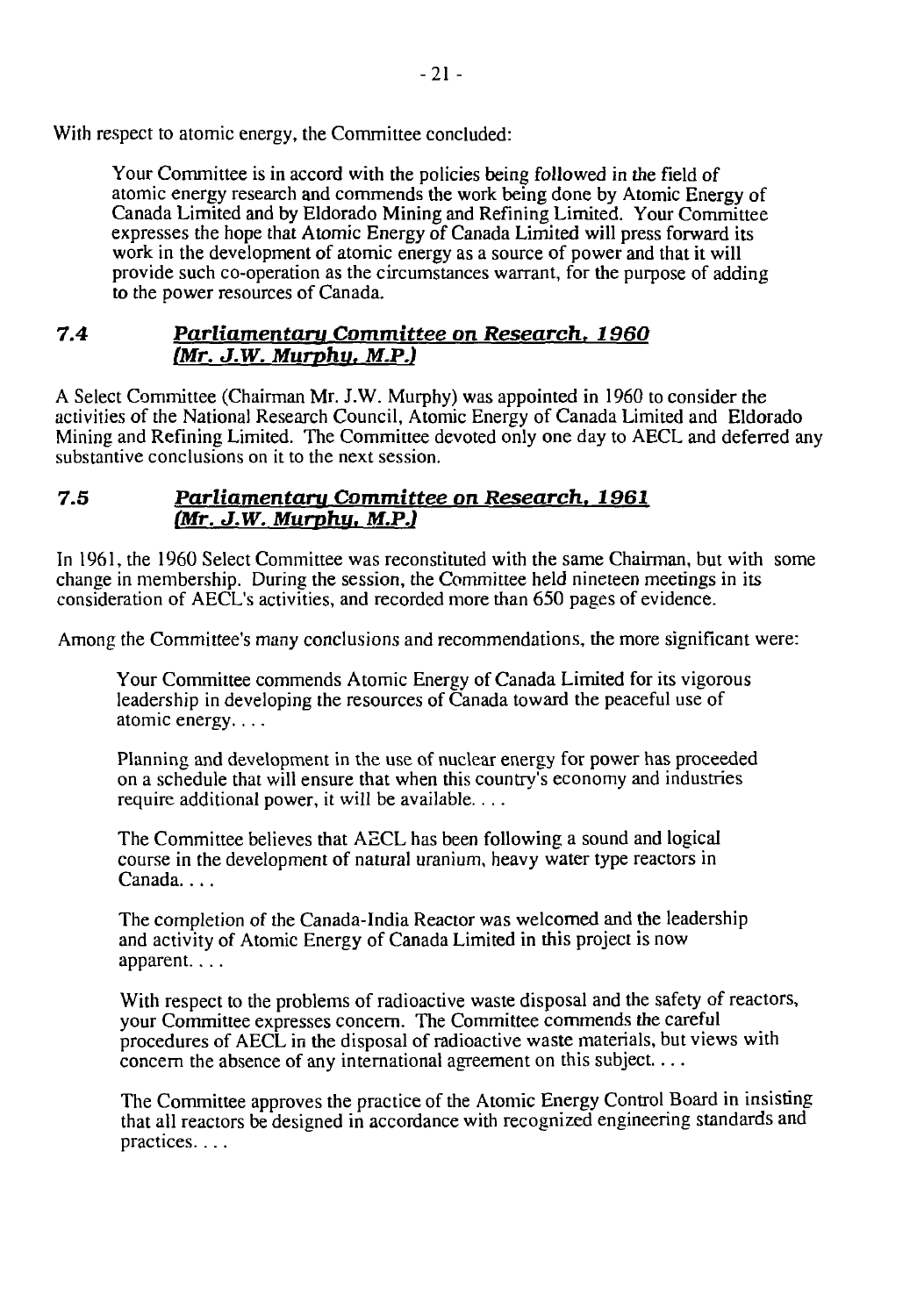# **7.6** *Ontario Roual Commission on the Health and Safety of Workers in the Mines. 1976 (Dr. J.M. Ham)*

In 1974, the Government of Ontario established the Royal Commission on the Health and Safety of Workers in the Mines, with Professor James Ham as Chairman and sole Commissioner. He was assisted by a Counsel, a Medical Consultant, an Executive Secretary and Labour, Engineering and Industrial Advisors.

The Commission's terms of reference were broad, with no specific reference to uranium. In the event, however, about half the 5,600 pages of transcripts for the hearings, two of the four commissioned studies, and 23 of the recommendations concerned uranium. The Commission's report, published in 1976, constituted a landmark in defining the health hazards of uranium mining and provided means of reducing these hazards to acceptable levels.

The study confirmed that uranium mining was a hazardous occupation: the fatalities per million man-hours for all underground mining were only slightly less than those for logging, and more than ten times the average for manufacturing. Specifically for uranium miners, some excess deaths over those expected for the general population were due to lung cancers that could be attributed, in whole or in part, to radon in the mines. It appeared that cigarette smoking and possibly diesel fumes were contributing factors to the cancer incidence. However, the major hazard for uranium miners remained that which is common to all underground miners:

In aggregate the deprivation of life years by excessive fatal accidents was *eight times* that resulting from the excess of lung cancer deaths.

Most of the Commission's detailed recommendations were implemented by the Government of Ontario, or the AECB, as appropriate. Although none of these specified permissible numerical limits for miners' exposures to radiation, one consequence of their implementation has been a dramatic reduction in these exposures, largely through improved ventilation of the mines.

# **7.7** *The Management of Canada's Nuclear Wastes. 1977 (Dr. F.K. Hare)*

In 1977, the federal Department of Energy, Mines and Resources (EMR), as part of its assessment of the potential contribution of nuclear energy to the national energy supply, established "an independent expert group" to advise on nuclear-waste disposal. The group consisted of three individuals, two of whom had been senior officials of EMR and AECL, respectively; the Chairman, Professor F.K. Hare, a renowned climatologist, had served for a period as a senior official in the Department of the Environment.

The purpose of the study was twofold:

- to review and summarize the current situation, for the benefit of both the government and the public, and
- to make recommendations that could form the basis for government policy.

Because of the short time assigned to the study (about three months), much of the group's activities was devoted to assessing information and programs already developed by other bodies, both in Canada and elsewhere.

The group's report provided a convenient summary of the nature of the nuclear wastes, of their potential health and environmental impacts, of current methods for managing them, of proposed methods for their final disposal, and of Canadian and international programs to develop these disposal methods.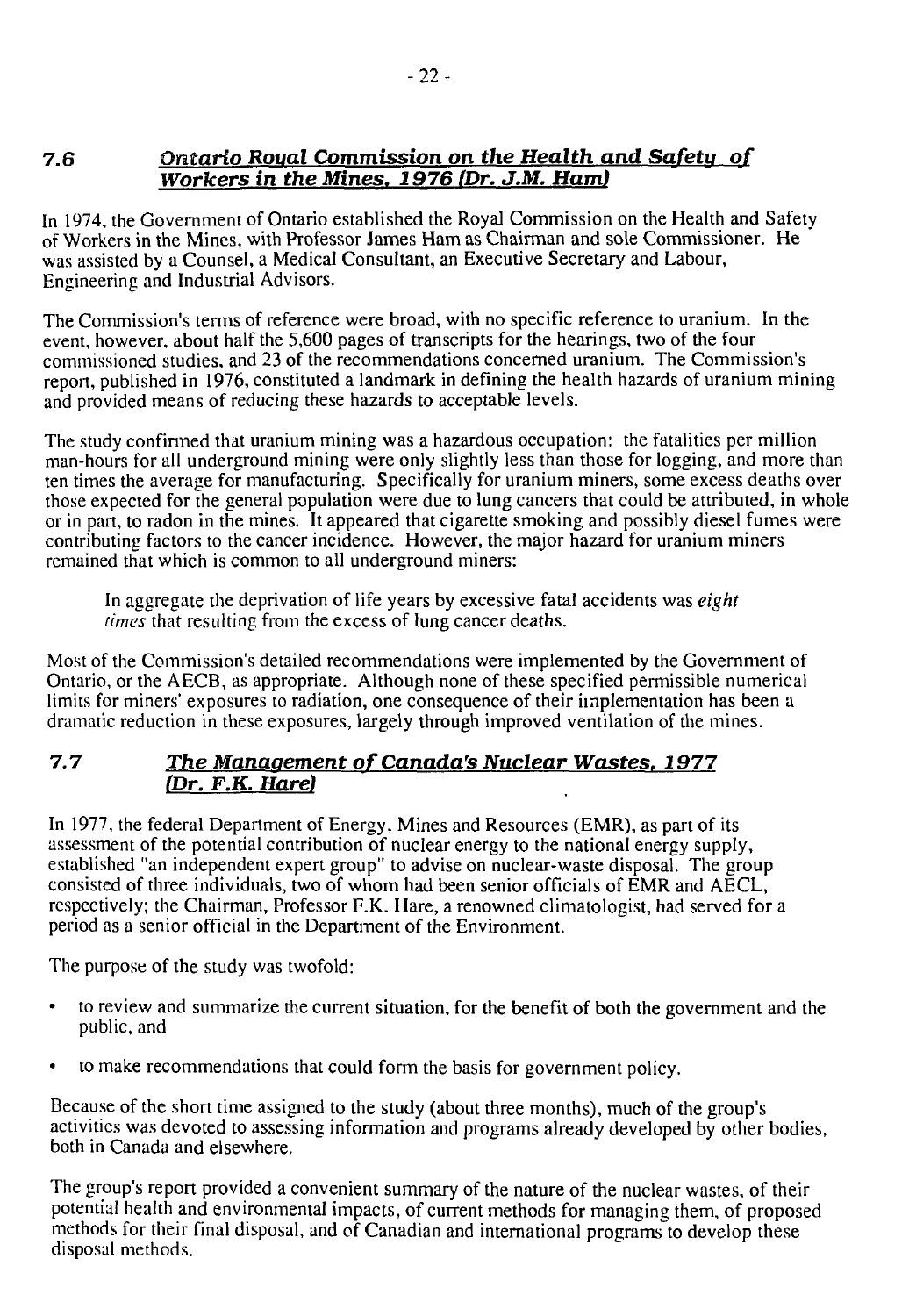The report's primary recommendation was that a comprehensive national plan for the management and disposal of all nuclear wastes, including those from mining and refining, should be developed. The government responded partly to this recommendation in 1978 with the Canada-Ontario Agreement on a Radioactive Waste Management Program dealing with the wastes from nuclear power reactors.

Nineteen specific conclusions and recommendations included:

There are good prospects for the safe, permanent disposal of reactor wastes and irradiated fuel, and we see no reason why the disposal problem need delay the country's nuclear power program, provided that the government proceeds immediately to the program of research and development in [these] recommendations.

Of the various options for the disposal of reactor wastes and irradiated fuel, we consider underground disposal in geological formations to be the most promising within Canada. Igneous rocks are preferred and two sites within differing igneous rocks should be investigated. .. .

The overall Canadian program of research and development is well conceived, but has received much too little financial support and priority. A large increase will be needed in the scale of geological, geophysical, geochemical and engineering research directed towards the investigation of disposal sites and the task of rendering them operational as repositories. [Aspects requiring greater attention were identified.]

We expect no environmental or health impacts once the wastes and irradiated fuel have been emplaced in the repository. The slight risks will be associated with the preparation, transportation and emplacement functions....

The theft of a significant quantity of irradiated fuel is extremely unlikely.

# **7.8** *CluffLake Board oflnquiru. 1978 (Mr. Justice Bauda)*

The Saskatchewan government appointed a three-person Board of Inquiry, chaired by Mr. Justice E.D. Bayda, to advise whether a uranium mine and mill proposed by Amok Limited for a Cluff Lake site should be allowed to proceed, and under what conditions. As a result of the Board's report, the government gave the go-ahead to Amok's proposal, subject to certain provisions to safeguard the health and safety of the workers and to provide employment opportunities for northerners; in a more general sense, they agreed in principle with the expansion of uranium mining and milling in Saskatchewan.

The Board held preliminary hearings in order to set rules for the conduct of the inquiry, which were published before further proceedings were undertaken. There were separate rules for formal hearings, local hearings and written briefs. In this way, the Board encouraged public participation at the local hearings while still keeping control of a disciplined and structured procedure for the formal hearings.

The major inputs to the Board's study consisted of an environmental assessment and safety report prepared on behalf of Amok, and a series of hearings. In the formal hearings there was crossexamination under oath by the Board's counsel and by counsels for several of the inquiry's fulltime participants. All the resulting material was publicly available and some of the Board's resources were devoted to improving knowledge of the subject in Saskatchewan.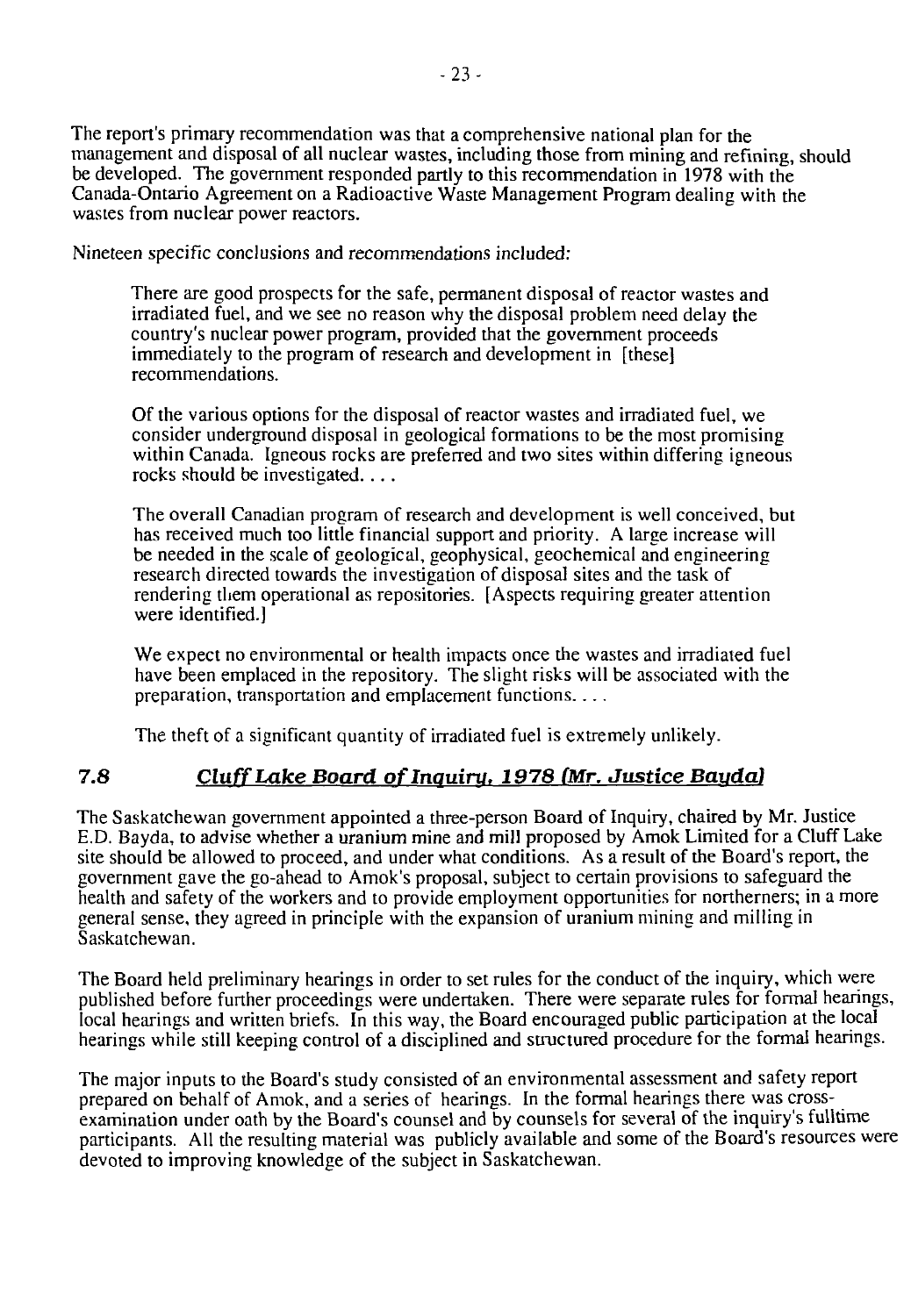In practice, the Board interpreted its terms of reference very broadly, and its 429-page report reflected this in covering most of the issues in the nuclear debate. The report is well organized and its value is enhanced by the fact that the authors not only give their judgement on the issues, but explain their reasons. The authors approached their task by first formulating a series of specific questions, which were later answered in the conclusions.

On the need for nuclear energy, the Board found:

We assured ourselves that nuclear power is necessary together with all kinds of renewable and non-renewable energy to supply the world's demand for energy because there is the spiralling effect of projected population growth, the need for much greater energy and mineral resources to increase agricultural production, the need for more energy resources to secure those resources from more inaccessible locations, the need for more energy to control pollution, and the need for more energy to provide those conditions of nutrition, sanitation, and education which make the global community a better place for all to live.

Concerning potential health effects, the Board concluded:

The requirements of Canadian and Saskatchewan law, from the standpoint of the standards they fix, respecting the maximum permissible doses of ionizing radiation and maximum permissible exposures to radon daughters for radiation workers and the population generally, are adequate....

Many of the citizens were not aware that many of these miners [uranium miners who had died of lung cancer] had received exposures up to one hundred times greater than those now permitted by current regulations and practices .. . It is our best judgement that if the health and safety standards now in effect are rigorously enforced and followed, there is reason to believe that the Cluff Lake operation, from the standpoint of both accidental and potential radiation fatalities, will be, as we have already observed, as safe or safer than many other occupations now common in Saskatchewan.

In this and in other connections the Board defined acceptable as "combining experience, expertise, common sense, and the level of the public's tolerance particularly as it is expressed in common everyday activities."

On the subject of nuclear wastes, the report stated:

If proper abandonment and reclamation procedures are followed the long term effect upon the environment [of tailings piles] may be no greater than those from the ore body from which the material originated, but nevertheless surveillance should be planned on a regular long term basis....

Although much research remains to be done, the problems involved in the safe long term storage of nuclear wastes do not appear to be insurmountable. We find that the problems associated with the long term waste management are not such as to justify a decision that Saskatchewan should not proceed with further uranium development.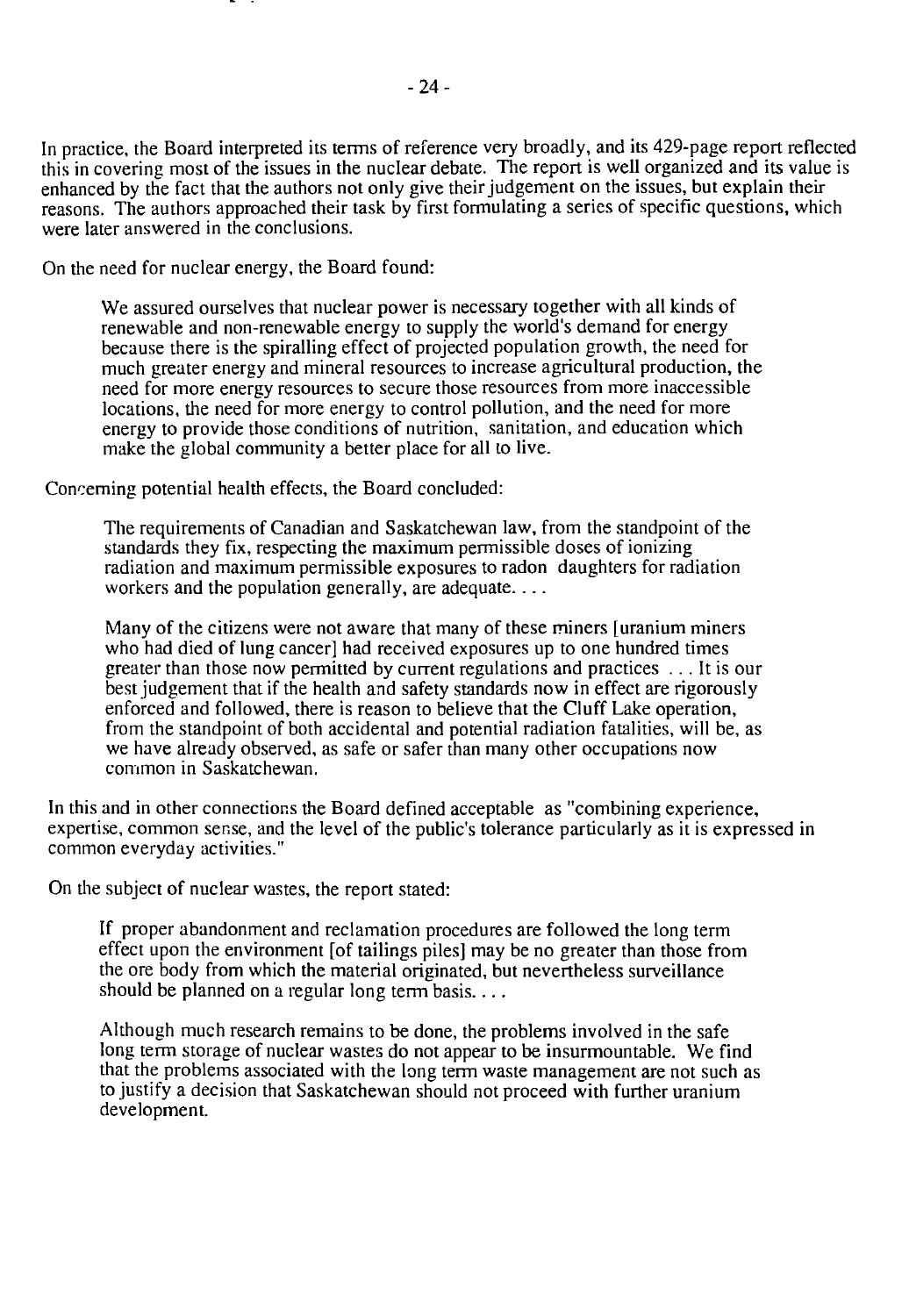A chapter on Proliferation and Terrorism filled a long-felt need by providing an impartial analysis of this important and emotive subject. The Board's findings included:

We are satisfied that a nation would not likely use its present domestic nuclear power reactors as its source of fissile materials for weapons. Besides the lower cost of small separate facilities. .. the nation could maintain greater secrecy and cause less disruption to her electrical supply by using small facilities intended for weapons production within her military establishment....

In the final analysis, the controlling factor in determining whether a nation will acquire nuclear weapons is not the ready availability of nuclear materials but the political will of that nation....

Terrorism involving nuclear materials will not be prevented by withholding from the world market the uranium which Saskatchewan has to offer. Nor will the incidence of such terrorism be reduced, even fractionally, by that withholding.

The report broke new ground by including a 24-page chapter on the Moral and Ethical Issues in the Development and Use of Nuclear Energy. In it, the Board re-examines the technical conclusions from previous chapters in the light of two explicit premises:

The development of natural resources as an instrumental good for enhancing the quality of human life is not only justified but laudable....

In devising methods to use the resources of nature, care must be taken to ensure that the beneficial results outweigh the unintended and undesirable consequences.

In this chapter, the Board examined the arguments of advocates of "Soft Energy Paths", particularly Amory Lovins. It credited him with having "helped to force industry and government to examine their predictions of energy growth and estimates of renewable resources of energy", but concluded:

Lovins has made a moral judgement that nuclear energy is not only bad for society but is also unnecessary and, therefore, the motives and intentions of those who promote the use of nuclear power are also suspect. The standards which he uses are, in our view, too simple to answer the ethical questions of nuclear power in today's world.

The Board commented on those advocating a moratorium on uranium development thus:

Not one advocate of a moratorium addressed himself to any of these or like questions [12 questions listed] — some of which clearly have moral and ethical implications....

The churches which advocated a moratorium did not deal with the moral and ethical side of a decision to impose a moratorium.

The Board's general conclusions respecting moral obligations were:

- 1. The monitoring of uranium mine/mill operations is a moral obligation upon the regulatory agencies;
- 2. the enforcement of agreements and regulations is a moral obligation upon governing agencies: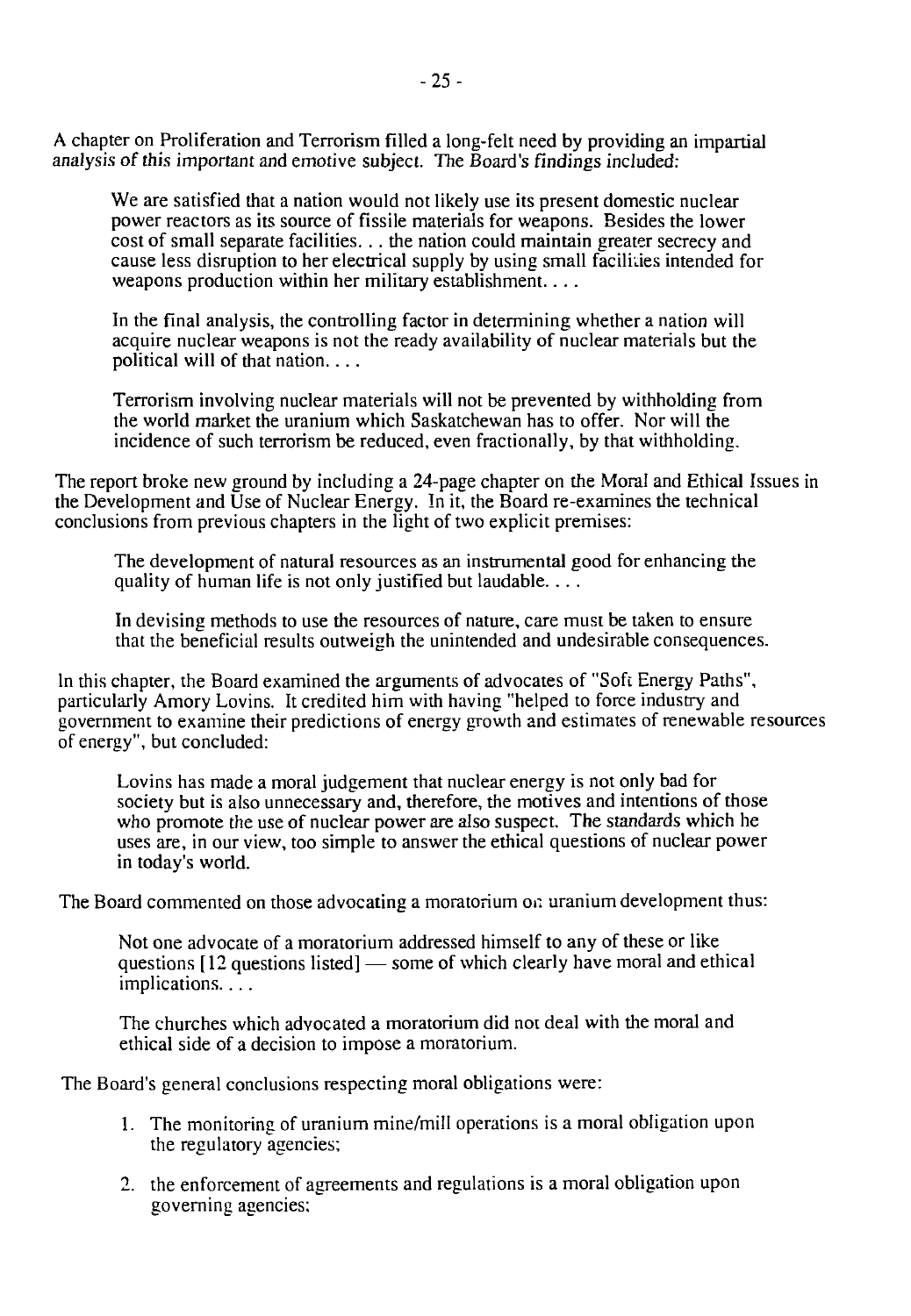- 3. the adherence to specified regulations and agreements is a moral obligation upon the industry and its agents;
- 4. diligence in determining and setting safety standards for the nuclear industry is a moral obligation upon persons and bodies who have assumed or are charged with those responsibilities;
- 5. seeking solutions in their area of expertise to ameliorate the undesirable and unintended results from the harnessing of nuclear power is a moral obligation on the scientific and technological community;
- 6. those moral obligations are humanly possible to fulfill; and
- 7. failure to comply with such regulations or to carry out regulatory responsibilities is a breach of moral trust.

### *7.9 Parliamentary Inquiry into Radioactive Waste. 1978 (Mr. F. Leblanc. M.P.)*

Parliament's Standing Committee on Natural Resources, under the chairmanship of Mr. F. Leblanc, initiated an inquiry into radioactive wastes in 1977. The inquiry was based on the "Hare Report", The Management of Canada's Nuclear Wastes (see Section 7.7). The Committee received nearly one hundred written briefs, and held 21 meetings, of which 18 were hearings. The Committee's term lapsed before the inquiry was completed, and only an Interim Report was ever published, in June of 1978. This recommended that:

The government, given the existence of radioactive waste materials in Canada, consider the advisability of having the appropriate governmental group or agency expedite a program of research and development in Nuclear Waste Management.

### **7.10** *Royal Commission on Electric Power Planning IRCEPP). 1978/80 (Dr. A. Porter)*

The Ontario government established a Royal Commission in mid-1975 to inquire into various aspects of Ontario Hydro's long-term planning. Nuclear energy was not specifically mentioned in the original terms of reference, but during the early stages of the Commission's activities it became apparent that this aspect would be highly controversial. Accordingly, much of the Commission's time was devoted to nuclear energy, and an Interim Report, devoted exclusively to nuclear energy, was published in 1978, in advance of the Final Report in 1980.

The Commission consisted of five individuals, chaired by Dr. Arthur Porter, Professor of Industrial Engineering at the University of Toronto. Preliminary meetings were held across Ontario in 1975 to determine the issues of greatest concern to the public. In 1976, public information hearings were held, again across the province but predominantly in Toronto, to establish the current status on the various issues. Following the publication of nine Issues Papers (one on nuclear energy), debate stage hearings were held in Toronto. During the nuclear hearings, 52 submissions occupied 63 days. The Commission also sponsored public symposia and seminars on topics raised in the Issues Papers.

Dr. Porter particularly sought public participation in the process, and stressed the importance of the Commission in educating the public on the issues raised. In the nuclear hearings, critics of nuclear energy were not only given every encouragement to state their objections, in several instances they were funded by the RCEPP to prepare and present their cases and to crossexamine those advocating the technology. In these objectives, however, the Commission was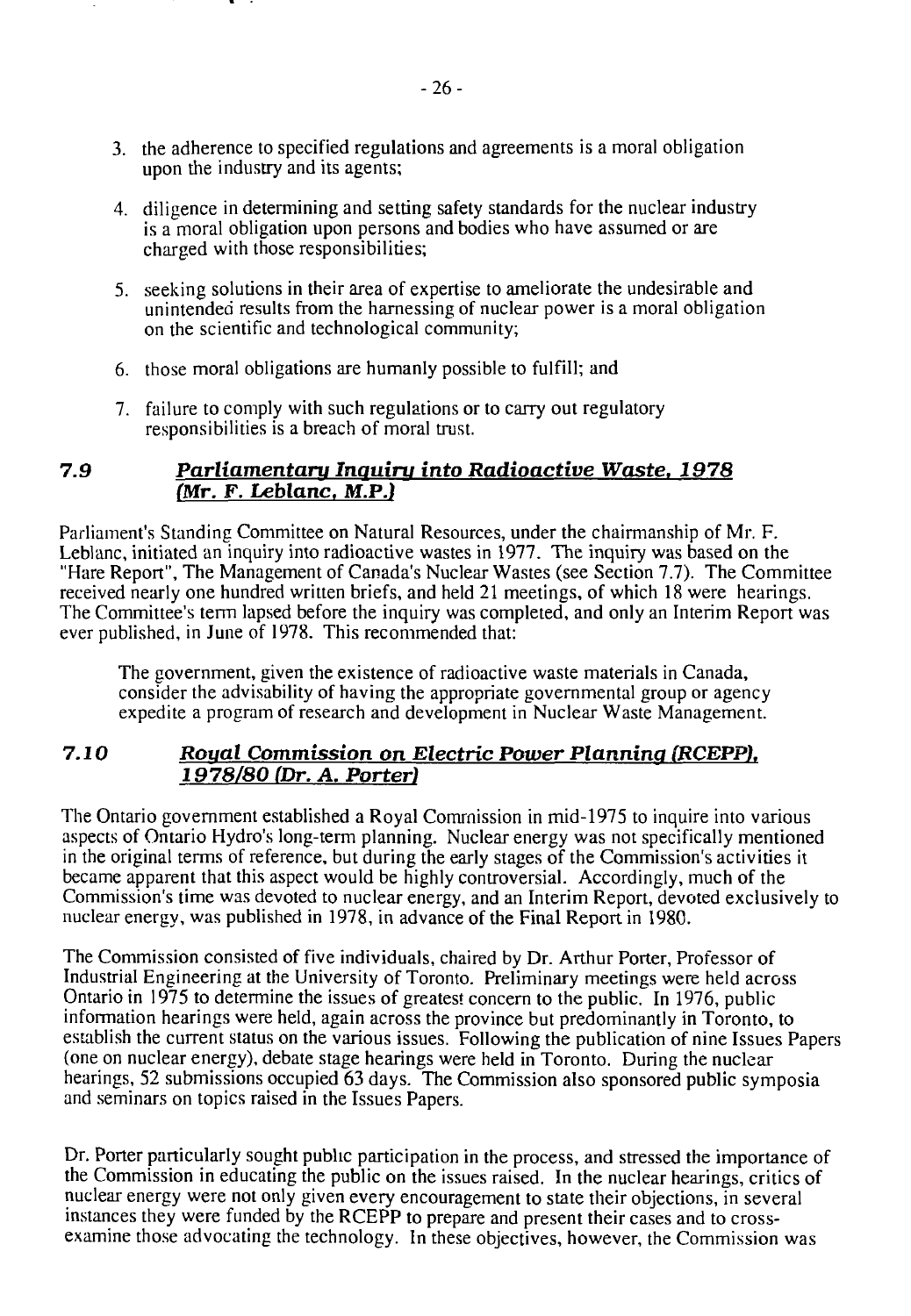largely unsuccessful: participation at the hearings was almost entirely confined to proponents and opponents, while media coverage was minimal.

The Interim Report considered the following factors:

 $\frac{1}{2} \sum_{i=1}^{n} \frac{1}{2} \sum_{i=1}^{n} \frac{1}{2} \sum_{i=1}^{n} \frac{1}{2} \sum_{i=1}^{n} \frac{1}{2} \sum_{i=1}^{n} \frac{1}{2} \sum_{i=1}^{n} \frac{1}{2} \sum_{i=1}^{n} \frac{1}{2} \sum_{i=1}^{n} \frac{1}{2} \sum_{i=1}^{n} \frac{1}{2} \sum_{i=1}^{n} \frac{1}{2} \sum_{i=1}^{n} \frac{1}{2} \sum_{i=1}^{n} \frac{1}{2} \sum_{i=1}^{n$ 

 $\mathbf{F}^{\mathbf{r}}$  .

Health, environmental and safety concerns; the economics of nuclear power; social impacts and the status of the nuclear industry; uranium resources; social, ethical and political issues; nuclear weapons proliferation and plant security; regulation of nuclear power; alternative supply technologies and the future of nuclear power in Ontario.

The weakness of the report lay in the fact that, to a large extent, it summarized the arguments on each side, and then gave the Commission's conclusions without explanation. Since the conclusions did not match all the claims, the reader is left in doubt as to which were endorsed or rejected. Thus each s.de can quote selectively from the report to support its position.

The report's conclusions predominantly endorsed the pro-nuclear position:

The absolute safety of any industrial process, or human activity, including the generation of electricity, cannot be guaranteed. In the case of the CANDU reactor we have concluded that, within reasonable limits, the reactor is safe....

The radioactive releases during the normal operation of a CANDU power station should not give rise to concern....

On economic grounds CANDU nuclear and coal generation are the major realistic options for new and large scale base load supply of electricity in Ontario in the late 1980s and 1990s.  $\ldots$ 

Ontario Hydro's security measures, including those currently being undertaken, are adequate. . .. These security measures are not likely to limit our civil liberties...

Ontario Hydro's nuclear power programme does not contribute to nuclear weapons proliferation by non-nuclear-weapons owner countries....

The economic benefits and the energy potential available to Canadians from our uranium base and from CANDU technology are significant

However, the report included reservations that supported the anti-nuclear position. The one most often cited concerns the disposal of nuclear wastes. The Interim Report concluded:

An independent review committee should be established to report to the Atomic Energy Control Board (AECB) on progress on waste disposal research and demonstration. If the committee is not satisfied with progress by 1985, a moratorium on additional nuclear power stations would be justified.

The conclusion was repeated in slightly different woids, but with the date changed from 1985 to 1990, in the Final Report. Opponents have interpreted this as calling fora moratorium unless an acceptable solution is agreed, while proponents claim that satisfactory progress on the research and demonstration has been achieved by the due date.

Other reservations in the Interim Report include:

Overdependence on nuclear energy would result in a system with inadequate resilience and too vulnerable to interruption.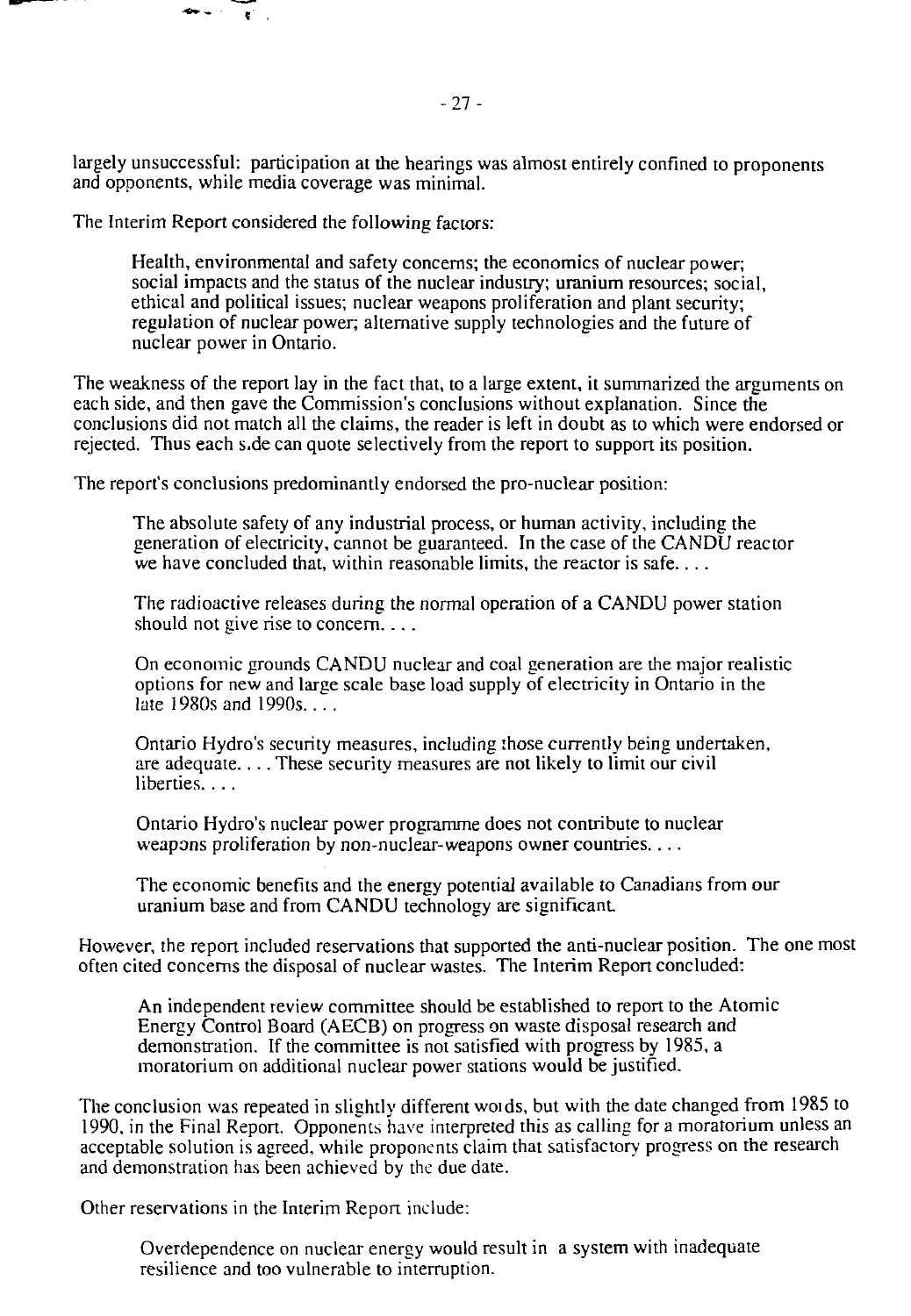The difficulties of obtaining sufficient capital for a major nuclear programme are serious enough that capital availability should be considered as an important constraint in assessing the proportion of nuclear power in the generation mix....

The availability of indigenous uranium and associated production capacity presents serious potential constraints....

We are not, however, prepared to endorse the inclusion of advanced fuel cycles [involving fuel reprocessing] in Ontario Hydro's system planning at this time.. . . Although we do not endorse this path [advanced fuel cycles], certainly not before the year 2000, we believe that the research should be continued. [In the Final Report, 2000 was changed to 1990.]

The Final Report, published in 1980, stated that "with few exceptions .. . the major findings of our earlier report... may be treated as final conclusions."

#### *7.11 Quebec Legislature Hearings into Les Politiques Energetiques du Quebec. 1978 (M. Patrie Laplante)*

La Commission Permanente des Richesses Naturelles et des Terres et Forets of the Quebec Legislature held seven days of hearings into "Les Politiques Energetiques du Quebec" during February of 1977. As follow-up, the Government of Quebec, through the Minister responsible for energy, M. Guy Joron, issued a White Paper "Energy in Quebec — The Problems" in 1977 December, and a report "An Energy Policy for Quebec: Insurance for the Future" in 1978 June. The latter report is reviewed here.

The policy's goals are stated to be energy efficiency, self-sufficiency for Quebec, security of supply, employment in Quebec and a made-in-Quebec policy that would consider economic benefits, environmental effects and other factors. While energy conservation is accorded a high priority, it is expected only to slow the growth in demand, not to reverse the trend. Price rises, environmental awareness and technological advances can all be expected to moderate demand growth, but no sudden changes are foreseen:

Dramatic changes in individual lifestyle cannot be expected over the next two decades; what can be expected is a continuation of the trends which have recently become apparent. The tendency towards greater quality rather than quantity in lifestyle, better use of time and space, and more sensible choices with regard to goods and services all reflect a gradual change in the values of our society and should account for a more moderate increase in our energy needs.

Quebec has virtually no domestic supplies of oil, natural gas or coal. It estimates that alternative energy sources (i.e., solar, wind, wood, peat and domestic wastes) might contribute up to two per cent of the total supply by 1990; and the objective is five per cent by 2000.

Electricity is therefore the key to Quebec's energy policy. Quebec was already a world leader in hydroelectricity and long-distance transmission: among industrialized jurisdictions, it was second only to Norway in proportion of total energy demand met by hydroelectricity. Largely due to a desire to substitute electricity for other energy forms, the policy's objective is to increase electricity's share from 22 per cent in 1975 to 41 per cent in 1990, and 50 per cent in 2000. This implies an annual increase of 5.6 per cent, despite a vigorous program for improved efficiency and conservation.

Quebec, with much hydroelectric capacity still untapped, bases its energy policy on this technology, with resulting benefits in employment and self-sufficie-.cy. With regards to nuclear energy, the report identifies the problems as public resistance, safety, and security against diversion to military puiposes; it refers to the Quebec government's moratorium till 1980 on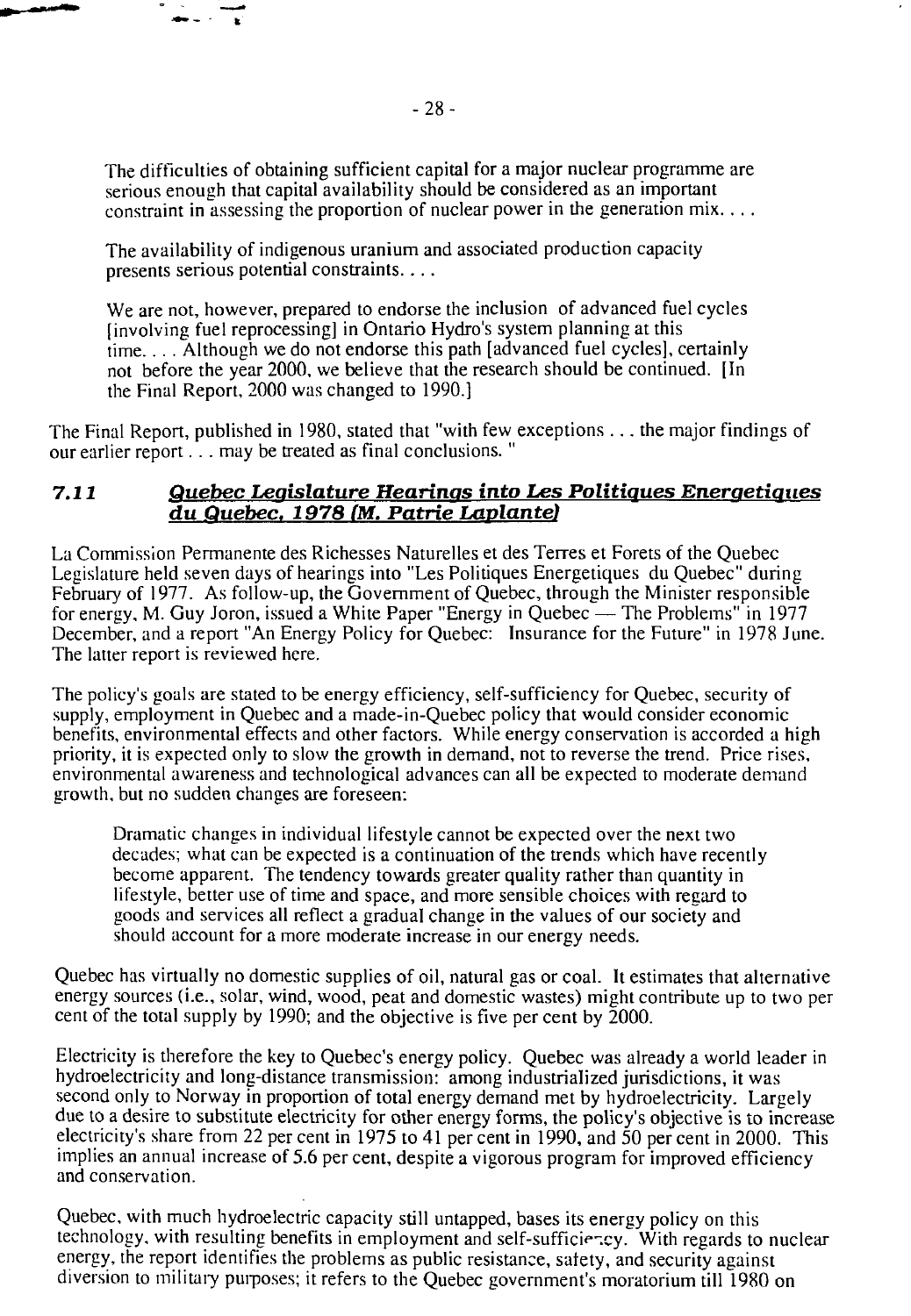committing any further nuclear generating stations beyond the Gentilly-2 station, then under construction.

However, a review of the negotiations with the federal government over conditions under which further stations would be committed shows that the resistance is concerned with reaching an agreement on a cost-sharing formula, and not any fundamental objection to nuclear energy. Indeed,

One of the government's objectives in this field [nuclear fission] is to ensure a transfer of technology to Quebec.... Although Quebec is in the enviable position of not having to commit itself to a nuclear energy program, there is no reason why it should deprive itself of a technology which Quebecers have helped to develop through their tax dollars.

It is apparent that the Quebec government wishes to retain the nuclear option against the time when all its economic hydroelectric potential is exploited. Furthermore, the continuing development of nuclear fusion is seen as a major component of Quebec's energy policy.

# *7.12 Ontario Select Committee on Ontario Hydro Affairs. 1980 (Mr. D.C. McDonald. M.P.P.)*

At the end of 1977, the Ontario Legislature established a committee of fourteen members, (6 Progressive Conservative, 4 Liberal and 4 New Democratic Party (NDP)), with Mr. Donald C. Macdonald (NDP) as chairman. Its mandate was to examine several specific aspects of Ontario Hydro affairs: sixteen weeks of hearings, spread over about a year, were devoted to the safety of Ontario's nuclear reactors. Their design, licensing and operation were examined, as well as the utility's compliance with regulations. The Committee was assisted by Legislature staff.

The Committee had the daunting task of assessing a vast amount of evidence: presentations by 100 witnesses, 150 exhibits and 436 volumes of largely technical information, much of which had until then been unavailable to the public because it contained "commercially confidential" material.

The primary conclusion of the Committee was that Ontario's nuclear reactors were "acceptably safe." Three of the four NDP members recorded a dissenting opinion, to the effect that any judgement of what is acceptably safe must depend on the need for the product and on financial considerations.

The Committee concluded that the benefits of nuclear power (competitively priced, relatively non-polluting energy from Ontario sources) outweighed the risks, which were believed to be very small. It noted that the judgement of what is acceptably safe, considering the benefits, must be a political one made on behalf of society as a whole.

# **7.13 Royal** *Commission of Inquiry into Health and Environmental Protection in Uranium Mining in British Columbia. 1980 (Dr. D.V. Bates]*

In 1979, the Government of British Columbia established the Royal Commission of Inquiry into Health and Environmental Protection in Uranium Mining in British Columbia, and appointed three Commissioners, of whom the Chairman was Dr. David Bates, Professor of Medicine and Physiology at the University of British Columbia. At that time, the prime purpose of the inquiry was to determine whether, and under what circumstances, uranium exploration should be allowed in British Columbia.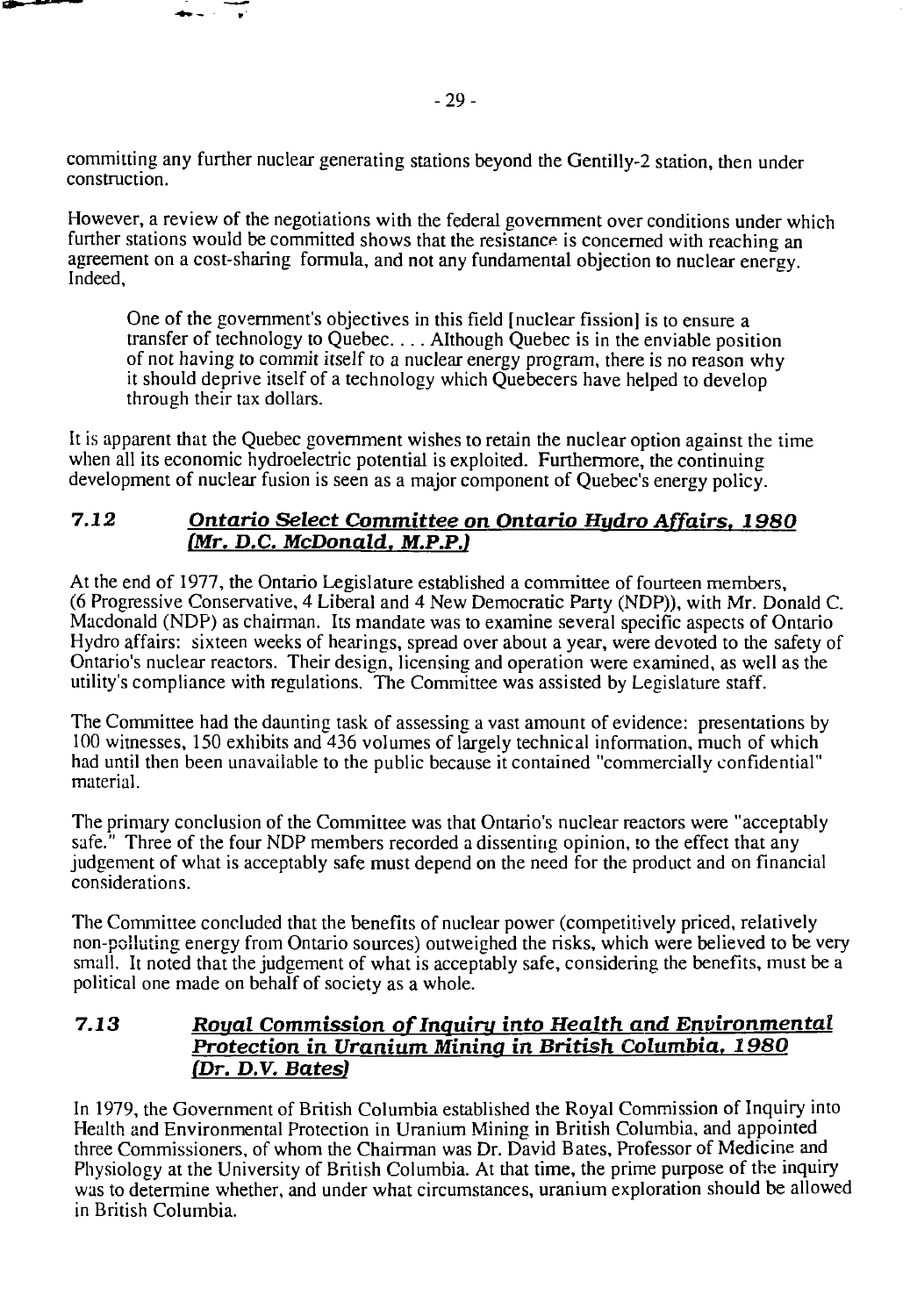Initially, the Commission held a series of relatively informal community hearings and carried out on-site inspections of known uranium deposits. It subsequently planned a series of what were described as "technical hearings", but including ones on Social Impact, Ethical Questions, and Jurisdiction, Regulations and Enforcement. Before these were concluded, however, the British Columbia government announced a seven-year moratorium on uranium exploration in the province and terminated the Commission's mandate. The Commission subsequently obtained an extension to allow completion of its report, but not its hearings.

The Commission's Final Report, submitted in late 1980, recommends that the moratorium should be lifted, subject to certain provisions specified in the report, "in the belief that, with proper control, the possible risks attendant on this activity would be outweighed by the benefits of the knowledge gained." However, the British Columbia government immediately rejected this recommendation, stating that it "is of the opinion that the citizens of this province cannot, at this time, be convinced that any number of safeguards would be adequate."

The report does not recommend that uranium mining should proceed — that was not within the Commission's mandate — but rather it recommends the conditions under which exploration, mining and refining should be conducted should others decide to proceed with these activities.

The report is critical of past practices for uranium mining, in Canada and elsewhere, and of the Atomic Energy Control Board's record for national standard setting and enforcement in relation to uranium mining. However, the Commissioners included a unanimous statement resulting from their nearly two-year study of the subject:

We think it possible that in the future the requirements for energy may be so pressing that all the known uranium in the Western World has to be mobilized if our essential freedoms are to be protected. If this were the case now, with presently available technology, it would be possible to develop uranium mines but at the cost of some long term environmental degradation. A degree of protection could be provided for the work force superior to what has been customary in previous uranium mining.

We believe that the technology of tailings disposal is improving, and if adequate and generous research funding were provided, there are indications that in the next few years, uranium tailings, by extraction of radium-226 and thorium and by concentrating it, could be made environmentally as harmless as are any other mine tailings. Furthermore, at the present time, if the resolution to do so existed, the work force could be so well protected in our opinion, that the additional risks of uranium mining compared to other types of mining would be minimal. It is very possible, if enough attention is given to these matters, that at some time in the future when the demand for uranium from British Columbia is pressing, these two major problems of uranium mining will have been mitigated. The point has been made to us by representatives of industry, governments, unions and members of the academic community that research and development to improve the safety of all aspects of uranium mining is of relatively recent origin. We anticipate the likelihood of advances in the future.

The report constitutes a valuable compendium of information relating to uranium mining, organized in chapters entitled Radiation and Uranium Geochemistry, Worker and Public Health, Environment, Exploration, Mining, Milling and Chemical Extraction of Uranium Ores, Waste Management and Regulatory Process. The index of evidence identifies 63 items relevant to ethics, but more than half were submissions presented following the termination of the public hearings, and there is no chapter on ethics in the report. The Commissioners, however, conclude:

We do not take a position that there is any ethical or moral basis, regardless of improvements in these matters [referred to in the previous quotation] which may

 $\mathbf{C}^{\mathbf{C}}$  .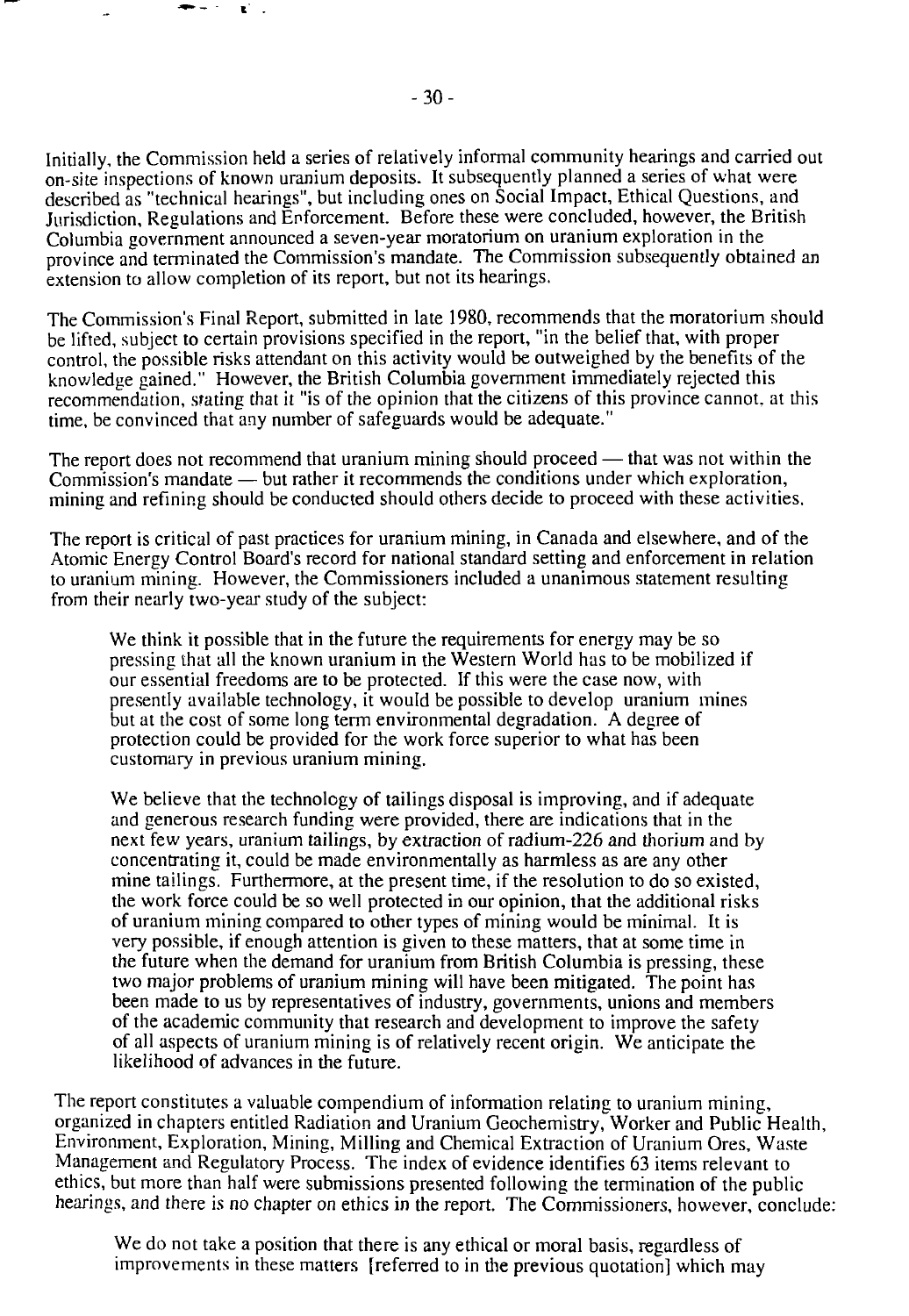well occur in the future, which would absolutely forbid the development of uranium mining....

. . .

In the intervening period, provided that proper controls of such activity are structured and implemented, and provided that it is considered prudent to determine for the future what uranium resources may exist in the Province of British Columbia, we see no reason to prohibit uranium exploration from the point of view of environmental protection or protection of public health.

# **7.14** *Nova Scotia Uranium Inquiry. 1985 (Mr. Justice McLeave)*

The Nova Scotia Uranium Inquiry was established early in 1982, to study "all aspects of exploration, development, mining, processing, storage, waste management and transportation of uranium in any form." The main emphasis was to be on environmental protection for uranium exploration and mining. Mr. Justice Robert J. McLeave was appointed Commissioner.

The background to the Inquiry was an increasing amount of uranium exploration in Nova Scotia, discovery of significant occurrences, and expressions of public concern over the prospect of uranium mining. Trespassing and tree felling by some prospectors had caused considerable ill feeling. One week before the Inquiry was established, the Nova Scotia Minister of Mines and Energy halted uranium exploration while the Inquiry was in process.

The Inquiry started by inviting all those interested to help identify the relevant issues at 44 public meetings held throughout the province during 1982. A digest of the submissions at these meetings accompanies the report. About the time of the first meeting, Kidd Creek Mines Limited (the only major uranium mining company then still active in Nova Scotia) decided to cease mineral exploration in Canada and to withdraw from the Inquiry: a glut in the international uranium market had resulted in a collapse of the price in 1980. Its withdrawal would have had the effect that there would have been no institutional proponent for uranium mining in subsequent phases of the Inquiry. Under these changed circumstances, the Commissioner decided to redirect the Inquiry to:

- identify the issues accompanying uranium exploitation,
- recommend the process leading to such exploitation,
- recommend action on the existing ban on exploration, and
- recommend what should be done when uranium appears in the mining of other minerals.

The confrontational process to determine whether uranium should be explored for and mined would be deferred until there was a specific proposal.

The report is largely concerned with relevant legislation, specifically the division of powers between the federal and provincial governments. Topics identified for explicit review are trespass; prospecting and exploration; health and environment; mining, milling and jurisdiction; the ban on mineral exploration; chance discoveries of uranium; a visit to Bancroft (the site of a closed uranium mine in Ontario); tailings disposal; and markets for uranium.

The general conclusions of the report include the statements that "Methods exist by which uranium can be mined safely" and that the provincial government could exert a large measure of control over the exploitation. However, it warns that "The uranium market for Nova Scotia would be an uncertain one" and that proper precautions would have to be exercised to avoid harm to human health and to the environment.

The eleven recommendations are mainly concerned with provincial legislation and regulation related to uranium exploitation. One recommendation was that the provincial government should reconsider its ban on uranium exploration in 1990; another identified two factors that should be considered: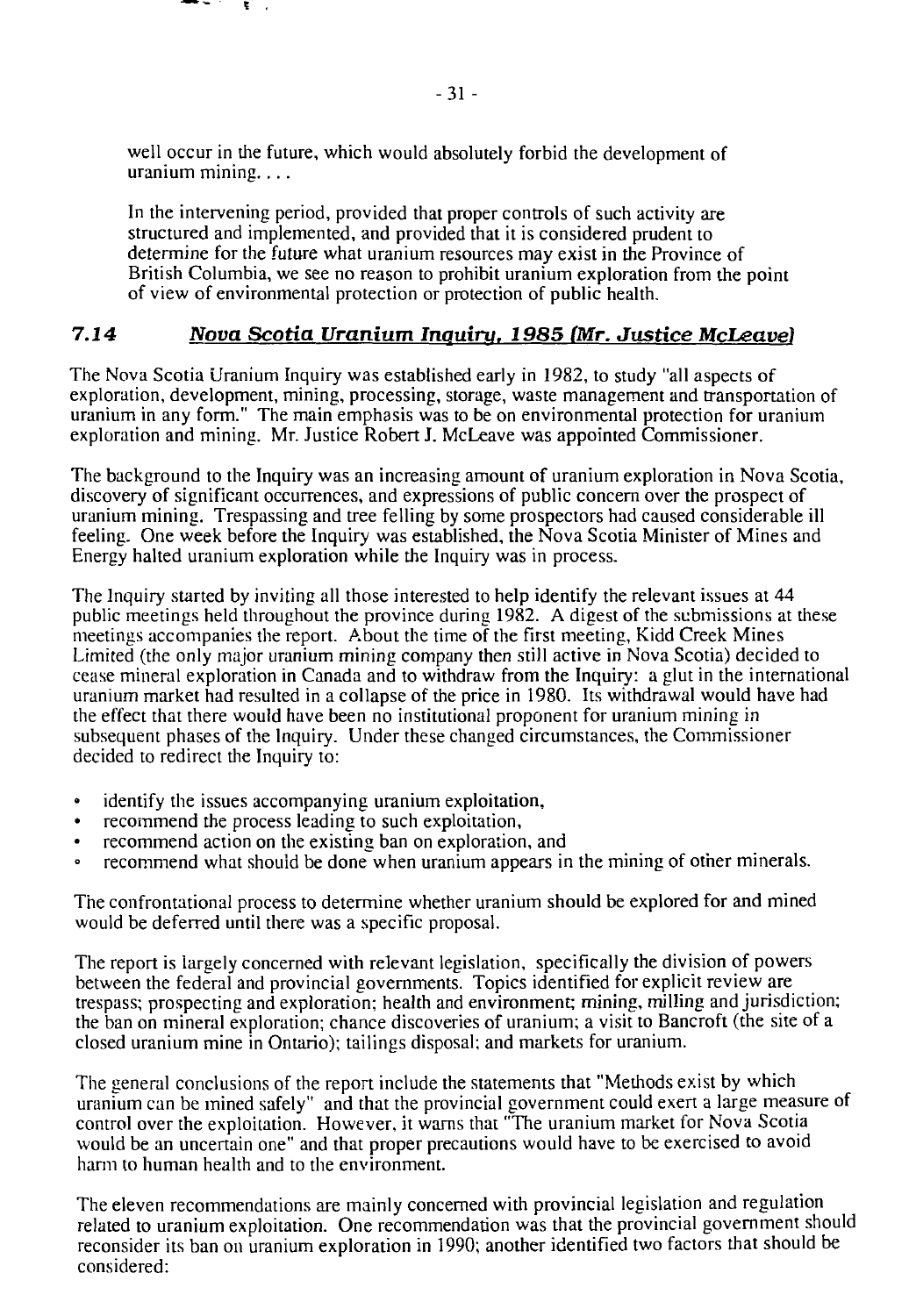Mining should be done properly, by a company of impeccable and proven standing and financial resources.

The Inquiry's personal preference would be uranium mined in Nova Scotia for use in Nova Scotia.

The latter represents an implicit endorsement of the application of nuclear energy.

The digest of the meetings constitutes a valuable source of information on the public perception of nuclear energy in Nova Scotia. The overwhelming impression is that virtually all individuals who took the trouble to make submissions were against nuclear energy in general and uranium exploitation in particular. Implicit in most submissions is the unquestioned assumption that uranium mining would result in serious health harm and widespread pollution, damaging agriculture, fishing, forestry and tourism. A dairy farmer, Ms. Jane Robertson:

had no doubt that her Jerseys would become an endangered species if uranium exploration and mining were pursued.

Another assumption was that jobs would be the only benefits. One submission, by Ms. Anne Bishop, even suggested that the jobs would be unwelcome since:

it gets harder to get unemployment insurance and social assistance because on paper the employment statistics go up.

Very few submissions quantify the risks or benefits; or compare the risks with those from traditional Nova Scotian occupations or from other energy sources.

Much of the opposition focusses on nuclear weapons based, apparently, on the belief that Canadian uranium could be used in these. Participants apparently were unaware of, or did not believe, assurances to the contrary in a submission by the Canadian Nuclear Association:

Canadian government policy required that all uranium have a peaceful end use.... Canada's nuclear trading partners were committed to a total nonproliferation policy. Thus, Canada has developed the most stringent safeguards policy of any nuclear trading country in the world.

The report proper states:

The Inquiry considers that much public anxiety would be alleviated should peaceful purposes be found for Nova Scotia uranium,

as if this were not already required by law.

 $\bullet$  . - E

An index to the digest identifies 19 submissions as concerned with "Ethical Considerations." All are anti-nuclear. The compiler, apparently, did not regard as relevant to ethics questions raised in pro-nuclear submissions, such as what risk is acceptable, and how it should be determined; how much of its resources society should devote to avoiding a premature death; and, generally, the benefits of jobs and energy.

#### **7.15** *Interfaith Program, for Public Awareness of Nuclear Issues (IPPANH. 1985 (Ms.* **C.** *Hosek. Mr. L. Henderson. Dr. H. Adelman)*

In 1983, representatives of religious faiths in Toronto initiated IPPANI "to provide a forum for discussion of the moral and ethical implications of domestic and international nuclear policies as they affect Canada." Three sets of week-long hearings were held in 1984 and a report was issued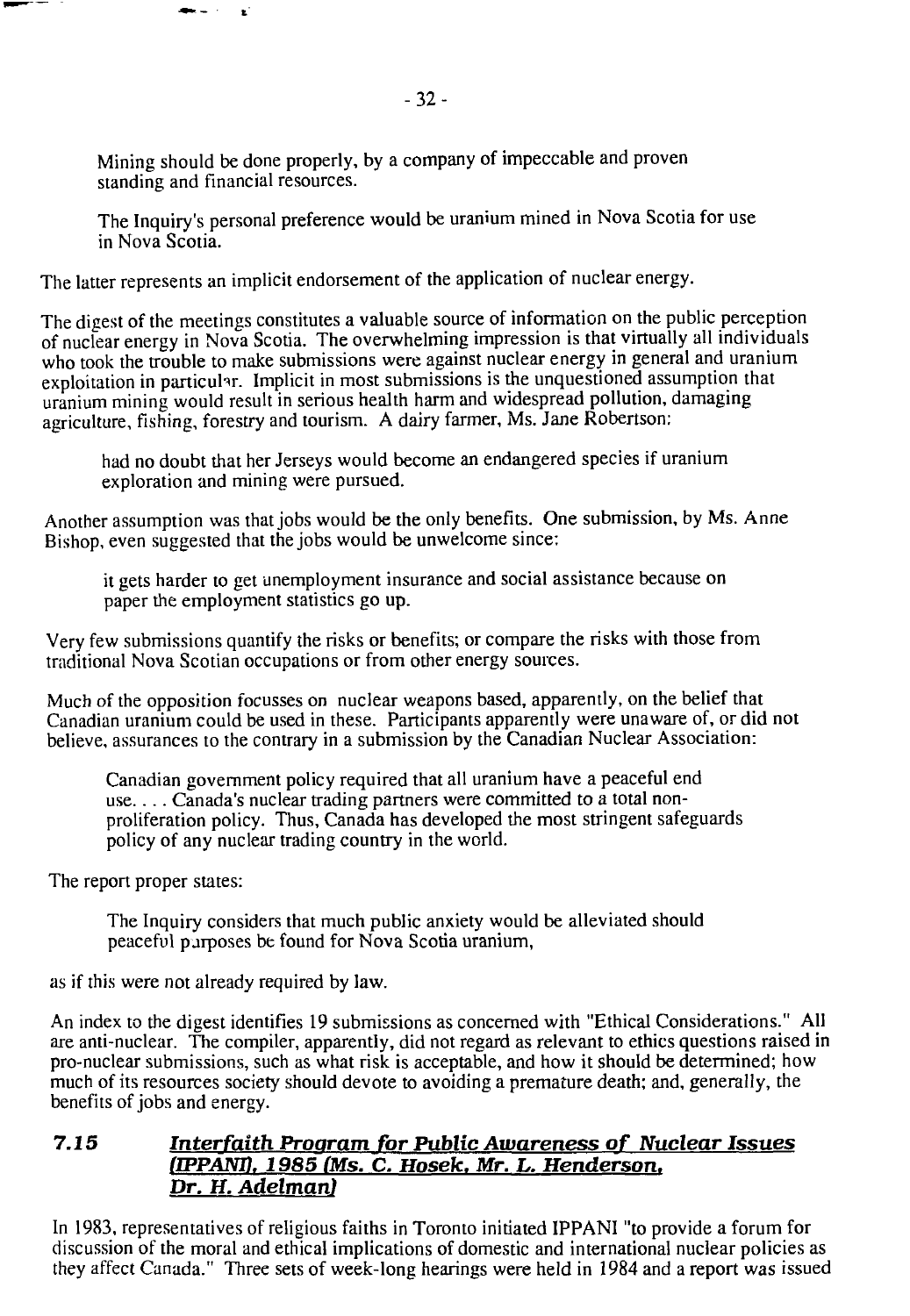in 1985, sponsored by the Anglican, Roman Catholic and United Churches, and the Baha'i and Jewish Communities of Toronto.

IPPANI originated in a small group of church activists and members of the anti-nuclear organization "Energy Probe". When their demand for a government-funded inquiry was rejected as unnecessary duplication of previous inquiries, they initiated their own. Their original agenda was so blatantly biased that some cosmetic changes had to be made to gain church sponsorship. Each week's hearing was under the control of a panel selected from thirteen reasonably impartial "prominent Canadians". Each panel was responsible for its own section of the report. The stated purpose of IPPANI was to be an experiment in involving the public in the nuclear debate. In this it failed dismally.

In broad terms, the report can be seen as an endorsement to a large extent of current Canadian government policies on nuclear energy. However, nuclear proponents could take little corrfort from this fact, because of errors in the report and a lack of proper substantiation for its conclusions. At one stage the Organizing Committee was proposing an educational program based on the panels' findings, but this idea was dropped after the report was issued.

The panel on domestic nuclear issues identified only two nuclear concerns —nuclear wastes and the health effects of radiation — and its only recommendations were for minor extensions to existing programs. Otherwise, it was preoccupied with the decision-making process without particular relevance to nuclear energy, but, incredibly, made no reference to the Federal Parliament or the Provincial Legislatures.

The text of the section on Canada's international nuclear trade contained many conclusions, mostly endorsing the positions of participants who had presented pronuclear briefs. However, the only overall conclusion was very weak, viz., "Attempts by some presenters to impose standards on foreign situations struck [the panel] as simplistic and sometimes arrogant." Presentations by church groups had not objected to nuclear exports as such, but had repeated their demand to ban all Canadian trade with countries of which they disapprove.

The panel on Canada's involvement in nuclear arms recommended "as a major emphasis" that Canada should employ diplomatic means to ensure that a new and strengthened nuclear Non-Proliferation Treaty is in place by 1995, when the currrent treaty ends. It omitted any mention that successive Canadian governments have made this treaty the keystone of their nonproliferation policy, and that preparations were already underway for its renewal.

### **7.16** *Ontario Select Committee on Energy (Darlington). 1985 (Mr. P.W. Andrewes. M.P.P)*

In the fall of 1985, the Ontario Legislature's Select Committee on Energy, consisting of eleven members chaired by Mr. P.W. Andrewes, decided to focus its activities on Ontario Hydro's Darlington Nuclear Generating Station, then under construction.

In its report, issued in December of that year, it concluded:

Load growth forecasts have changed so dramatically that all [four] units of Darlington are not likely to be needed to meet demand until the turn of the century.

Although the construction of Darlington would help Ontario Hydro meet acid gas emission standards, it is not needed for this purpose alone because viable alternatives exist.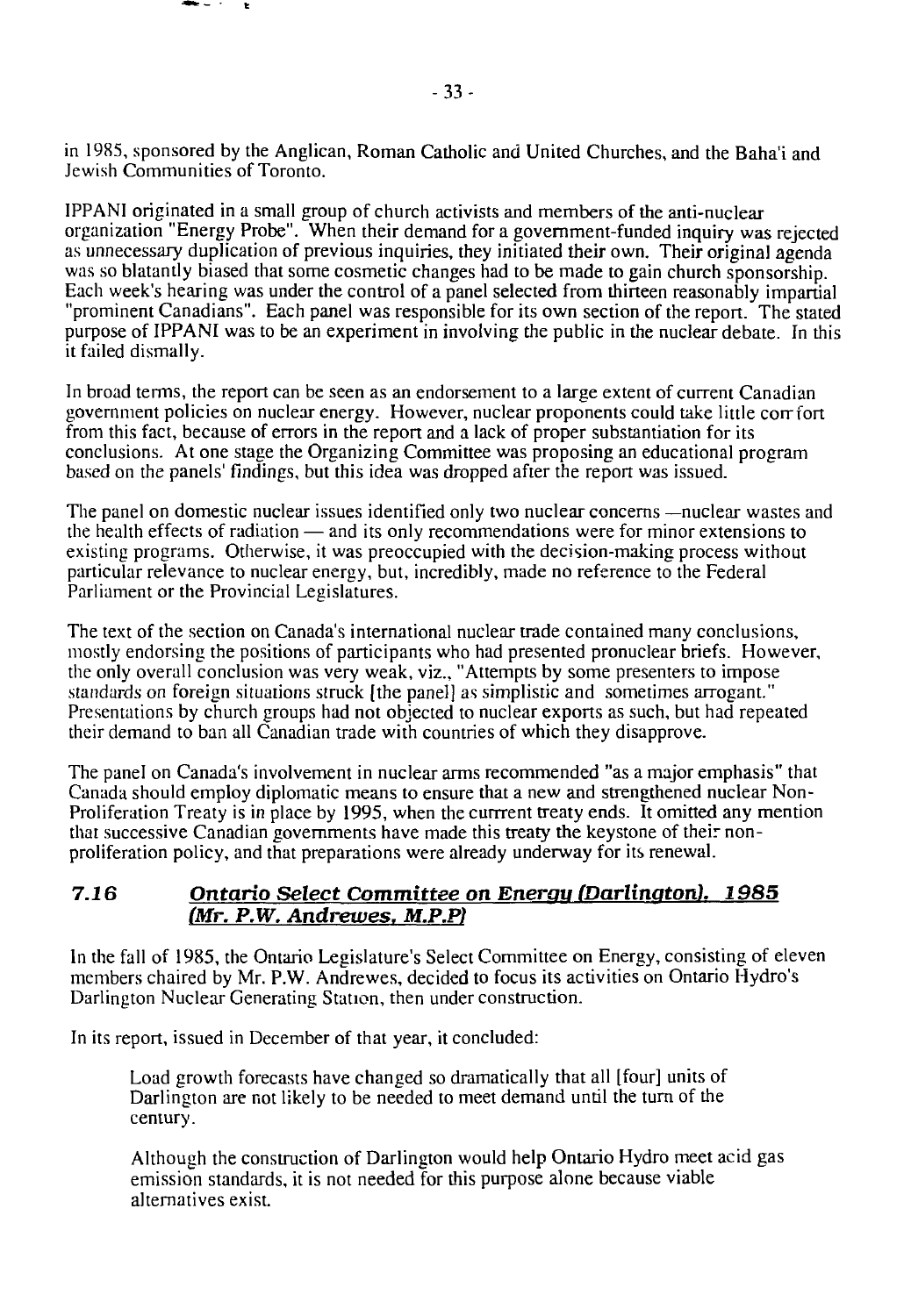[The primary justification for Darlington was therefore cost minimization.] The cost advantages of Darlington over coal-fired stations exist within a relatively wide range of financial and demand variables.

[Although there had been concern that Ontario Hydro's borrowing for Darlington would have a negative impact on the province's credit rating,] Ontario Hydro's financing needs do not represent such a threat.

Accordingly, the Committee recommended that Units 1 and 2, with 80% of their costs then committed, should be completed (the two NDP members dissented), but that "no further significant contracts for units 3 and 4 should be let for materials not needed for construction during the next 6 months while the committee studies demand and supply options."

The Committee resumed its activities the following year with twelve days of hearings on demand and supply options in April. In July it issued its final report "Toward a Balanced Electricity System." This strongly endorsed conservation, but warned:

At this time.... Too little is known about the cost and timing of conservation to risk thousands of jobs and several billion dollars of investment. And no other supply options can compete with the low incremental costs of the Darlington units. Therefore proceeding with Darlington is the lowest risk option for the province in the short term.

The report also included much on the need for future planning.

 $\mathcal{F}(\mathcal{E})$ 

للمستدارة أرازا

The Committee made three succinct recommendations on Darlington and nuclear energy:

Because of Darlington's low incremental cost and the uncertainties associated with other short-term options, all units of Darlington should proceed on schedule.

In view of the established potential of other supply options and the apparent potential for pursuing demand management initiatives, no further commitment should be made for additional nuclear power stations at this time.

The Minister of Energy should appoint an independent panel of internationallyrecognized experts to review, on a priority basis, the safety of the design, operating procedures and emergency plans associated with Ontario Hydro's CANDU nuclear generating plants. The panel should prepare a report to the Minister which should also be made available to Members of the Legislature.

The third recommendation was responding to concerns over the safety of all nuclear reactors, resulting from the accident at Chernobyl in the U.S.S.R. that had occurred in April.

The two NDP members dissented from the first two recommendations, believing there to be an "enormous surplus of electricity" in Ontario, but supported the third.

# **7.17** *Ontario Nuclear Safetu Review. 1988 (Dr. F.K. Hare)*

At the end of 1986, Ontario's Energy Minister Vincent Kerrio appointed Professor F. Kenneth Hare as Commissioner to review "the safety of the design, operating procedures and emergency plans associated with Ontario Hydro's nuclear generating plants." The government required a scientific and technical review, not a public inquiry. The Commissioner was assisted by an eight-person Advisory Panel, including a well-known critic of nuclear energy, nominated by the Royal Society of Canada.

والمراوح والمتلكك بالبوا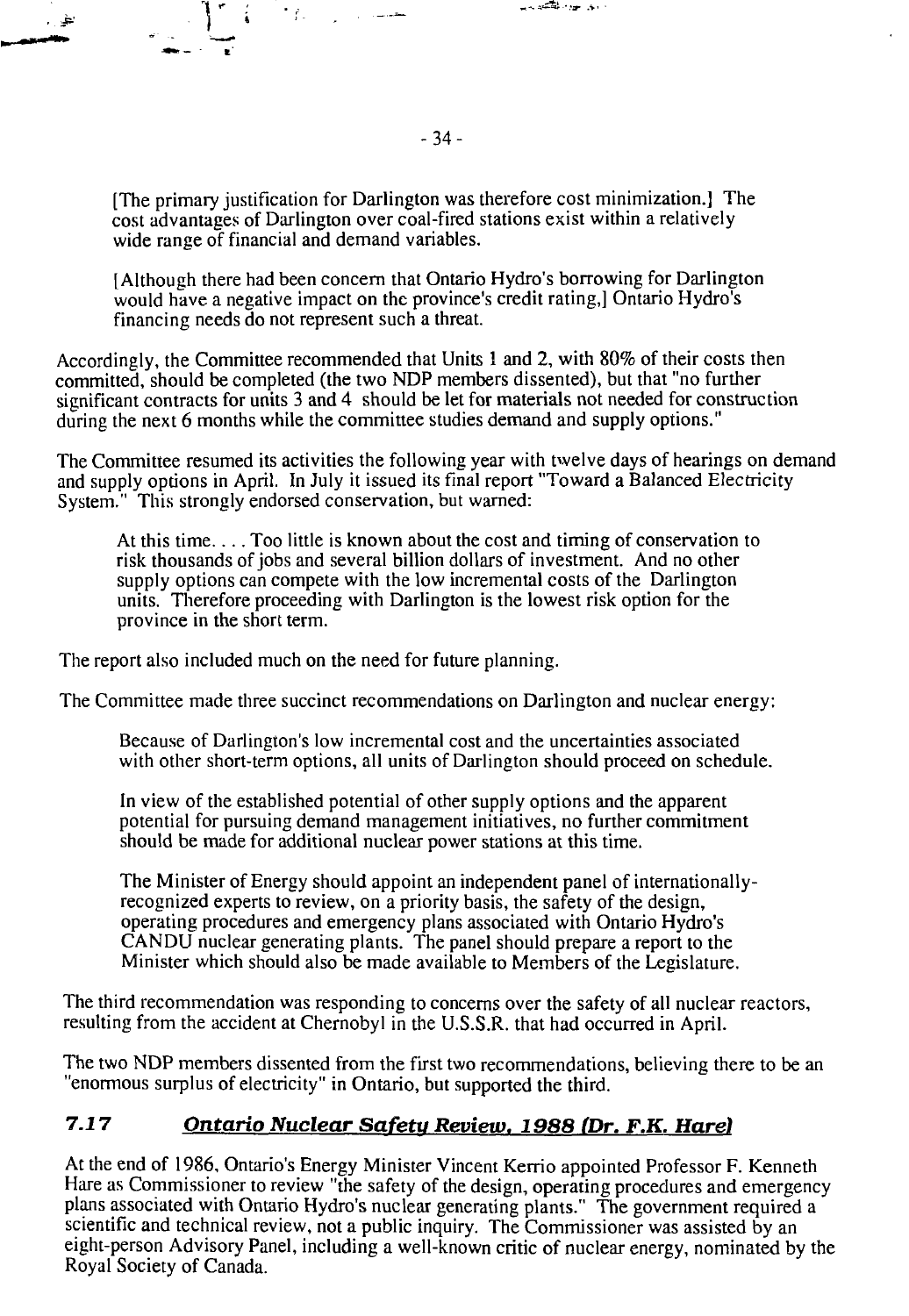The review was performed by engaging consultants, inviting submissions, making visits and conducting interviews. During the review, additional public participation was obtained through a three-day workshop, when more than 60 briefs were discussed. Before publication in 1988 March, the Commissioner's report was reviewed by a three-person international panel, appointed by the Royal Society of Canada, to ensure that the review had addressed its terms of reference, that scholarly methods had been employed in assessing the facts, and that the recommendations were sustained by the text.

In the report, the Commissioner set out five principles underlying the review:

 $^{\circ}$  for

 $\mathbf{i}$ 

≓د ،

- 1. There can never be absolute safety in reactor design and operation...
- 2. Users of all such dangerous technologies must accept defence-in-depth as their guiding principle.. ..
- 3. The assurance of quality is absolutely cardinal to safety in nuclear technology, at all stages, and in all domains....
- 4. There is some level of safety that the public finds acceptable... [The] determination [of this] has to be political, not scientific....
- 5. An alternative view is that there is a level of risk best called tolerable given the level of associated benefits. Whether or not this is perceived to be the case can be roughly measured scientifically, but decisions that a risk level is tolerable should only be made politically....

The Commissioner proceeded to formulate 16 specific questions, which were addressed in subsequent sections of the report, and which formed the basis for the conclusions and recommendations.

The commission's "Major Conclusion" was stated clearly and succinctly:

The Ontario Hydro reactors are being operated safely and at high standards of technical performance. No significant adverse impact has been detected in either the work-force or the public. The risk of accidents serious enough to affect the public adversely can never be zero, but is very remote.

However, the Commissioner warned against complacency, stressing that "human performance of individuals and institutions is the key to future safety", and making specific recommendations to improve the safety culture within Ontario Hydro. The only other major recommendation was directed at improving the integrity of pressure tubes in the CANDU reactors. Other, detailed recommendations concerned the policies, organization and operation of Ontario Hydro, the Atomic Energy Control Board and Ontario's Nuclear Emergency Plan.

# **7.18** *Hiah-Level Radioactive Waste in Canada:* **The** *Eleventh Hour, 1988 (Mr. R. Brisco. M.P.)*

During 1987, the House of Commons' Standing Committee on Environment and Forestry studied the storage and disposal of high-level radioactive waste in Canada. Supporting the thesis that nuclear energy is justified only if certain problems, including waste management, can be satisfactorily solved, the committee confined itself to this issue. It deliberately excluded consideration of the consequences of a moratorium on nuclear energy. Nevertheless, one of its recommendations, and probably the most frequently quoted one, is:

ستعامل

بالمراجين فكالتصيب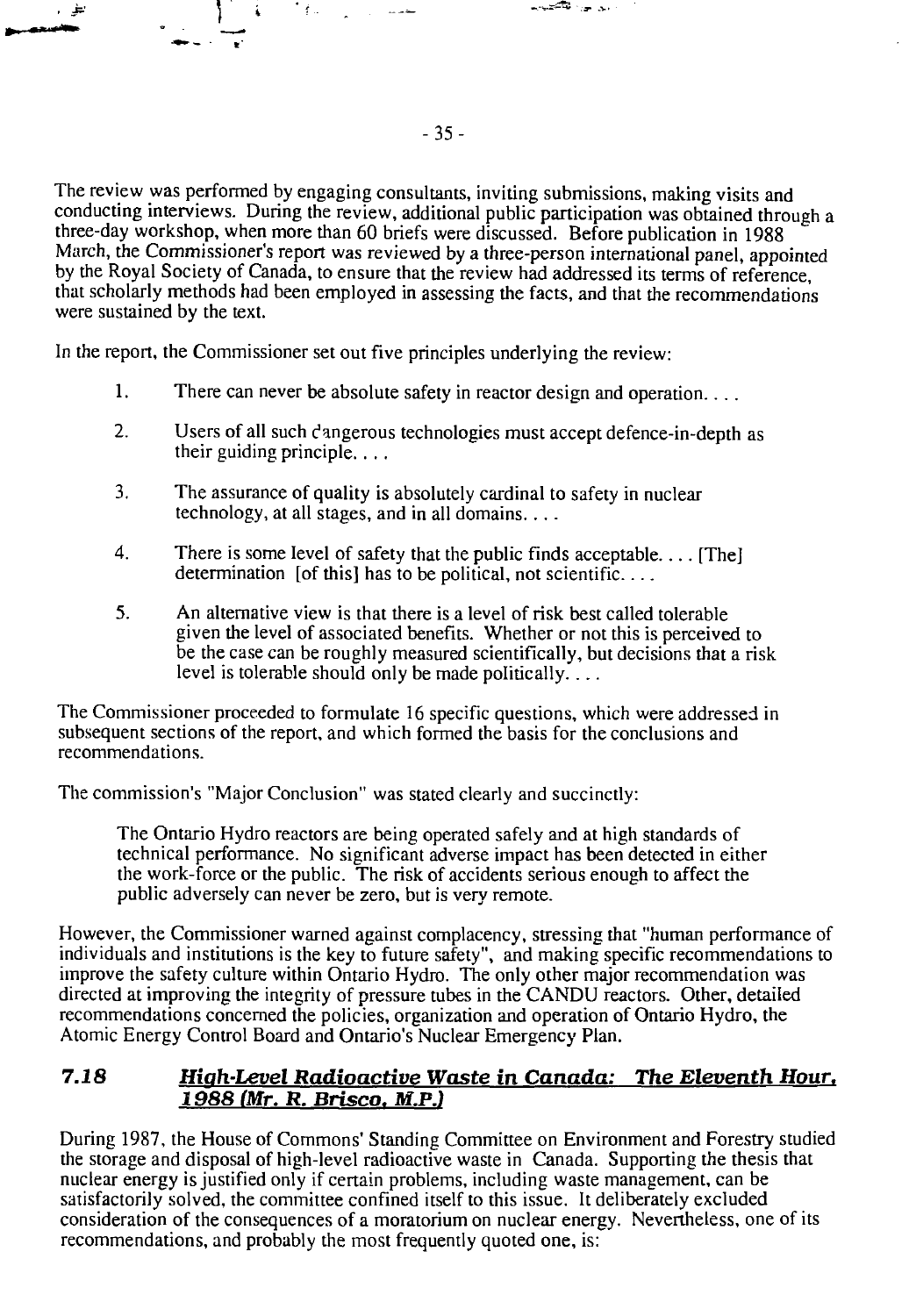A moratorium on the construction of nuclear power plants in Canada should be imposed until the people of Canada have agreed on an acceptable solution for the disposal of high-level radioactive waste.

Another recommendation, however, endorsed AECL's nuclear waste management program to provide that solution. Others identified what would be required to establish that the proposed solution is acceptable. Some of these have since been satisfied by the federal government submitting AECL's concept for the disposal of nuclear fuel wastes to review by Environment Canada's Federal Environmental Assessment Review Process. One recommendation that has not been implemented was to make the AECB responsible to Environment Canada.

These points were made by the Government of Canada, through its Departments of Energy, Mines and Resources and of the Environment, in a response to each of the recommendations in the Committee's report. With specific reference to the question of a possible moratorium, the response stated:

The Government sees nuclear power as a useful part of Canada's energy mix and believes that this option should remain available for those provinces who make the decisions on sources of electricity generation. If nuclear power were not available, new capacity would have to be supplied by other sources that might be less attractive economically, environmentally, and in terms of the wastes they would produce.

# **7.19** *Nuclear Enerau: Unmasking the Mystery. 1988 (Ms. B. Sparrow, M.P.)*

In 1987, the House of Commons' Standing Committee on Energy, Mines and Resources, concerned over the prospects of a declining supply of conventional light crude oil and of increasing environmental harm from the burning of fossil fuels, decided to investigate nuclear energy in Canada, for which there had been up to then "no comprehensive review by Parliament".

The Committee's primary conclusion was:

Maintaining the nuclear option is vital to Canada's interests, as it is vital to the interests of society in general. There is a compelling case to be made in support of continued nuclear development, a case based upon the future inadequacy of conventional petroleum resources and upon the environmental degradation arising from burning coal in progressively greater quantities for electricity generation.

Its support for nuclear energy, however, was not uncritical. Most important, it urged acceleration of the program for the disposal of high-level radioactive wastes, noting that "the technical problems of radioactive waste management are not insurmountable." It also recommended revision of the 1970 Nuclear Liability Act that determines insurance coverage for nuclear plants, and organizational changes in both the Atomic Energy Control Board and Atomic Energy of Canada Limited.

### **7.20** *Enerau and Canadians into the 21st Century. 1988 (Mr. T.E. Kierans)*

The Energy Options Advisory Committee, established by Marcel Masse, Federal Minister of Energy Mines and Resources, went out of its way to obtain input from all sectors of Canadian society, representing a very broad range of views on energy policy for Canada. Its product was a recommendation for an energy policy framework based on seven principles related to: energy and development, energy security, energy and the environment, energy and markets, energy and the fiscal system, energy efficiency, and energy and technology.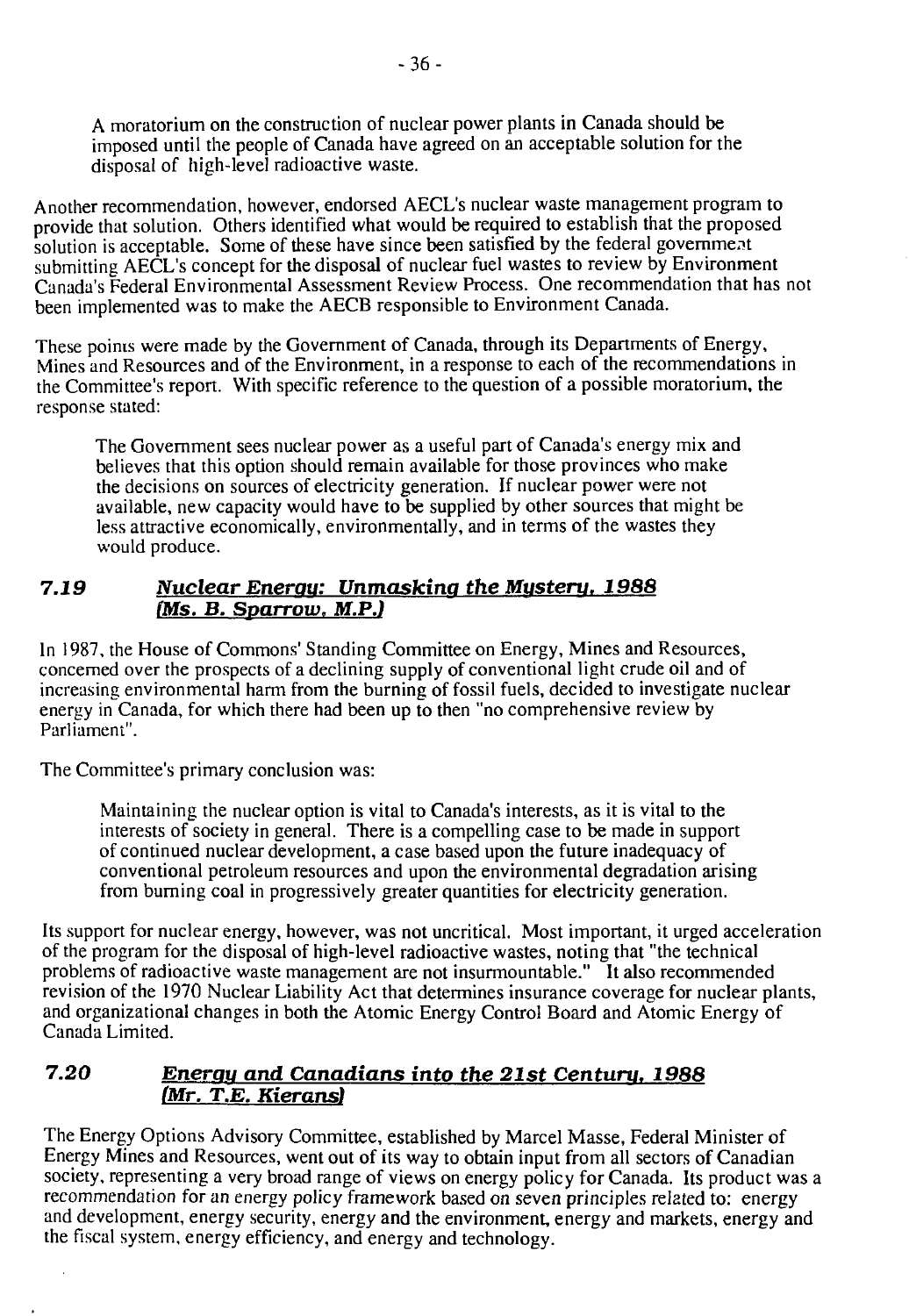In one section of the Committee's report, these principles were applied to the nuclear option. Its three major conclusions, with a summary of the reasons for them, were:

The nuclear option should be sustained as a component of Canada's energy mix. [The demands for energy in general, and electricity in particular, are likely to increase, and large generating stations will continue to be required.] Nuclear generation in Canada has been a reliable source of power at relatively predictable and stable costs [affording] a comparative economic advantage.... It presently has environmental advantages over coal [and] the possibility exists that global climatic change caused by the combustion of fossil fuels could reinforce the need for nuclear power....

To clarify the issues and strengthen the public consensus, the federal government should seek independent advice on all aspects of the nuclear issue, from industrial policy issues to the safe disposal of wastes.... In the final analysis .. . the issues in the nuclear debate are institutional credibility and political leadership. A number of Canadians either are dubious about the claims and reassurances offered by supporters of the nuclear option or are waiting on governments to decide and enunciate firm policies for the future.... The nuclear debate... is not grounded in an authoritative, comprehensive and broadly accepted data base. [An] independent review should be examined by Parliament, after which the government should implement the preferred option.]

[While] the process will be time-consuming ... [the Committee] does not believe .. . that a federally imposed moratorium on the construction of additional reactors in Canada during this period is justified. [A moratorium would not significantly affect the waste-disposal problem and might unnecessarily prejudge the government's decision and prejudge options.]

# *7.21 Ontario Nuclear Cost Inquiry. 1989 (Mr. R.F. Brooks!*

As part of the Ontario Government's review of Ontario Hydro's study of future demand/supply options for electricity in that province, it examined the utility's cost projections for nuclear electricity. Because these were remarkably low, Energy Minister Robert C. Wong established an independent panel to assess the validity of Ontario Hydro's methods and assumptions in estimating costs for electricity from nuclear energy and realistic alternatives. The panel was specifically directed to ensure inclusion of future costs for waste disposal and station decommissioning.

While the panel warned of the inevitable uncertainty of forecasts, and made some suggestions for improvements in the utility's presentation, its essential conclusion was:

The latest estimates by [Ontario] Hydro for its next nuclear station [are] methodologically sound, comprehensive and of high quality. These estimates, in our opinion, provide an appropriate basis for comparing options and preparing plans to meet Ontario's future electrical needs.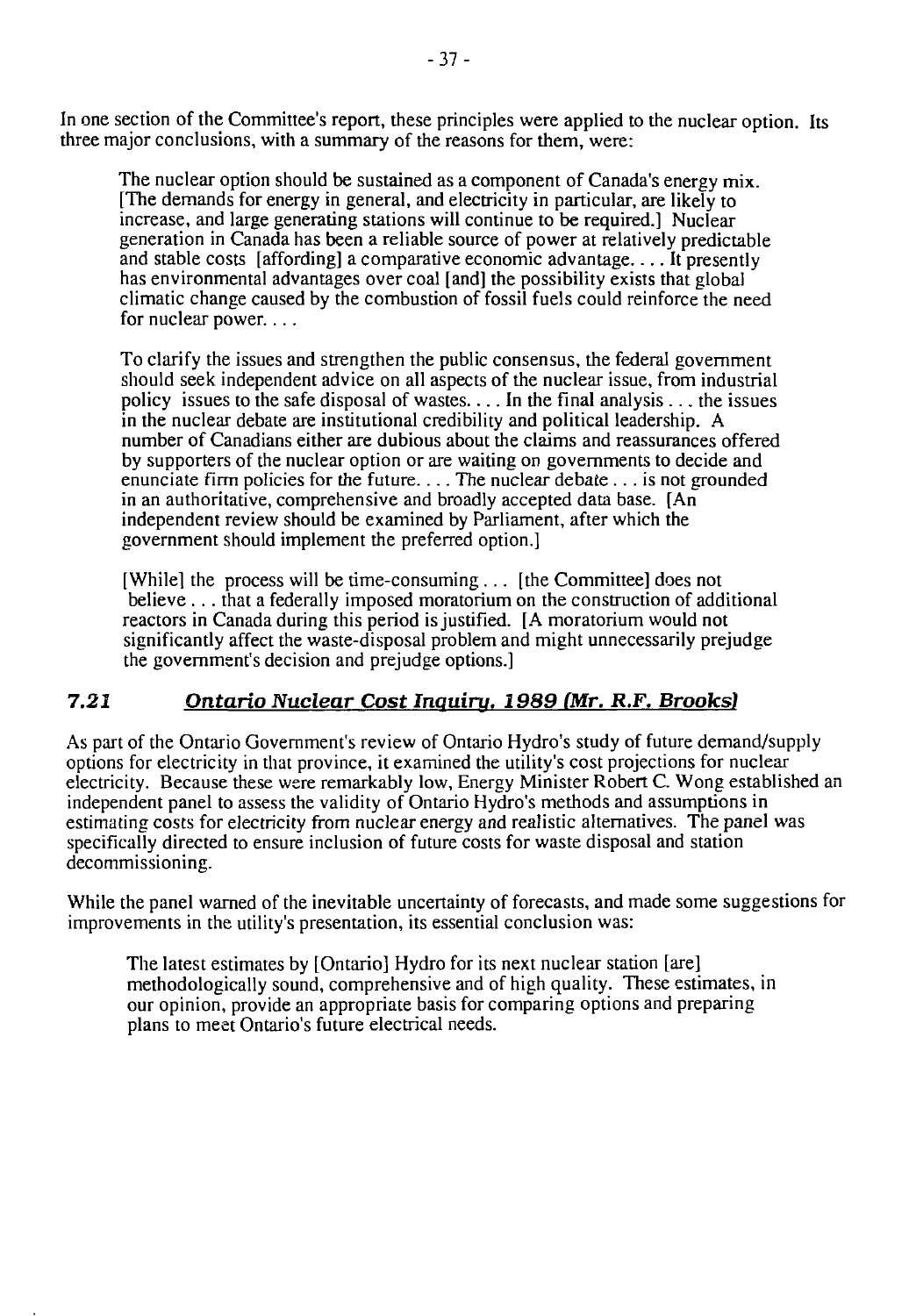# **8.** *CONCLUSIONS*

The first and most obvious conclusion from this review is that nationally and internationally there have been many—more than thirty—inquiries relevant to nuclear energy. The second is that, while some inquiries have been broad in scope and others have treated only a single topic, between them all conceivable topics have been covered. These include not only technical topics such as reactor safety, but also ethics.

Several of the resulting reports make recommendations to improve the current situation, often with regard to maintaining or improving the safety record; some conclude that nuclear energy is not yet needed in a national energy program; and one recommended a moratorium on new nuclear power plants in Canada pending agreement on waste disposal. However, the most striking observation is that none rejects nuclear energy, when needed and under stipulated conditions.

The inquiries reviewed cover a wide spectrum of styles, from parliamentary committees, through royal commissions and a self-appointed religious organization, to major international studies. A comparison produces some interesting conclusions, subject to the usual reservations regarding generalizations. An inquiry presided over by a jurist is judicial in style, with the jurist making a clear judgement of the issue based on the evidence presented. An inquiry composed largely of academics tends to be more "two-handed (on the one hand this, on the other hand that)", providing many statements to be quoted selectively by proponents and critics. The more individuals that are involved in the inquiry, the less clear-cut are the conclusions. An international inquiry, representing many diverse national policies, can only reach general conclusions to achieve political consensus. The most useful reports, and those of longest lasting value, are those that analyse the arguments, render judgements and provide reasons for the judgements.

The duration of the inquiries varied widely. Here the conclusion is simply that there is no free lunch. To do justice to these topics takes many months, up to a few years, even for the approval of a specific plant.

The review provides illustrations of some useful techniques for conducting an inquiry. Several inquiries have held preliminary, relatively informal, hearings to help them establish the scope of the review. Some have at the start translated their general terms of reference into precise questions that were later answered in the conclusions of the final report. Mr. Justice Parker (Windscale Inquiry, Section 2.2) required participants to conduct specific tests to resolve differences of fact that arose during the inquiry. The integrity of the Ontario Nuclear Safety Review (Section 7.17) was enhanced by two independent review panels, appointed by the Royal Society of Canada. Some of the international and U.S. inquiries with very large membership have used the technique of multiple scenarios to avoid the necessity of achieving consensus in predicting supply and demand, or in recommending politically divisive policies.

A final conclusion is that, contrary to critics' claims, nuclear energy in Canada has been subject to Parliamentary review from the start. It has received some criticism from time to time, but has benefitted from consistent government support for over four decades.

# *ACKNOWLEDGEMENTS*

Some of the present reviews have drawn on unpublished surveys performed jointly with J. Howieson (Energy, Mines and Resources) and Ms. L. Wachsmann (AECL) in the late 1970s. J. A. Macpherson and Ms. P.A. Smith assisted through the loan of some of the relevant reports.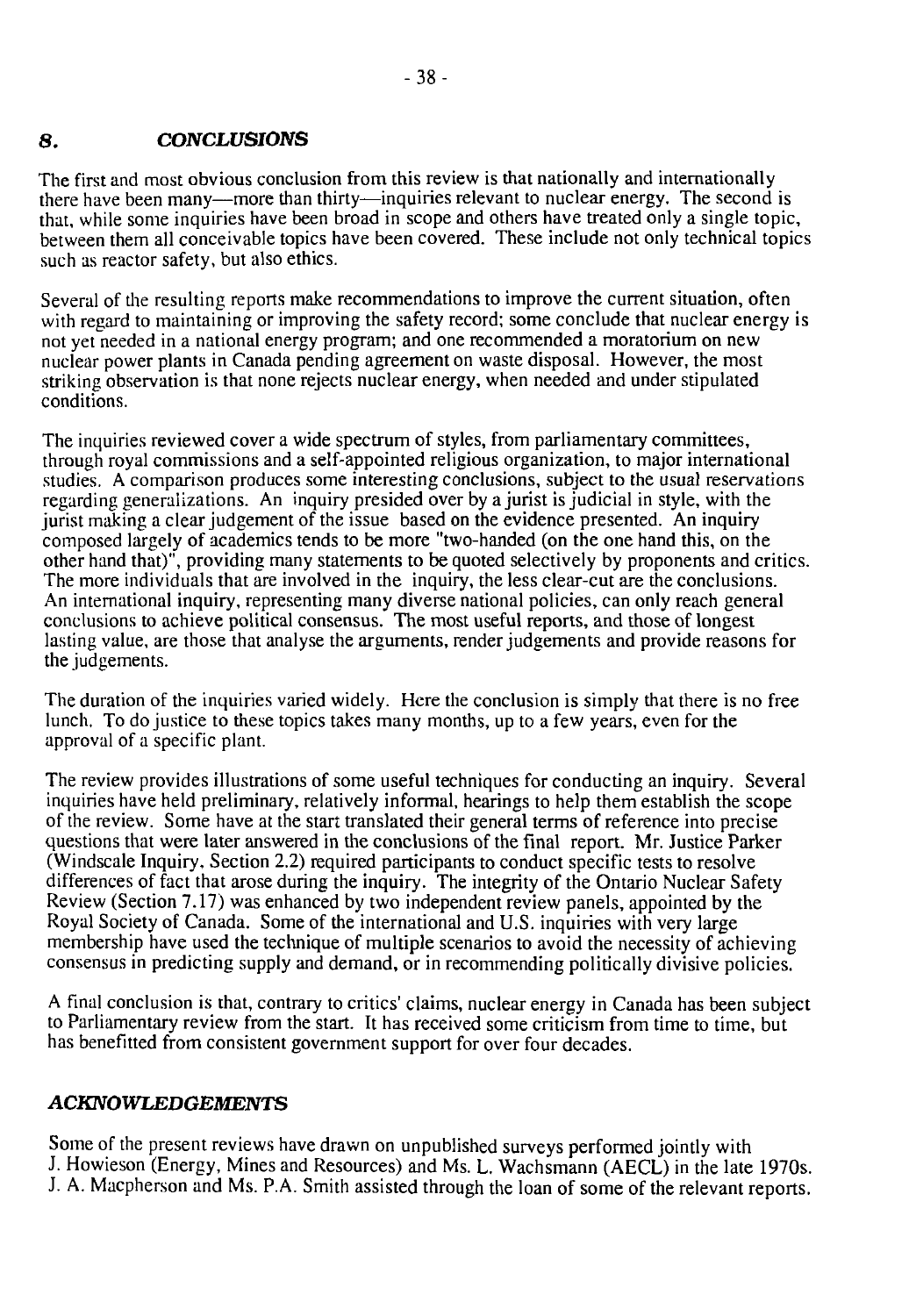## *BIBUOGRAPHY*

# *1. UNITED KINGDOM*

- 1.1 (a) "Nuclear Power and the Environment", The Sixth Report of the Royal Commission on Environmental Pollution, Chairman, Sir Brian Flowers, H.M. Stationery Office, London, 1976 September.
- 1. l(b) "Second Progress Report on Radioactive Waste Disposal Research Project", R.J. Uffen, 30 June 1977, partly published as "Let's go slowly on a nuclear power program until we've solved waste problems", R.J. Uffen, Science Forum, 59, 1977 October, pp. 3-8.
- 1.2 "The Windscale Inquiry", Inspector, Mr. Justice Parker, H.M. Stationery Office, London,1978.
- 1.3 "Sizewell B Public Inquiry", Inspector, Sir Frank Layfield, Q.C., H.M. Stationery Office, London, 1987.

#### *2. UNITED STATES*

- 2.1 "Nuclear Power: Issues and Choices", Ford-MITRE Report prepared by the Nuclear Energy Policy Study Group, Chairman, Dr. S.M. Keeny, Ballinger Publishing Co., Cambridge, Mass., 1977.
- 2.2 "Energy: Global Prospects 1985-2000", Final Report of the Workshop on Alternative Energy Systems, Director, Dr. C.L. Wilson, 1977.
- 2.3 "Energy in Transition 1985-2010: Final Report", (US) National Research Council's Committee on Nuclear and Alternative Energy Systems, 1979, Drs. H. Brooks and E. L. Ginzton, National Academy of Sciences, Washington, 1979.

#### **3 . AUSTRALIA**

- 3.1 "First Report of the Ranger Uranium Environmental Inquiry", Presiding Commissioner, Mr. Justice R.W. Fox, Australian Government Publishing Service, Canberra, 1976. (The Second Report dealt specifically with the Ranger application.)
- 3.2 "Australia's Role in the Nuclear Fuel Cycle", Australian Science and Technology Council, Chairman, Professor R.O. Slayter, Australian Government Publishing Service, Canberra, 1984.

#### *4. NEW ZEALAND*

4.1 "Nuclear Power Generation in New Zealand", Report of the Royal Commission of Inquiry, Chairman, SirThaddeus McCarthy, 1978.

#### **5.** *INTERNATIONAL*

5.1 "Reports of INFCE Working Groups", Proceedings of Plenary Conference of the International Nuclear Fuel Cycle Evaluation (Vienna, 1978), International Atomic Energy Agency, Vienna, 1980.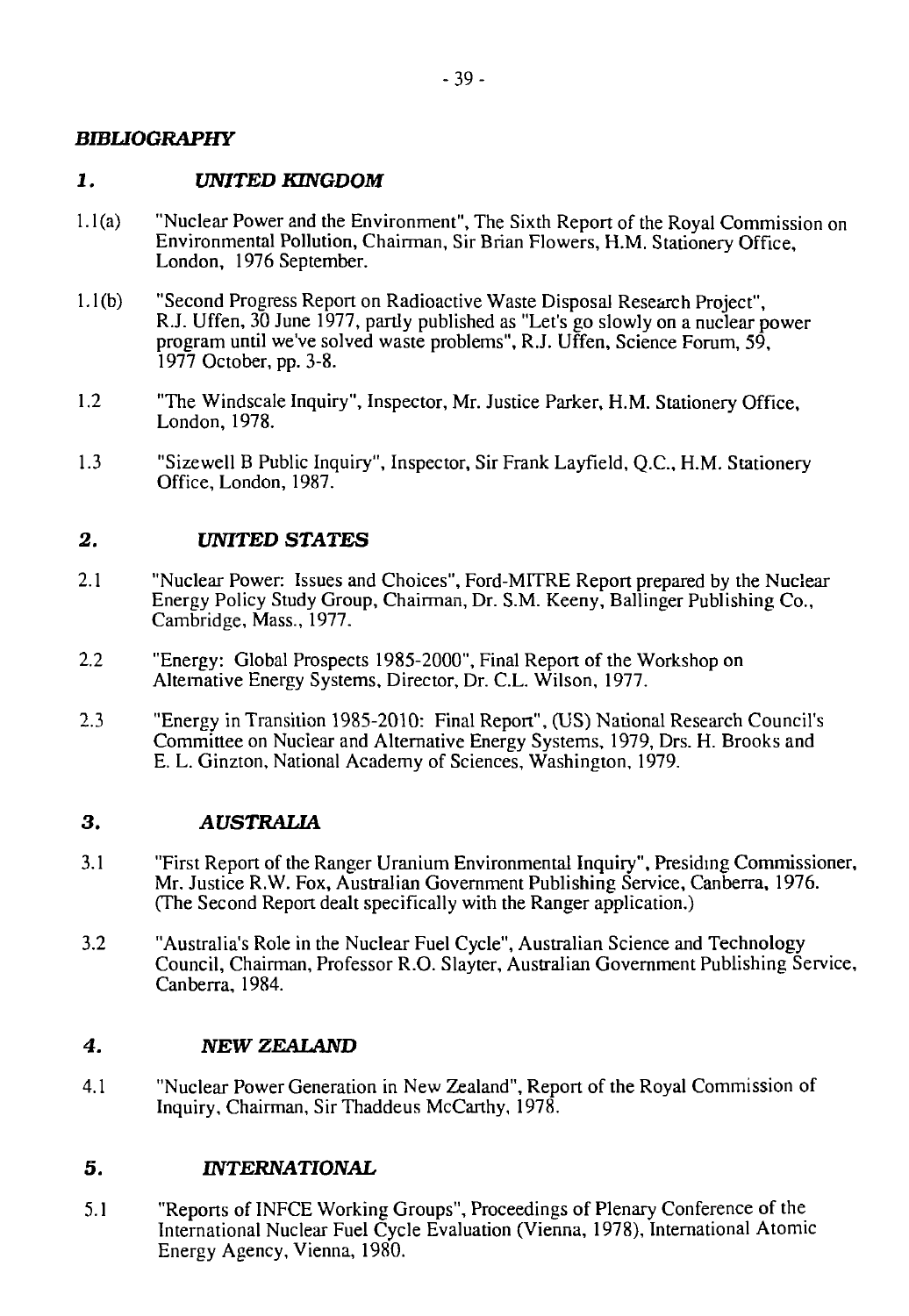#### **6.** *CANADA*

- 6.1 "Minutes of Proceedings and Evidence: No. 1-5, Nov. 4, 1949 Dec. 7, 1949", Parliamentary Special Committee on Operations of the Atomic Energy Control Board, Chairman, Mr. G.J. Mcllraith, M.P., King's Printer, Ottawa, 1949.
	- 6.2 "Minutes of Proceedings and Evidence: No. 1-7, Feb. 20, 1953 May 8,1953", Parliamentary special Committee on the Operations of the Government in the Field of Atomic Energy, Chairman, Mr. G.J. Mcllraith, M.P., Queen's Printer, Ottawa, 1953.
	- 6.3 "Minutes of Proceedings and Evidence: No. 1-13, Apr. 30 1956 May 2, 1956", Parliamentary Special Committee on Research, Chairman, Mr. G.J. Mcllraith, M.P., Queen's Printer, Ottawa, 1956.
	- 6.4 "Minutes of Proceedings and Evidence: No. 1-7, May 27, 1960 June 2, 1960", Parliamentary Special Committee on Research, Chairman, Mr. J.W. Murphy, M.P., Queen's Printer, Ottawa, 1960.
	- 6.5 "Minutes of Proceedings and Evidence: No. 1-16, Feb. 21, 1961 Mar. 2, 1961", Parliamentary Special Committee on Research, Chairman, Mr. J.W. Murphy, M.P., Queen's Printer, Ottawa, 1961.
	- 6.6 "Report of the [Ontario] Royal Commission on the Health and Safety of Workers in Mines", Commissioner, Dr. J.M. Ham, Ministry of the Attorney General, Toronto, 1976.
	- 6.7 "The Management of Canada's Nuclear Wastes", Drs. A.M. Aikin, J.M. Harrison, F.K. Hare (Chairman), Energy, Mines and Resources Canada, Ottawa, 1977.
	- 6.8 "The Report of the Cluff Lake Board of Inquiry", Chairman, Mr. Justice E.D. Bayda, Regina, Saskatchewan, 1978 June.
	- 6.9 "Interim Report of the Standing Committee on Natural Resources", Chairman, Mr. F. Leblanc, M.P., Queen's Printer, Ottawa, 1978 June.
	- 6.10(a) "A Race Against Time", Interim Report on Nuclear Power in Ontario by the (Ontario) Royal Commission on Electric Power Planning, Chairman, Dr. A. Porter, Queen's Printer for Ontario, 1978.
	- 6.10(b) "The Report of the [Ontario] Royal Commission on Electric Power Planning: Vol. 1, Concepts, Conclusions and Recommendations", Chairman, Dr. A. Porter, Published by the RCEPP, Printed by the Queen's Printer for Ontario, 1980.
	- 6.11 (a) "Les Politiques Energetiques du Quebec", La Commission Permanente des Richesses Naturelles et des Terres et Forets, Chairman, M. Patrie Laplante, Legislature of Quebec, 1977 February.
	- 6.1 l(b) "Energy in Quebec The Problems", White Paper, M. Guy Joron, Minister of Energy, Government of Quebec, 1977 December.
	- 6.11 (c) "An Energy Policy for Quebec: Insurance for the Future", M. Guy Joron, Minister of Energy, Government of Quebec, 1978 June.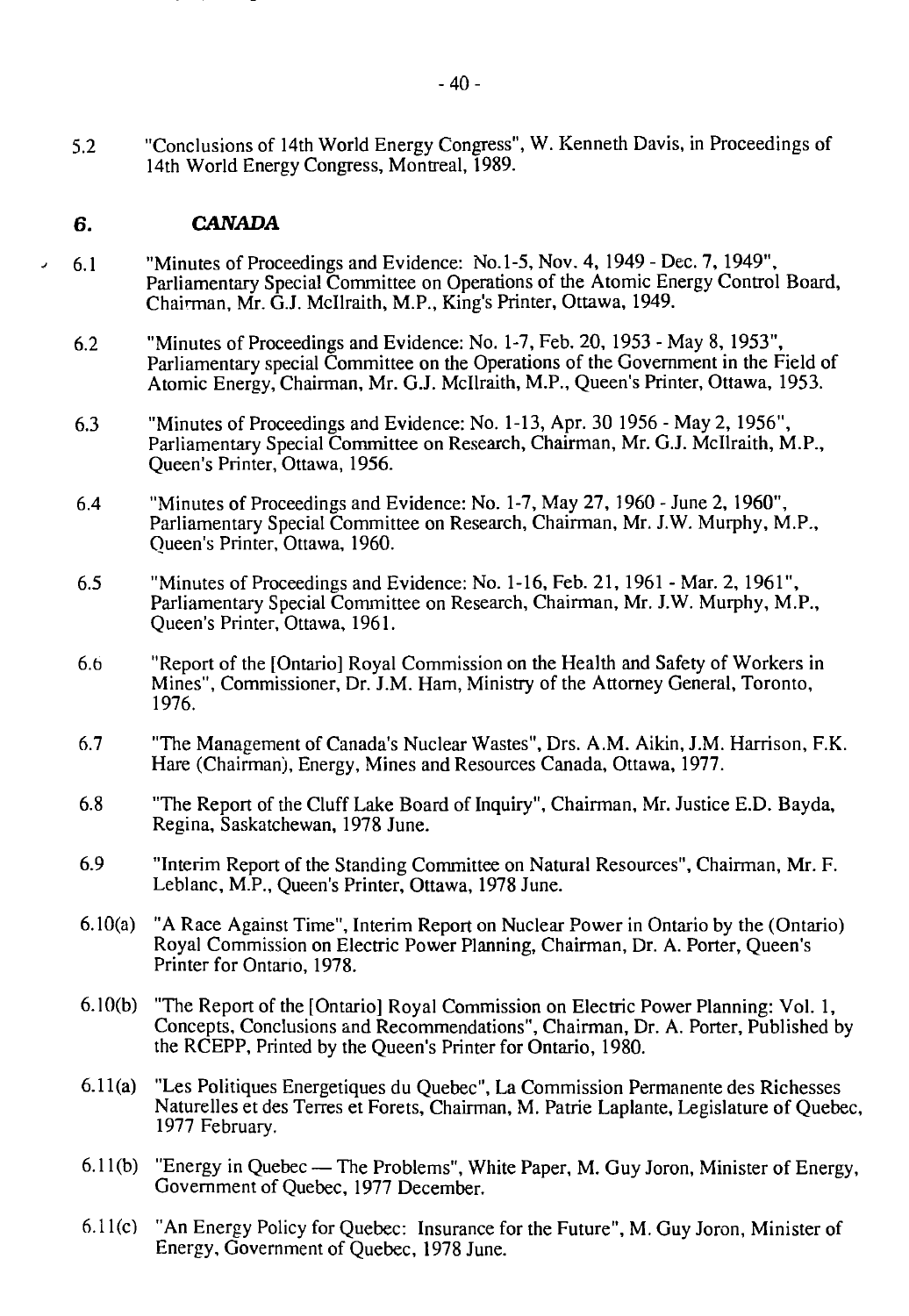- 6.12 "The Safety of Ontario's Nuclear Reactors: Final Report", Ontario Legislative Assembly's Select Committee on Ontario Hydro Affairs, Chairman, Mr. D.C. McDonald, M.P.P., Ontario Ministry of Government Services, Toronto, 1980.
- 6.13 "Royal Commission of Inquiry into Uranium Mining: Commissioners' Report", (British Columbia) Royal Commission of Inquiry into Health and Environmental Protection in Uranium Mining in British Columbia, Chairman, Dr. D.V. Bates, Queen's Printer, Victoria, 1980.
- 6.14 "Report of the Commission of Inquiry on Uranium", Nova Scotia Uranium Inquiry, Commissioner, Mr. Justice R.J. McLeave, Nova Scotia Department of Mines and Energy, Halifax, 1985.
- 6.15 "Interfaith Program for Public Awareness of Nuclear Issues: Final Report", Compilation of Reports of Panels chaired by Ms. C. Hosek, Mr. L. Henderson, Dr. H. Adelman, 1985 November.
- 6.16 "Report on Darlington Nuclear Generating Station, 1st Session, 33rd Parliament, 34 Elizabeth II", Ontario Legislative Assembly's Select Committee on Energy, Chairman, Mr. P.W. Andrewes, MPP, Queen's Printer, Toronto, 1985.
- 6.17(a) "The Safety of Ontario's Nuclear Power Reactors: Vol. 1 Report to the Minister, Technical Report and Annexes", Ontario Nuclear Safety Review, Commissioner, Dr. F.K. Hare, Ontario Ministry of Energy, Toronto, 1988.
- 6.17(b) "The Safety of Ontario's Nuclear Power Reactors: Vol.2 Appendices", Ontario Nuclear Safety Review, Commissioner, Dr. F.K. Hare, Ontario Ministry of Energy, Toronto, 1988.
- 6.18(a) "High-Level Radioactive Waste in Canada: The Eleventh Hour", Parliamentary Standing Committee on the Environment and Forestry, Chairman, Mr. R. Brisco, M.P., Queen's Printer, 1988.
- 6.18(b) "Response of the Government of Canada to the Report of the Standing Committee on Environment and Forestry, 'High-Level Radioactive Waste in Canada: The Eleventh Hour'", Minister of Energy, Mines and Resources Canada, Ottawa. 1988 June.
- 6.19 "Nuclear Energy: Unmasking the Mystery", Parliamentary Standing Committee on Energy, Mines and Resources, Chairman, Ms. B. Sparrow, M.P., Ottawa, 1988.
- 6.20 "Energy and Canadians into the 21st Century", A Report by the Energy Options Advisory Committee, Chairman, Mr. T.E. Kierans, Energy, Mines and Resources Canada, 1988.
- 6.21 "Ontario Nuclear Cost Inquiry: Report to the Minister of Energy", Ontario Ministry of Energy Cost Inquiry, Chairman, Mr. R.F. Brooks, Queen's Printer, Toronto, 1989.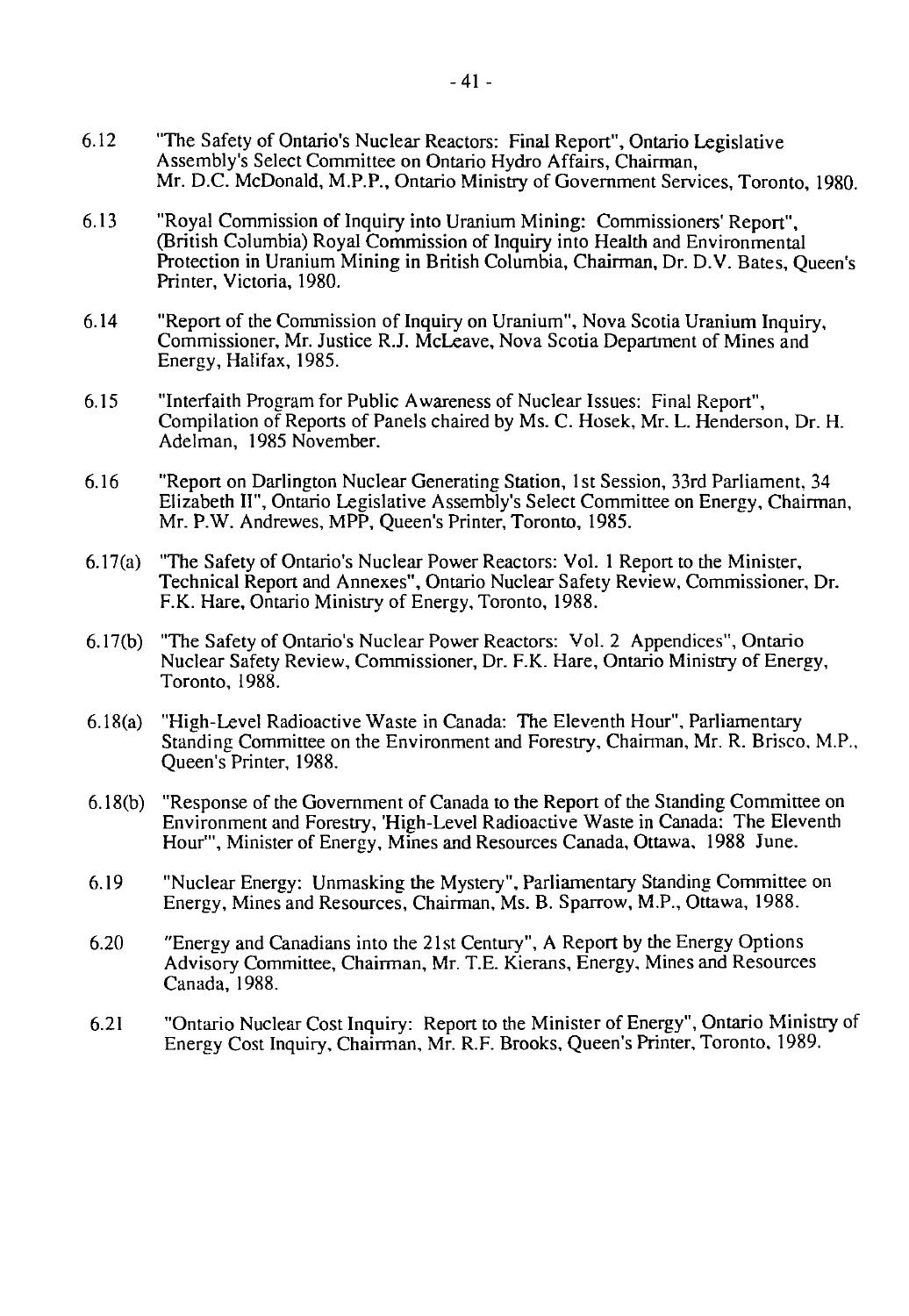# *SUBJECT INDEX*

The numbers refer to sections in the report.

| Alternative energy sources:          | 2.2, 3.1, 3.2, 3.3, 4.2, 5.1, 6.2, 7.10, 7.11, 7.16, 7.18,<br>7.19, 7.20, 7.21.                                     |
|--------------------------------------|---------------------------------------------------------------------------------------------------------------------|
| Canadian program, CANDU:             | 3.1, 3.3, 7.1, 7.2, 7.3, 7.4, 7.5, 7.10, 7.15, 7.19.                                                                |
| Conservation:                        | 2.3, 3.1, 3.2, 3.3, 6.2, 7.11, 7.16.                                                                                |
| Costs, economics:                    | 2.3, 4.1, 5.1, 6.1, 6.2, 7.10, 7.11, 7.12, 7.16, 7.18, 7.20,<br>7.21.                                               |
| Critics:                             | 2.1, 2.2, 2.3, 3.1, 4.1, 5.1, 7.8, 7.15.                                                                            |
| Electricity:                         | 4.1, 4.2, 5.1, 6.2, 7.10, 7.11, 7.16, 7.19.                                                                         |
| Energy:                              | 4.2, 6.1, 6.2, 7.8, 7.11, 7.13, 7.18, 7.20.                                                                         |
| Environment:                         | 2.3, 3.1, 5.1, 6.2, 7.10, 7.11, 7.12, 7.14, 7.16, 7.18, 7.19,<br>7.20.                                              |
| Ethics, morality:                    | 5.1, 7.8, 7.10, 7.13, 7.14, 7.15.                                                                                   |
| Health:                              | 2.1, 2.2, 2.3, 3.1, 3.3, 4.2, 7.6, 7.8, 7.10, 7.14, 7.15.                                                           |
| Moratorium:                          | 7.8, 7.10, 7.11, 7.13, 7.18, 7.20.                                                                                  |
| Public perception:                   | 2.1, 2.2, 2.3, 6.2, 7.8, 7.10, 7.11, 7.13, 7.14, 7.17, 7.20.                                                        |
| Reactor safety:                      | 2.1, 2.3, 3.3, 4.1, 6.1, 6.2, 7.10, 7.11, 7.12, 7.16, 7.17.                                                         |
| Recycling, reprocessing:             | 2.1, 2.2, 2.3, 3.1, 6.1, 7.10.                                                                                      |
| Regulation:                          | 2.2, 2.3, 7.5, 7.10, 7.13, 7.14, 7.19.                                                                              |
| Terrorism:                           | 2.2, 3.1, 7.7, 7.8, 7.10.                                                                                           |
| Uranium mining, resources:           | 3.3, 4.1, 4.2, 6.1, 6.2, 7.6, 7.7, 7.10, 7.13, 7.14.                                                                |
| Waste management, storage, disposal: | 2.1, 2.2, 2.3, 3.1, 3.3, 4.1, 4.2, 5.1, 6.1, 7.5, 7.7, 7.8, 7.9,<br>7.10, 7.13, 7.14, 7.15, 7.18, 7.19, 7.20, 7.21. |
| Weapons, proliferation:              | 2.2, 3.1, 3.3, 4.1, 4.2, 6.1, 7.8, 7.10, 7.11, 7.14, 7.15.                                                          |